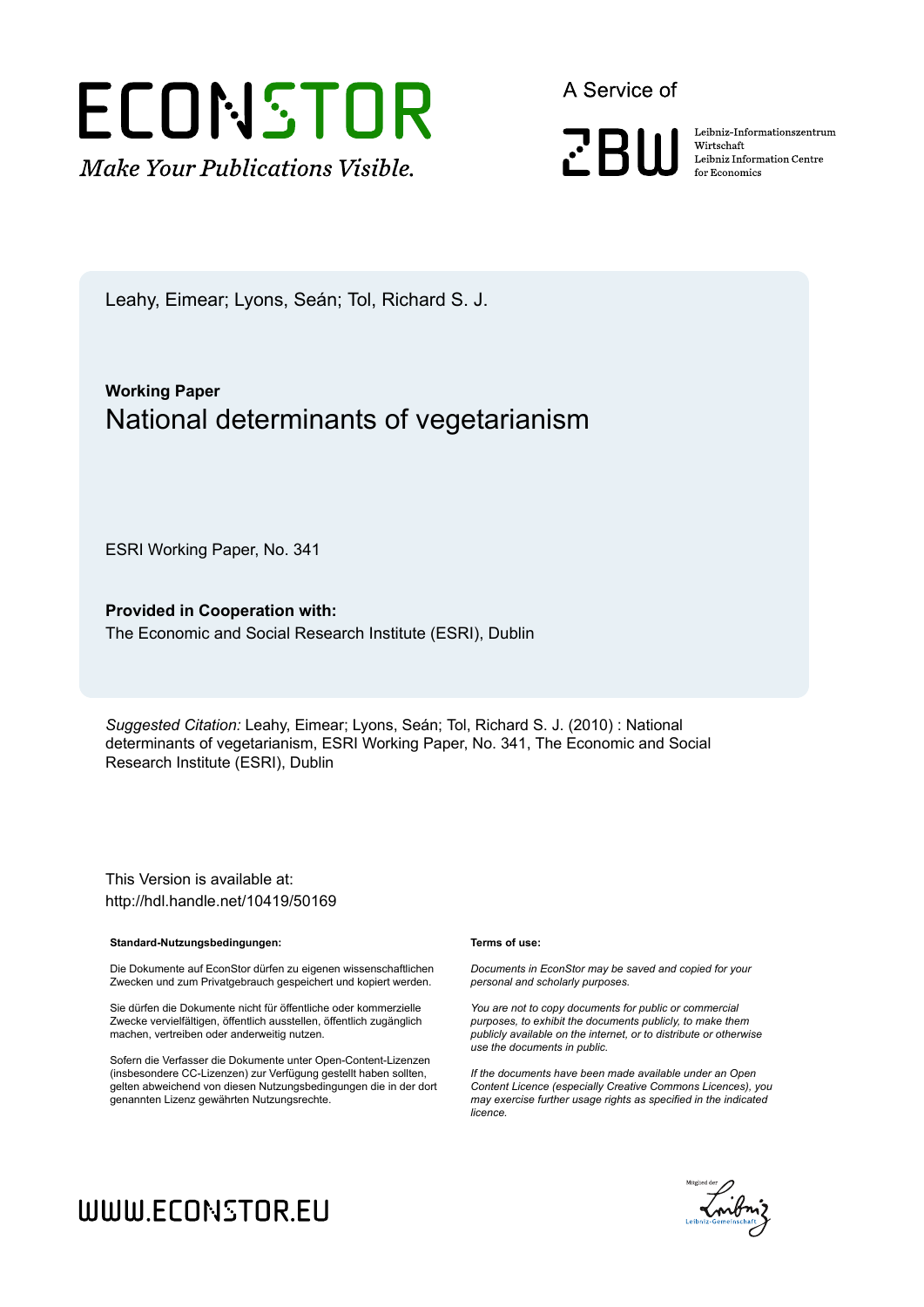

Working Paper No. 341

April 2010

# National Determinants of Vegetarianism

### Eimear Leahy<sup>a</sup>, Seán Lyons<sup>a</sup> and Richard S.J. Tol<sup>a,b,c</sup>

*Abstract*: In this paper we use panel data regressions to investigate the determinants of vegetarianism in various countries over time. Using national level aggregate data, we construct a panel consisting of 116 country-time observations. We find that there is a negative relationship between income and vegetarianism. In relatively poor countries, vegetarianism appears to be a necessity as opposed to a dietary choice. For the well educated however, vegetarianism is becoming a more popular lifestyle choice. Results also suggest that in relatively poor countries local production of meat increases consumption of meat. This is the first paper to examine national level determinants of vegetarianism.

*Corresponding Author*: eimear.leahy@esri.ie

ESRI working papers represent un-refereed work-in-progress by researchers who are solely responsible for the content and any views expressed therein. Any comments on these papers will be welcome and should be sent to the author(s) by email. Papers may be downloaded for personal use only.

a<br>A Economic and Social Research Institute, Whitaker Square, Sir John Rogerson's Quay, Dublin 2, Ireland

**b Institute for Environmental Studies, Vrije Universiteit, Amsterdam, The Netherlands** 

Department of Spatial Economics, Vrije Universiteit, Amsterdam, The Netherlands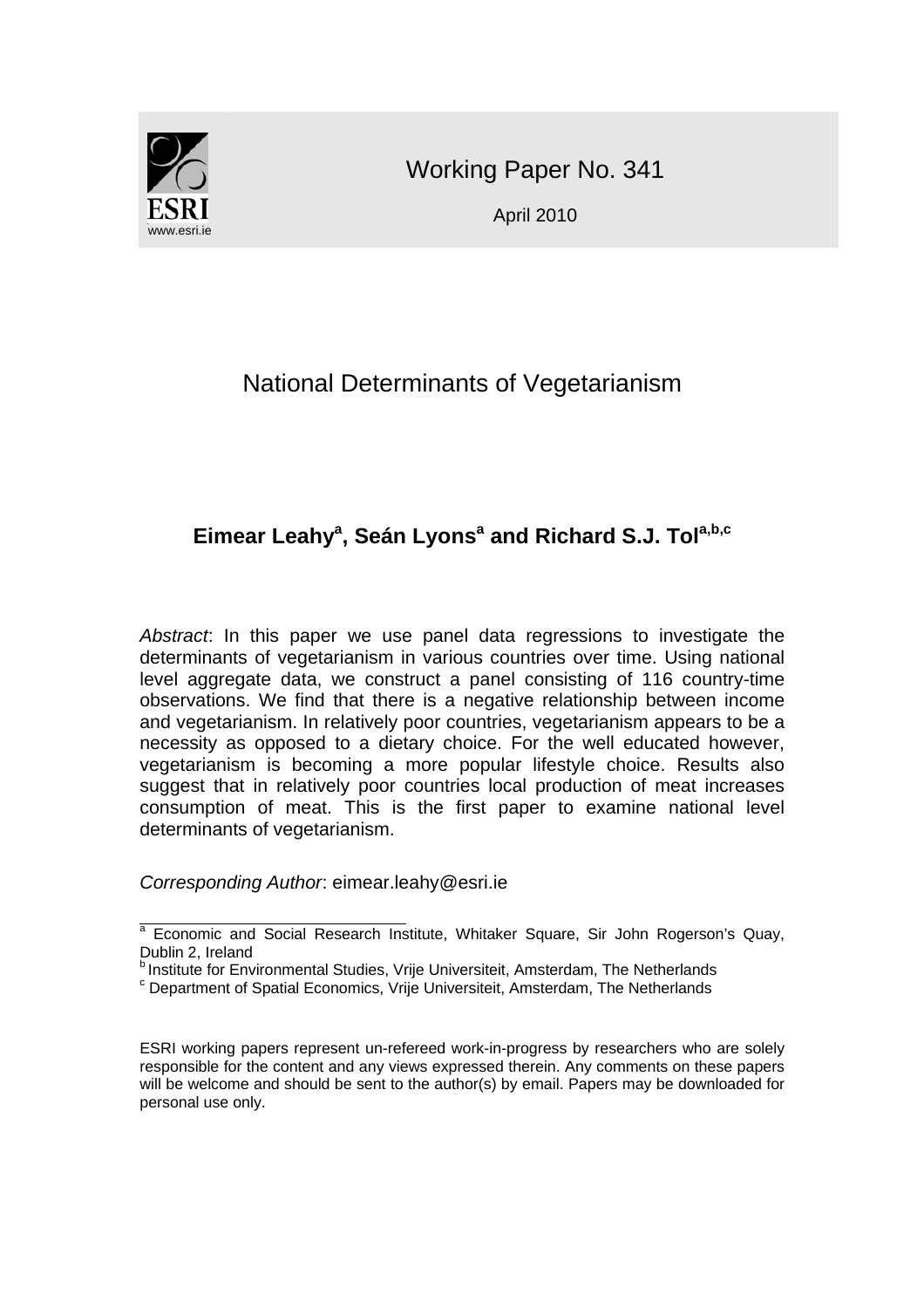# **National Determinants of Vegetarianism**

#### **1. Introduction**

Vegetarianism is increasing in the western world. Anecdotally, this is attributed to concerns about animal welfare, health and the environment. However, in relatively poor countries, where populations are large, the opposite is the case. Global meat consumption increased by 250% between 1960 and 2002 (World Resources Institute (WRI), 2009). This is partly due to the increase in pasture land of 10% and the doubling of the world population during this period (WRI, 2009). The role played by red meat in global environmental change has been highlighted (Food and Agriculture Organization of the United Nations (FAO), 2006), however, scope for reducing methane emissions by technical measures is limited (DeAngelo et al., 2006). This implies that a reduction in herd sizes is needed for cutting emissions and thus, diets will have to change.

Research into average diets has been extensive. The factors affecting meat consumption have been studied at a micro level, for example in Ireland by Newman et al. (2001), in the USA by Nayga (1995), in the UK by Burton et al. (1994), in Japan by Chern et al. (2002) and in Mexico by Gould et al. (2002), however, no attempts have been made to explain the determinants of vegetarianism. Existing literature instead tends to focus on the health effects of following a meat free diet.

As far as we know, this is the first paper to explain the determinants of vegetarianism. An understanding of the factors driving vegetarianism will be of benefit to those forecasting future numbers of vegetarians and emissions from livestock.

The paper continues as follows. Section 2 presents the data and Section 3 the methodology. Section 4 presents the results and Section 5 provides a discussion and conclusion.

#### **2. Data**

We assembled a dataset that was intended to capture as wide a set of countries over as long a period of time as possible. Our final dataset is an unbalanced panel containing 116 country-time bservations. As one would expect, there are pronounced differences in the level of vegetarianism across the set of countries we analyse. The amount of data also varies by country. For the UK, for example, we have estimates of the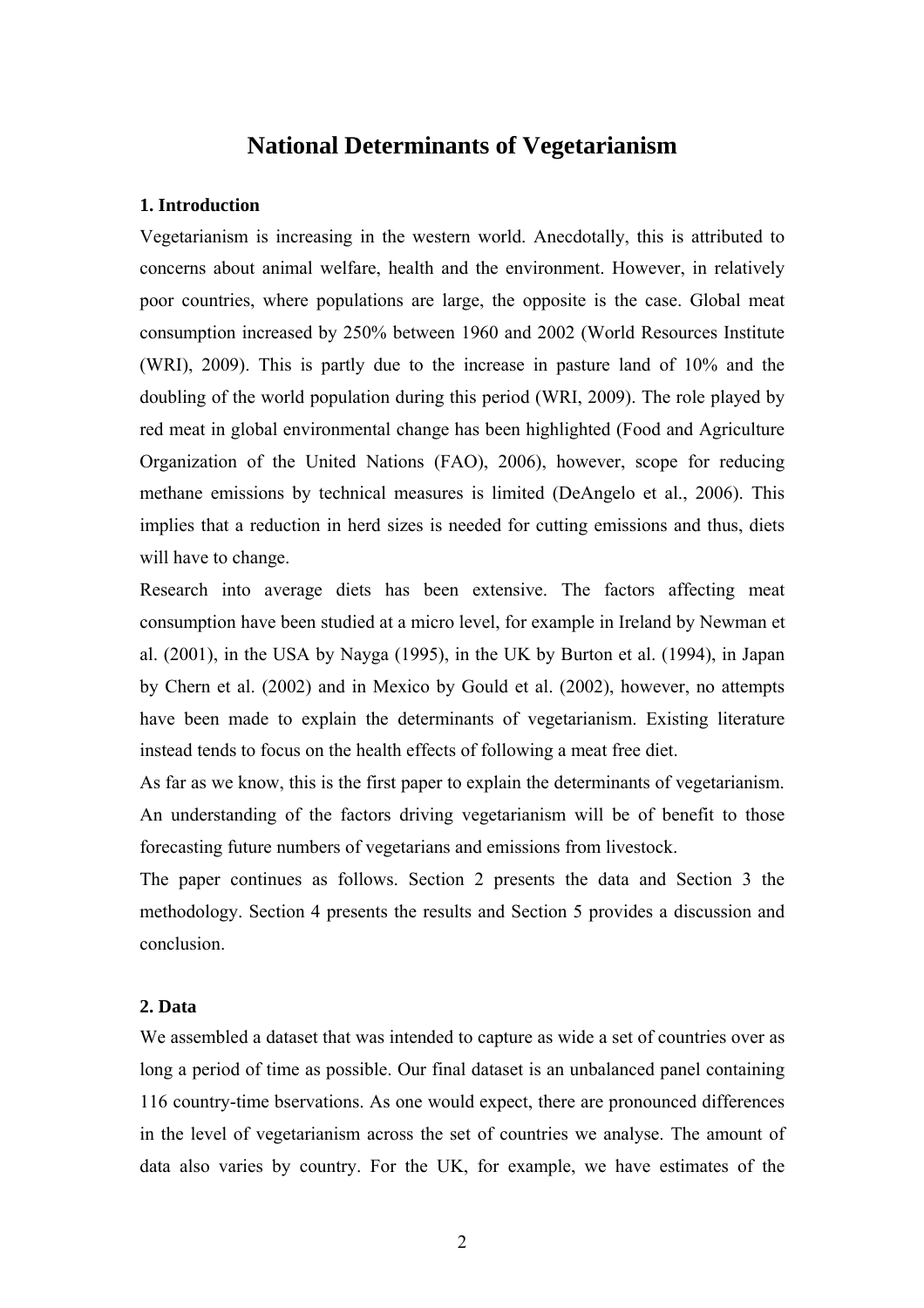number of vegetarians for 41 years. For other countries however, only one observation is available. Table 1 shows the years and countries for which we have data as well as the corresponding percentage of vegetarians.

We count the number of vegetarians in the following manner. See Appendix for further detail. We use surveys of households' budgets, expenditures, and living standards for 21 countries, which together represent over half of the world population. We have surveys covering more than one year for many of these countries, so that we have a total of 116 samples. The average sample size is 4,876. Our database thus contains almost 566,000 observations. The surveys typically record purchases, gifts and subsistence production of food per item over a two week period. We excluded households that acquired an unusually small amount of food (compared to their peer group) in the sample period. This is particularly prevalent in the USA, where many households appear to buy groceries less than once per fortnight.

The number of households that do not consume any meat is easily identified. We refer to these as all-vegetarian households. Mixed households are harder to identify. Using the consumption patterns of one-person households and the estimated economies-ofscale of food consumption, we conditionally predict the share of meat in total food consumption for multi-person households given the number of vegetarians. We then use the observed meat share to test the hypotheses that there are one, two, … vegetarians in the household. We impute the number of vegetarians from the first rejection. That is, if the hypothesis is rejected that there is (are) one (two, three) vegetarian(s), we impute zero (one, two) vegetarians.

#### [Table 1 about here]

In order to gather the required national level explanatory variables we must look to a variety of sources. Some of the variables we would like to include in our model vary substantially over time while others remain constant.

#### *Time-varying variables*.

It is important to account for national income levels. For the very poor, intake of animal protein is limited (Mueller and Krawinkel, 2005) but as people grow richer, meat consumption, whether measured in calories (Popkin, 2001) or expenditures (Reimer and Hertel, 2001) increases. On the other hand, excessive meat consumption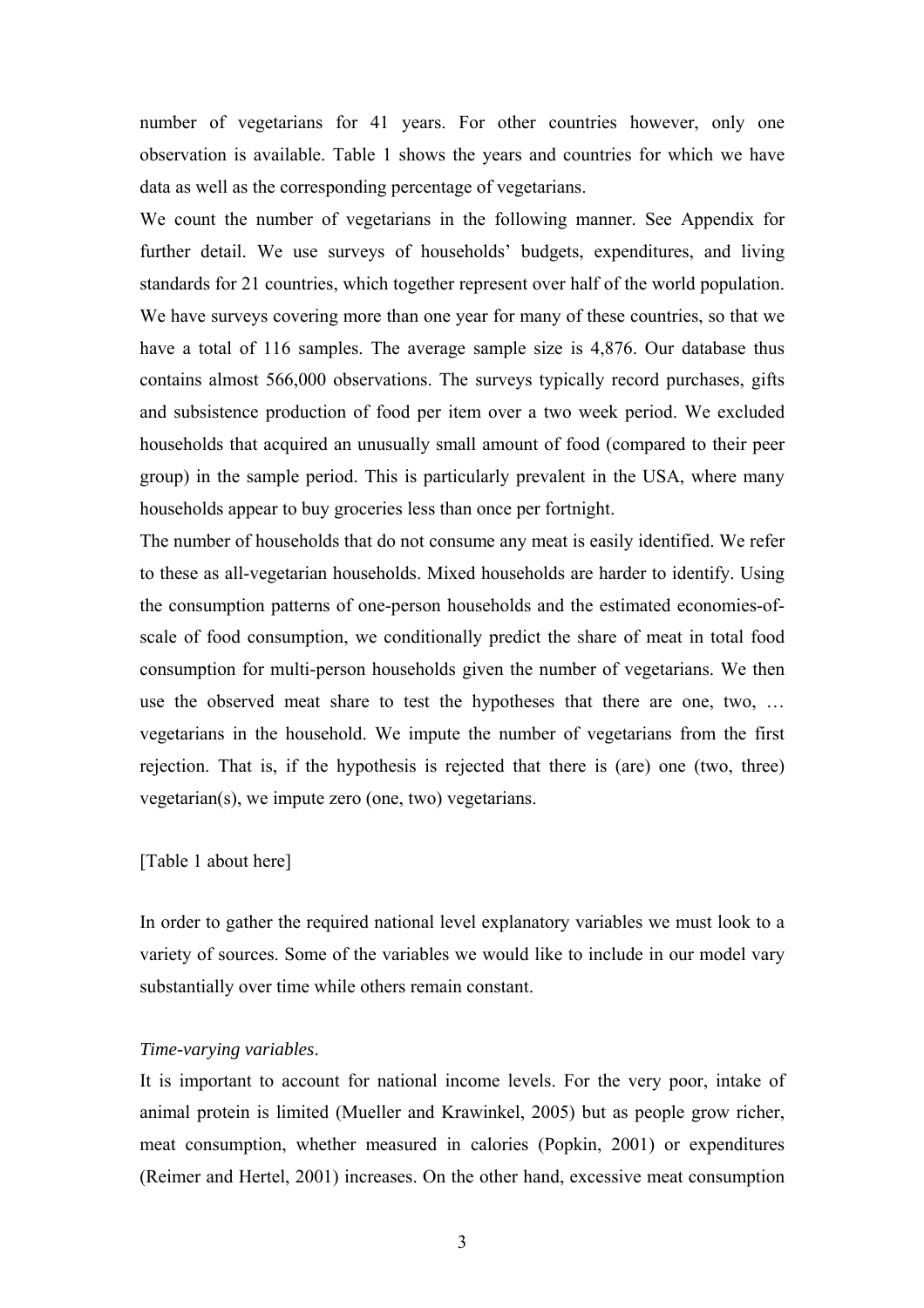is a health concern at middle and high income levels (Giovannucci et al., 1994, Drewnowski and Specter, 2004, Hu et al., 2000, Rose et al., 1986 and James et al., 1997). Income per capita data is taken from WRI (2009). The variable we use is the log of Gross Domestic Product (GDP) per capita in American dollars at 1995 levels adjusted for purchasing power parity (PPP). We log this variable as we expect the income schedule to be non linear. We also include the squared term of this variable.

The relationship between education and diet is well established (Turrell and Kavanagh, 2006), Galobardes et al., 2001). The relatively well educated are more likely to adopt healthy eating habits and they may also be better informed about the environmental implications of dietary choices. In this paper, we control for the second level gross enrolment ratio (GER). The GER is defined by Unesco (2009) as "the total enrolment in a specific level of education, regardless of age, expressed as a percentage of the eligible official school-age population corresponding to the same level of education in a given school year." Data for second level GERs are taken from Unesco (2009), WRI, (2009), World Bank (2001) and World Bank (2006). In some instances, the GER for second level education exceeds 100. This happens when the proportion of adults returning to education is high.

We also model the GER for tertiary education to see if its impact on vegetarianism is different to that of second level education. In order to gather a complete list of tertiary GERs for each country-time observation in our analysis we take data from various sources including the World Bank (2009a) WRI (2009) and World Bank (2006).

Supply conditions may affect consumption of meat too. We have less data on supply than on consumer characteristics, but we have data for a supply proxy: the log of meat production per capita, measured in kilograms. We assume that in countries where meat is easily accessible, consumption will be higher; reverse causality is of course possible. Data for this variable are taken from WRI (2009).

#### *Constant variables*

We expect that the demand for meat is a function of its own price and the price of alternatives. If the price of meat is low relative to alternatives, demand for meat should be high and vice versa. Using International Comparison Program (ICP) 2005 data, which is available from the World Bank (2009b) we find the PPP price of meat for all countries included in our analysis relative to the USA in 2005 (i.e. the price of meat in the USA is given as 1). We do the same for all nonmeat items. Then we find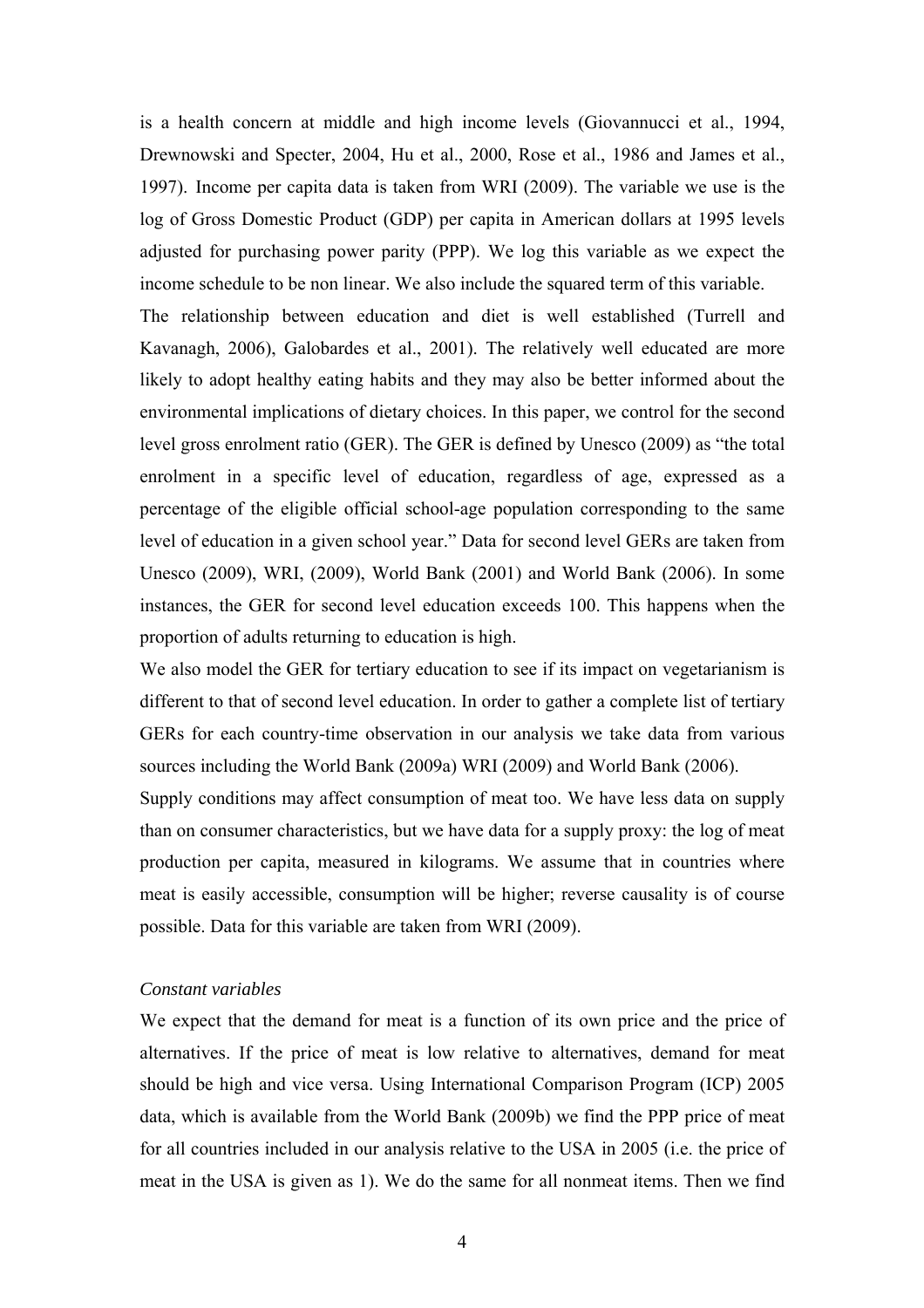actual prices of meat and non meat items in the USA in 1988 (United States Department of Agriculture (USDA), 1994) and convert these to 2005 prices. Once we have the actual ratio of meat to nonmeat items in the USA we can derive same for all other countries included in our analysis. Due to data limitations, we assume that the relative price of meat to nonmeat items is constant over time. Figure A1 displays the relationship between the relative price of meat to non meat items and vegetarianism. Where the relative price of meat to non meat items is below 2, the level of vegetarianism varies largely. Where the relative price of meat to non meat items increases from 2 to 2.5, the level of vegetarianism also increases sharply for the countries included in our sample.

Religion and diet are closely linked in some places. In India, where over 85% of the population are Hindu, the level of vegetarianism exceeds 34%. While not all Hindus are vegetarian, the level of Hinduism may still be an important predictor of vegetarianism. We have data on the percentage of Hindus in each country in our analysis and we assume that this does not change over time. Figure A2, however, shows that there is no discerning relationship between Hinduism and vegetarianism.

We noted earlier that average income may affect the incidence of vegetarianism, but income distribution could be a factor too. We use the Gini coefficient as a measure of each country's level of inequality. It varies between 0, which reflects complete equality and 1, which indicates complete inequality. The World Development Indicators (WDI) 2006 data, which is available from the World Bank website, provides Gini coefficients for each country. However, a graphical representation of the relationship between inequality and vegetarianism shows that no clear pattern exists (See Figure A3).

We would also like to take account of cultural differences in our model. Hofstede (2001) argues that the 5 cultural dimensions; individualism, uncertainty avoidance, power distance, masculinity and long term orientation should be included in any study that involves cross cultural comparisons because the 5 dimensions will capture country specific characteristics which affect peoples' thoughts, feelings and actions. Data for 19 of the countries included in our analysis are available from Hofstede (2009).

Finally, we wanted to include a proxy for the importance people place on the environment, in case such attitudes have a specific effect on the likelihood of being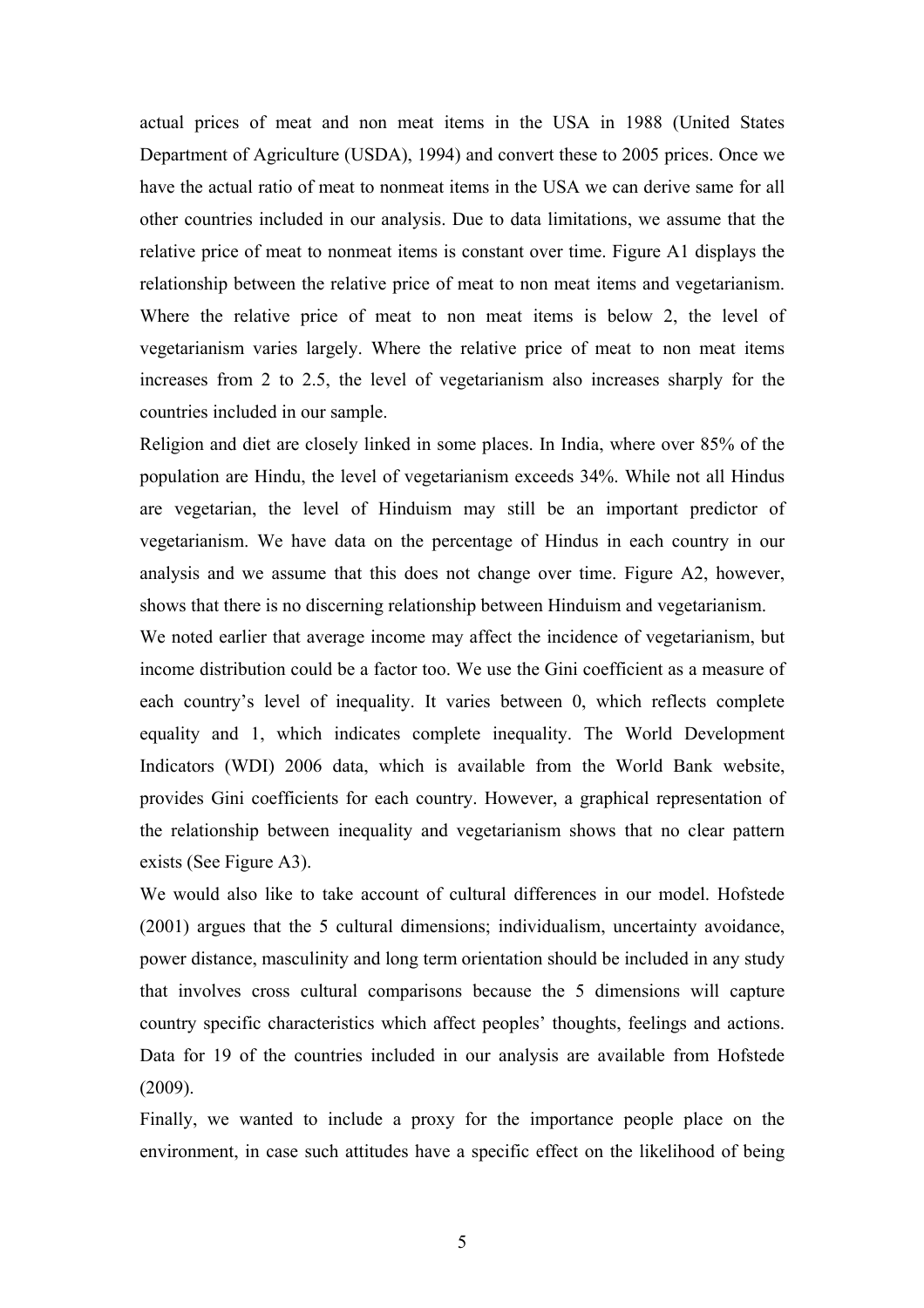vegetarian. The World Values Survey  $2005<sup>1</sup>$  $2005<sup>1</sup>$  $2005<sup>1</sup>$  allows us to observe the percentage of respondents in each country that believe that environmental protection is more important than economic growth. The higher the score, the more importance respondents place on the environment. This data is available for 15 of the 21 countries included in our analysis (World Values Survey, 2009). Figure A4 shows that the level of vegetarianism varies a lot in countries with a score of 0.6 or lower. For countries with a score of 0.6, of which there are many in our sample, the level of vegetarianism tends to be low and fairly stable.

As discussed the next section, the nature of our econometric model permits the inclusion of time-varying variables only.

#### **3. Model**

 $\overline{a}$ 

We estimate a panel regression model specified as follows:

$$
V_{it} = B_0 + B_l \log g d p_{it} + B_2 \log g d p_s q_{it} + B_3 \ell d |e v e l 2_{it} + B_4 \log m e a t p r o d_{it} + u_{it} + e_{it}
$$

where the dependent variable,  $V_{it}$ , is the percentage of vegetarians in each country,  $i$ , at time *t.*  $log g d p_{it}$  is the log of GDP per capita adjusted for PPP, and  $log g d p_{si}$  is its square. *edlevel* $2<sub>it</sub>$  is the GER for second level education and *logmeatprod<sub>it</sub>* is the log of meat production per capita in country *i* at time *t.* There is a country specific effect (*uit*) and an error term, *eit*, which is specified as a classical disturbance term.

Upon inspection, we found that this model exhibits a substantial degree of serial correlation. In order to overcome this, we re-estimated it using a first differences estimator. This method involves the subtraction of observations in the previous period from those in the current period. Thus, the resulting model includes only those variables which vary over time, and it eliminates the country fixed effects. The dependent variable is now the first difference in the percentage of vegetarians and explanatory variables include first differences in the log of PPP GDP per capita, the second level GER and the log of meat production per capita. Using a differenced OLS regression model, our observations are reduced to 97.

We also estimate variations of the above model, one of which includes the replacement of the second level education variable with the GER for tertiary

<span id="page-6-0"></span><sup>&</sup>lt;sup>1</sup> Sample sizes vary by country. Most samples are representative of the population. Any non representative samples are weighted accordingly.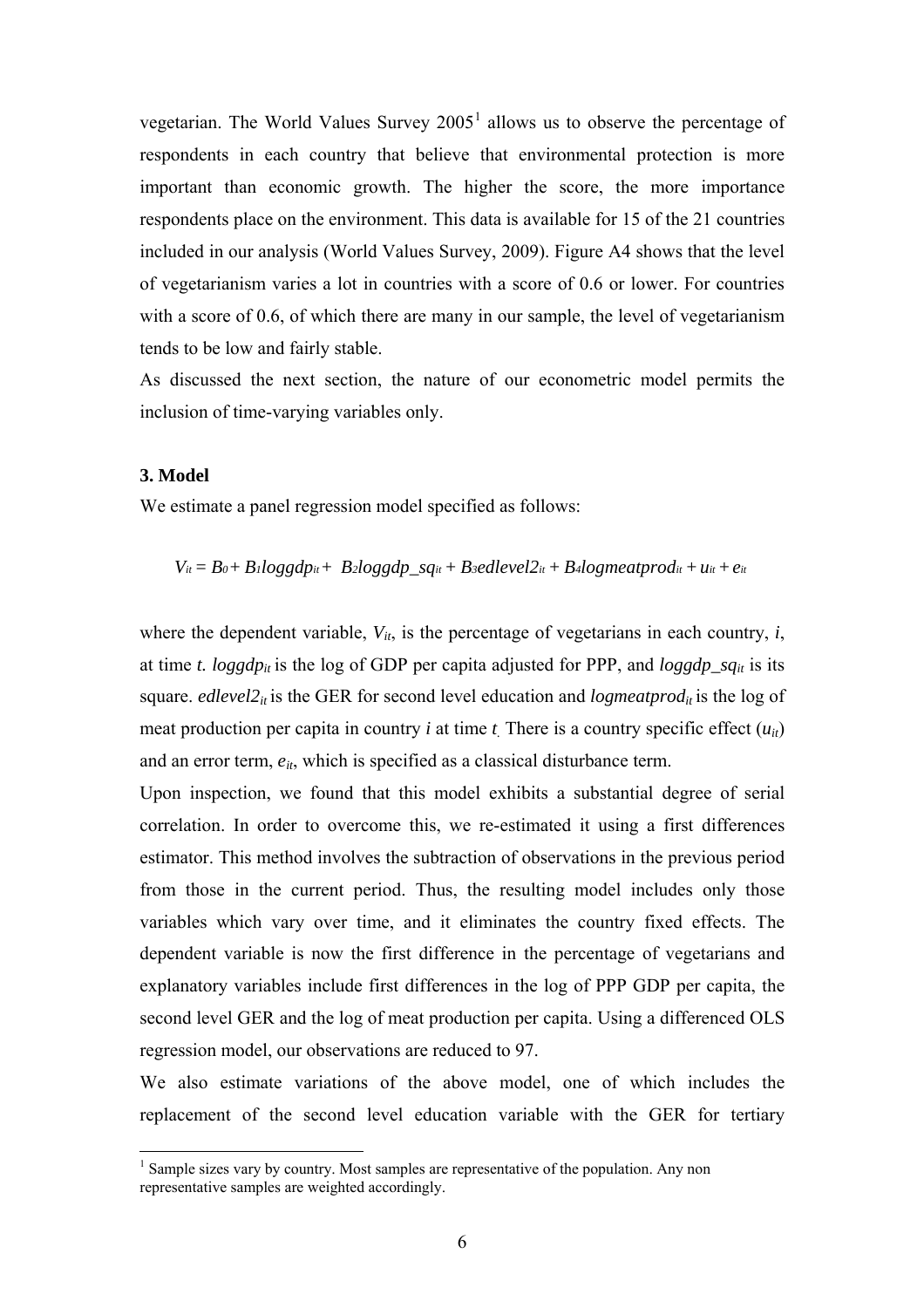education. Another variation involves the investigation of the impact of meat exports per capita on vegetarianism as opposed to that of meat production. We also divide our sample in two, based on the median level of GDP per capita, in order to establish whether the effect of income on vegetarianism differs in relatively poor and relatively rich countries.

A list of the variables included in the models and some descriptive statistics on them are set out in Table 2.

[Table 2 about here]

#### **4. Results**

The results of our main first differences model are displayed in table 3. Due to the presence of heteroskedasticity, we report robust standard errors. D\_ indicates that all variables have been differenced.

[Table 3 about here]

As expected, the coefficient on the log of PPP GDP per capita is statistically significant. The negative coefficient indicates that the higher the level of income in a country, the lower the level of vegetarianism, which is consistent with the literature. The coefficient on the square of the log of PPP GDP per capita is positive and significant. This indicates the presence of a Kuznets type relationship between income and vegetarianism. The positive coefficient on the education variable indicates that as more people in a country are enrolled in second level education, the level of vegetarianism can be expected to increase. This is consistent with our expectation that the relatively well educated may adjust their meat consumption based on animal, health or environmental concerns. The coefficient on the log of meat production is negative, indicating that the level of vegetarianism is lower in countries where meat production is high. However, this variable is not statistically significant, indicating that the negative relationship between meat production and consumption is not robust.

#### *4.1 Variations*

As our meat production variable is not a significant predictor of vegetarianism we instead model the impact of meat exports. The results of this model are displayed in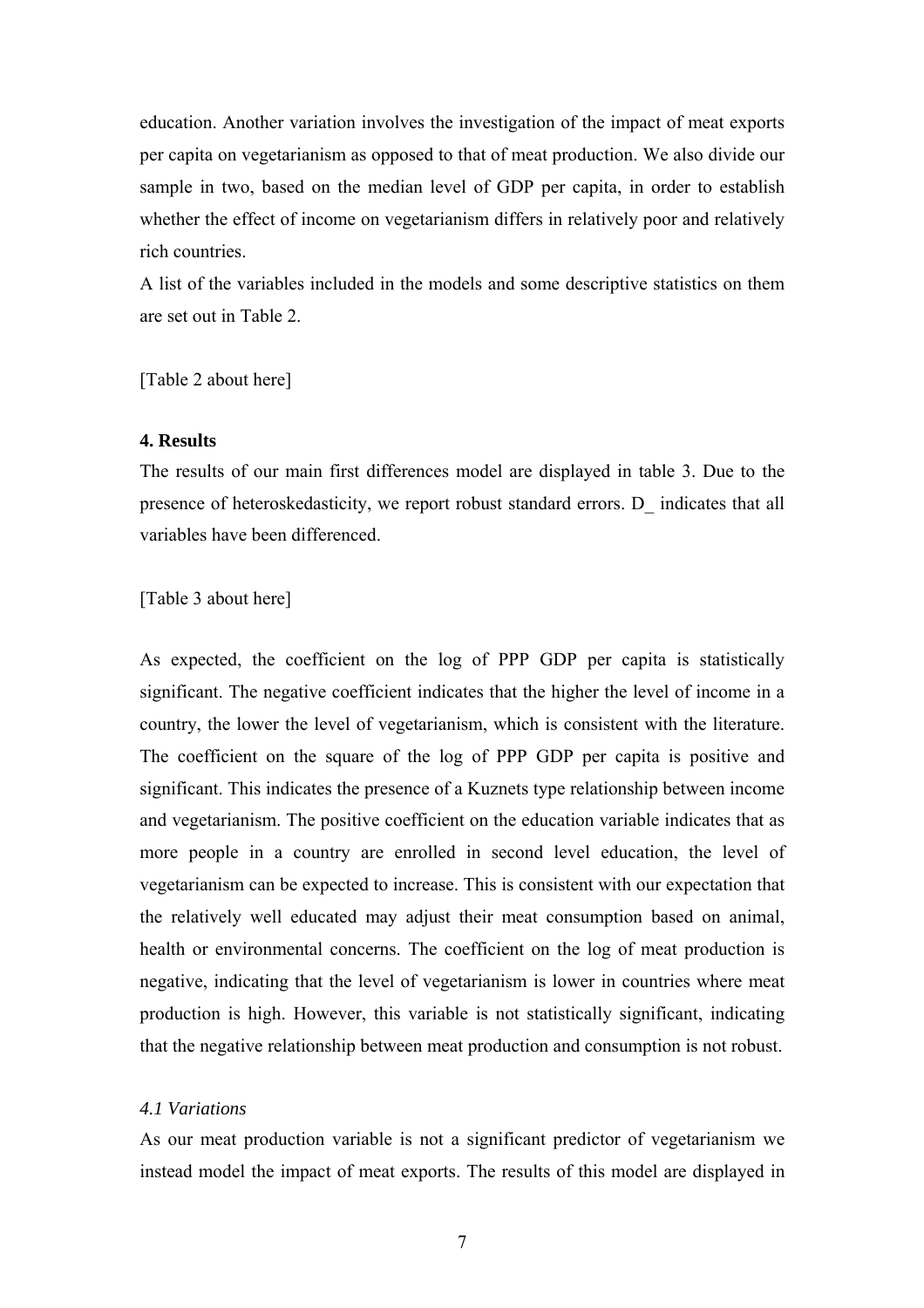table 4. In this model the income and education variables remain statistically significant. Interestingly, however, the signs of coefficients on both income terms have reversed. This implies that as income increases so too does the level of vegetarianism in a country, but at a decreasing rate. The sign on the log of exports per capita indicates that as more meat is exported, the number of vegetarians decreases significantly. This can be explained by the fact that meat exports are likely to be high where meat production is high. Although the inclusion of the meat exports variable instead of the meat production variable increases the explanatory power of our model, it appears that the meat exports variable is picking up some of the income effect. It is not intuitive that vegetarianism increases with income for the countries included in our sample.

#### [Table 4 about here]

In an attempt to see if GDP per capita affects vegetarianism differently in poor and rich countries we split the sample based on the median level of PPP GDP per capita. The results of these models are set out in table 5.

Where PPP GDP per capita is lower than the median level, an increase in income will significantly reduce the number of vegetarians as more people can afford to buy meat. The coefficient on the square of the log of PPP GDP per capita is positive as is the case in the main model. As more people obtain second level education in relatively poor countries, the number of vegetarians significantly decreases as people are better able to choose alternatives based on health or environmental concerns. This is the only model in which the meat production variable is significant. The negative coefficient indicates that as meat production increases, vegetarianism falls. When we examine relatively rich countries in isolation, however, none of the explanatory variables in our model prove to be significant predictors of vegetarianism.

#### [Table 5 about here]

We also investigate whether the impact of tertiary education on vegetarianism differs to that of second level education. While the tertiary education variable is still significant and positively associated with vegetarianism, its inclusion reduces the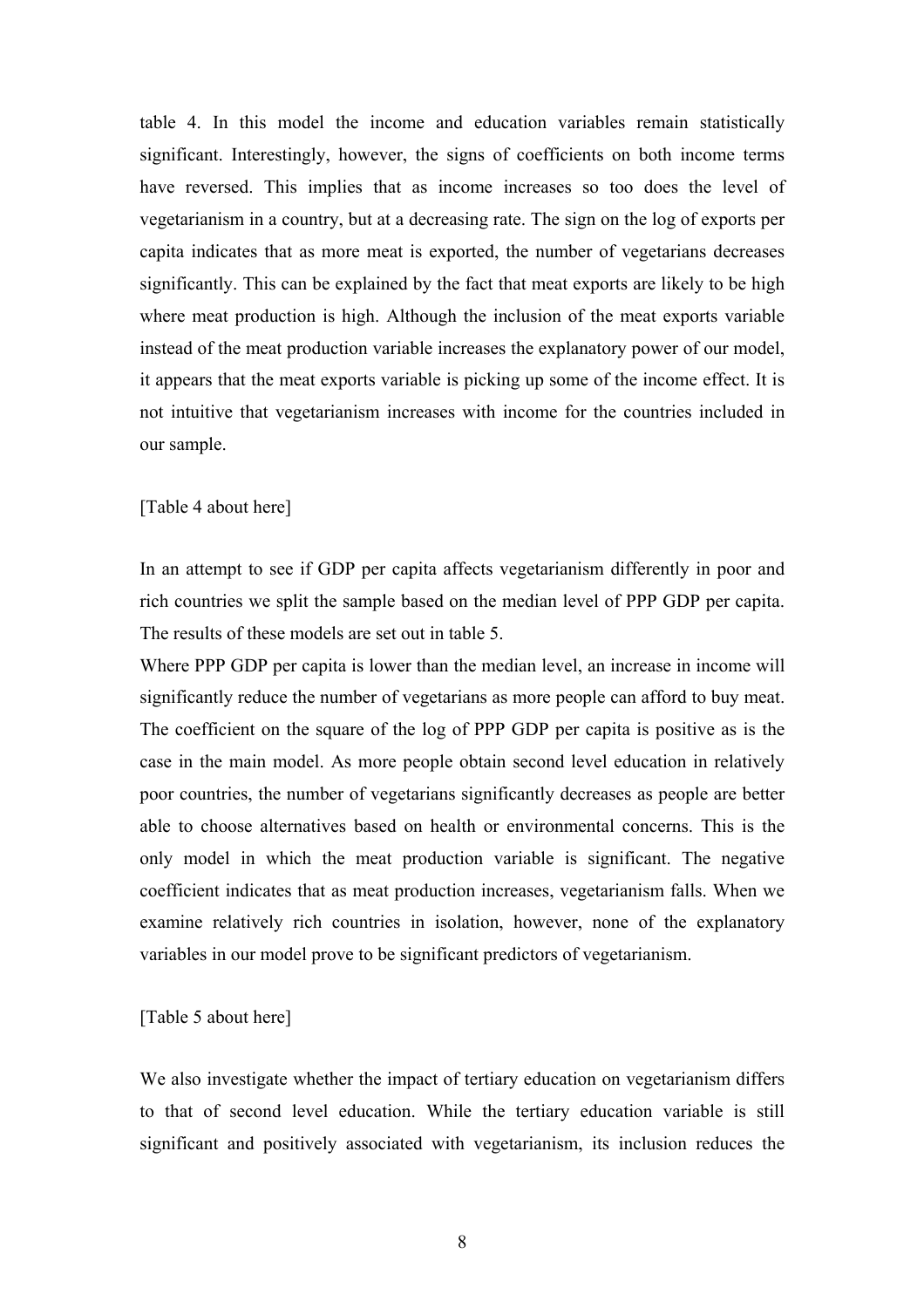significance of both income terms. Also, the explanatory power of the model is reduced from over 61% to almost  $40\%$ .<sup>[2](#page-9-0)</sup>

#### **Discussion and Conclusion**

 $\overline{a}$ 

In this paper we have shown that national levels of vegetarianism are significantly affected by both the income level and education levels in a country. As income increases, the level of vegetarianism falls indicating that if people can afford to buy meat they will. In other words, in countries where GDP is relatively low, people are vegetarians due to necessity. When we examine only those countries whose GDP is higher than the median level of GDP in our sample, we find that income is not significant. Thus, in these countries people choose to be vegetarians for reasons other than financial ones. Results also show that in countries where people are relatively well educated, levels of vegetarianism are seen to be higher. This can be partly explained by the growing concern over the level of environmental damage caused by meat consumption and production, which may be more prevalent amongst the well educated. Other reasons may be that the better educated are more aware of the health benefits of following a meat free diet. As enrolment in both secondary and tertiary education appears to be increasing over time the level of vegetarianism is expected to rise. However this increase will be counteracted by increasing income levels in less developed countries. Combined with growing populations, the demand for meat is set to rise. As a result, environmental damage from meat production will worsen. We also find that in countries where meat exports are high, vegetarianism is low. This probably reflects a correlation between meat production and preferences for meat consumption, but we do not have enough data to tease out the exact causation.

On the whole, it seems likely that the negative association between vegetarianism and income will dominate globally in the medium term, and the incidence of vegetarianism will fall. It is only when national income levels increase beyond a certain level and higher levels of education become widespread that we might expect global vegetarianism to increase.

<span id="page-9-0"></span> $2^2$  We have not included a table outlining the detailed results of this model. However, it can be made available upon request from the authors.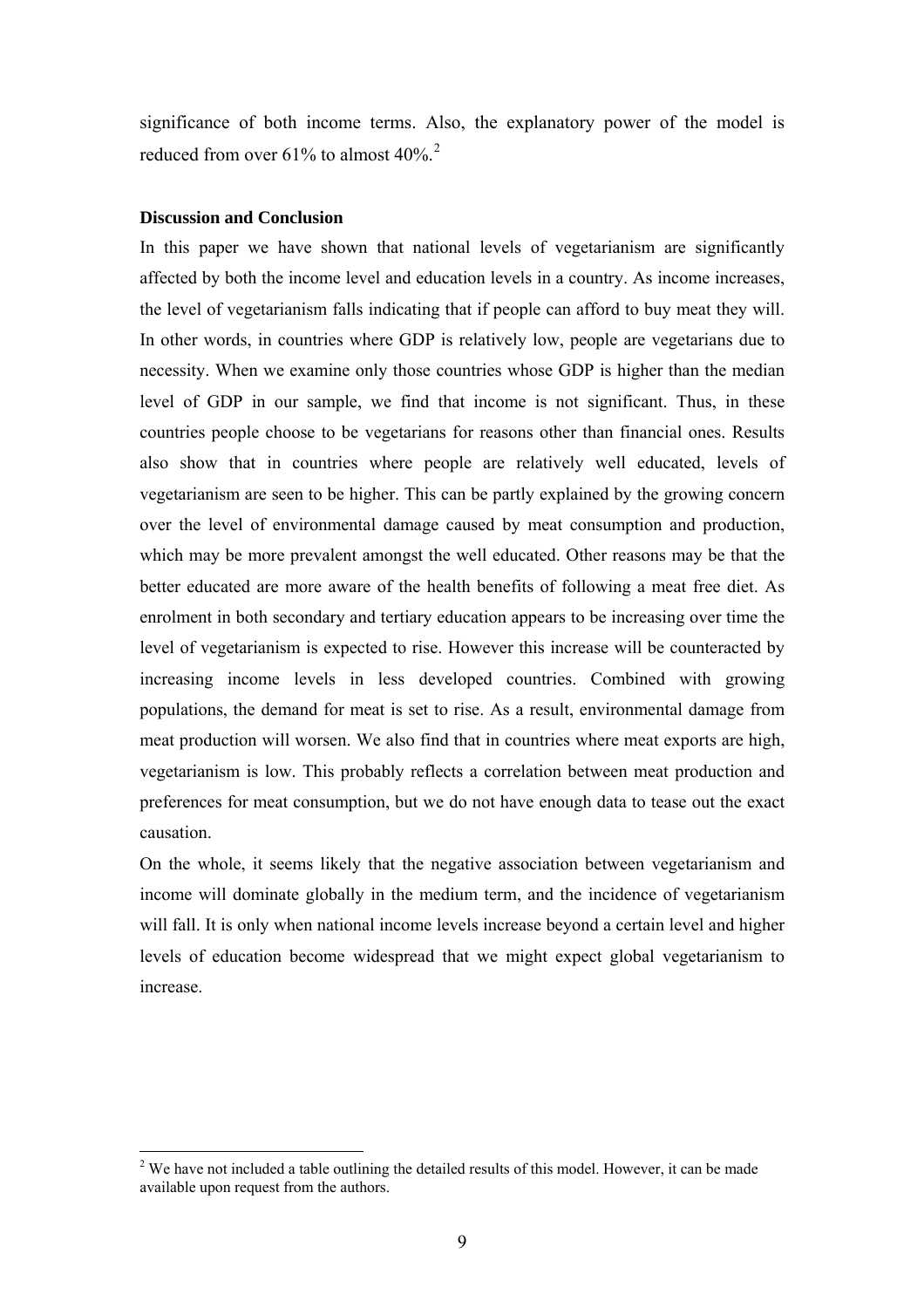### **Tables**

| Year | <b>Country</b>     | $\%$<br>vegetarians |  |
|------|--------------------|---------------------|--|
| 2005 | Albania            | 7.8%                |  |
| 1995 | Azerbaijan         | 22.6%               |  |
| 1997 | <b>Brazil</b>      | 3.6%                |  |
| 2001 | Bulgaria           | 2.9%                |  |
| 2003 | Bulgaria           | 3.1%                |  |
| 2001 | East Timor         | 49.1%               |  |
| 1979 | France             | $1\%$               |  |
| 1985 | France             | 1.4%                |  |
| 1995 | France             | 0.9%                |  |
| 2001 | France             | 1.5%                |  |
| 2005 | France             | 1.9%                |  |
| 2000 | Guatemala          | 1.4%                |  |
| 1998 | India              | 34.4%               |  |
| 1987 | Ireland            | $0.3\%$             |  |
| 1994 | Ireland            | 0.5%                |  |
| 1999 | Ireland            | 0.4%                |  |
| 2004 | Ireland            | 0.6%                |  |
| 1985 | <b>Ivory Coast</b> | 10.8%               |  |
| 1986 | <b>Ivory Coast</b> | 13%                 |  |
| 1987 | Ivory Coast        | 16.8%               |  |
| 1988 | <b>Ivory Coast</b> | 20.3%               |  |
| 1988 | Jamaica            | 3.7%                |  |
| 1989 | Jamaica            | 2.7%                |  |
| 1990 | Jamaica            | 3.3%                |  |
| 1991 | Jamaica            | 2%                  |  |
| 1992 | Jamaica            | 1.6%                |  |
| 1993 | Jamaica            | $1\%$               |  |
| 1994 | Jamaica            | 1.7%                |  |
| 1995 | Jamaica            | 1.2%                |  |
| 1996 | Jamaica            | 1.6%                |  |
| 1997 | Jamaica            | 1.7%                |  |
| 1998 | Jamaica            | 1.4%                |  |
| 1999 | Jamaica            | 1.5%                |  |
| 2000 | Jamaica            | 1.6%                |  |
| 2001 | Jamaica            | 1.7%                |  |

| Year | Country               | $\frac{0}{0}$<br>vegetarians |
|------|-----------------------|------------------------------|
| 2002 | Jamaica               | 2.1%                         |
| 2003 | Jamaica               | 3.7%                         |
| 2004 | Jamaica               | 2.1%                         |
| 2005 | Jamaica               | 2.5%                         |
| 1993 | Kyrgyzstan            | 39.8%                        |
| 1996 | Nepal                 | 8.1%                         |
| 2004 | Nepal                 | 6.6%                         |
| 1985 | Peru                  | 41.8%                        |
| 1992 | Russian<br>Federation | 22.2%                        |
| 1993 | Russian<br>Federation | 24.7%                        |
| 1994 | Russian<br>Federation | 25.4%                        |
| 2000 | Russian<br>Federation | 22.3%                        |
| 2001 | Russian<br>Federation | 17.3%                        |
| 2002 | Russian<br>Federation | 12.6%                        |
| 1993 | South Africa          | 5.9%                         |
| 1999 | Tajikistan            | 48%                          |
| 2003 | Tajikistan            | 49.5%                        |
| 1993 | Tanzania              | 15.9%                        |
| 1961 | UK                    | 0.3%                         |
| 1962 | UK                    | 0.3%                         |
| 1963 | UK                    | $0.3\%$                      |
| 1968 | UK                    | 0.3%                         |
| 1969 | UK                    | 0.2%                         |
| 1970 | UK                    | 0.3%                         |
| 1971 | UK                    | 0.5%                         |
| 1972 | UK                    | $0.0\%$                      |
| 1973 | UK                    | $0.0\%$                      |
| 1974 | UK                    | $1\%$                        |
| 1975 | UK                    | 1.1%                         |
| 1976 | UK                    | 0.7%                         |
| 1977 | UK                    | 0.8%                         |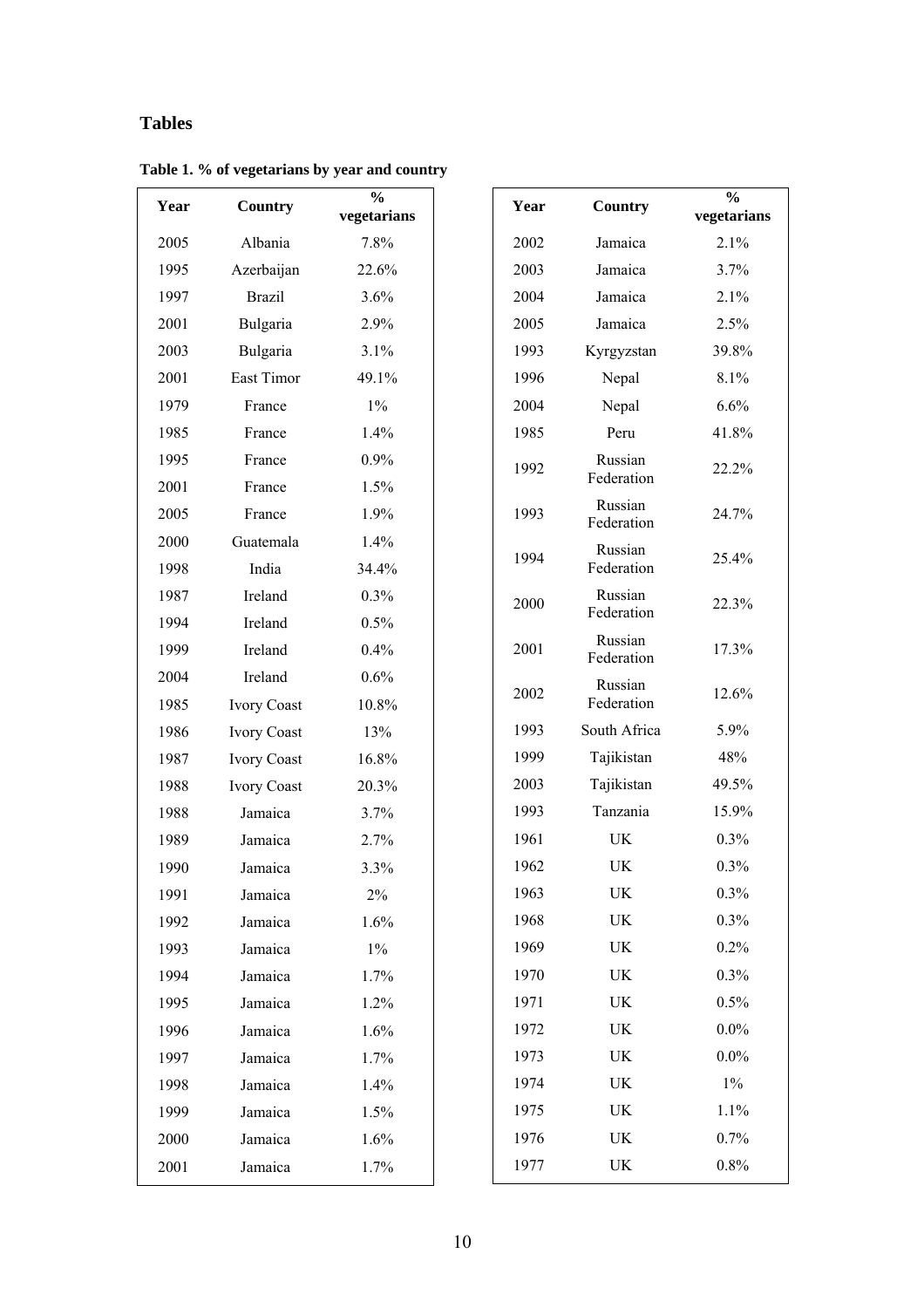| Year | <b>Country</b>                  | $\frac{0}{0}$<br>vegetarians | Year | Country                         | $\frac{1}{2}$<br>vegetarians |
|------|---------------------------------|------------------------------|------|---------------------------------|------------------------------|
| 1978 | UK                              | 0.9%                         | 2003 | $\ensuremath{\text{UK}}\xspace$ | $2\%$                        |
| 1979 | UK                              | 1.2%                         | 2004 | $\ensuremath{\text{UK}}\xspace$ | $2\%$                        |
| 1980 | UK                              | 1.2%                         | 2005 | UK                              | 3%                           |
| 1981 | UK                              | 0.9%                         | 1980 | <b>USA</b>                      | 2%                           |
| 1982 | UK                              | 1.1%                         | 1981 | <b>USA</b>                      | $2\%$                        |
| 1983 | UK                              | 1.1%                         | 1990 | <b>USA</b>                      | 2.9%                         |
| 1984 | UK                              | 1.1%                         | 1991 | <b>USA</b>                      | 3.2%                         |
| 1985 | UK                              | 1.1%                         | 1992 | <b>USA</b>                      | 3.3%                         |
| 1986 | $\ensuremath{\text{UK}}\xspace$ | 1.5%                         | 1993 | <b>USA</b>                      | 3.2%                         |
| 1987 | UK                              | 1.8%                         | 1994 | <b>USA</b>                      | 2.8%                         |
| 1988 | UK                              | 1.6%                         | 1995 | <b>USA</b>                      | 2.6%                         |
| 1989 | UK                              | 1.6%                         | 1996 | <b>USA</b>                      | 3.5%                         |
| 1990 | UK                              | 1.8%                         | 1997 | <b>USA</b>                      | 3.8%                         |
| 1991 | UK                              | 1.7%                         | 1998 | <b>USA</b>                      | 3.9%                         |
| 1992 | UK                              | 1.9%                         | 1999 | <b>USA</b>                      | 4.3%                         |
| 1993 | UK                              | 1.9%                         | 2000 | <b>USA</b>                      | 3.9%                         |
| 1994 | $\ensuremath{\text{UK}}\xspace$ | 1.9%                         | 2001 | <b>USA</b>                      | 3.3%                         |
| 1995 | UK                              | $2\%$                        | 2002 | <b>USA</b>                      | 3.8%                         |
| 1996 | UK                              | 1.7%                         | 2003 | <b>USA</b>                      | 3.5%                         |
| 1997 | UK                              | 1.7%                         | 2004 | <b>USA</b>                      | 3.8%                         |
| 1998 | UK                              | 1.7%                         | 2005 | <b>USA</b>                      | $5\%$                        |
| 1999 | UK                              | 1.6%                         | 1992 | Viet Nam                        | 1.5%                         |
| 2000 | UK                              | 1.6%                         | 1998 | Viet Nam                        | $3\%$                        |
| 2001 | $\ensuremath{\text{UK}}\xspace$ | $2\%$                        | 2002 | Viet Nam                        | 0.3%                         |
| 2002 | UK                              | $2\%$                        | 2004 | Viet Nam                        | $1\%$                        |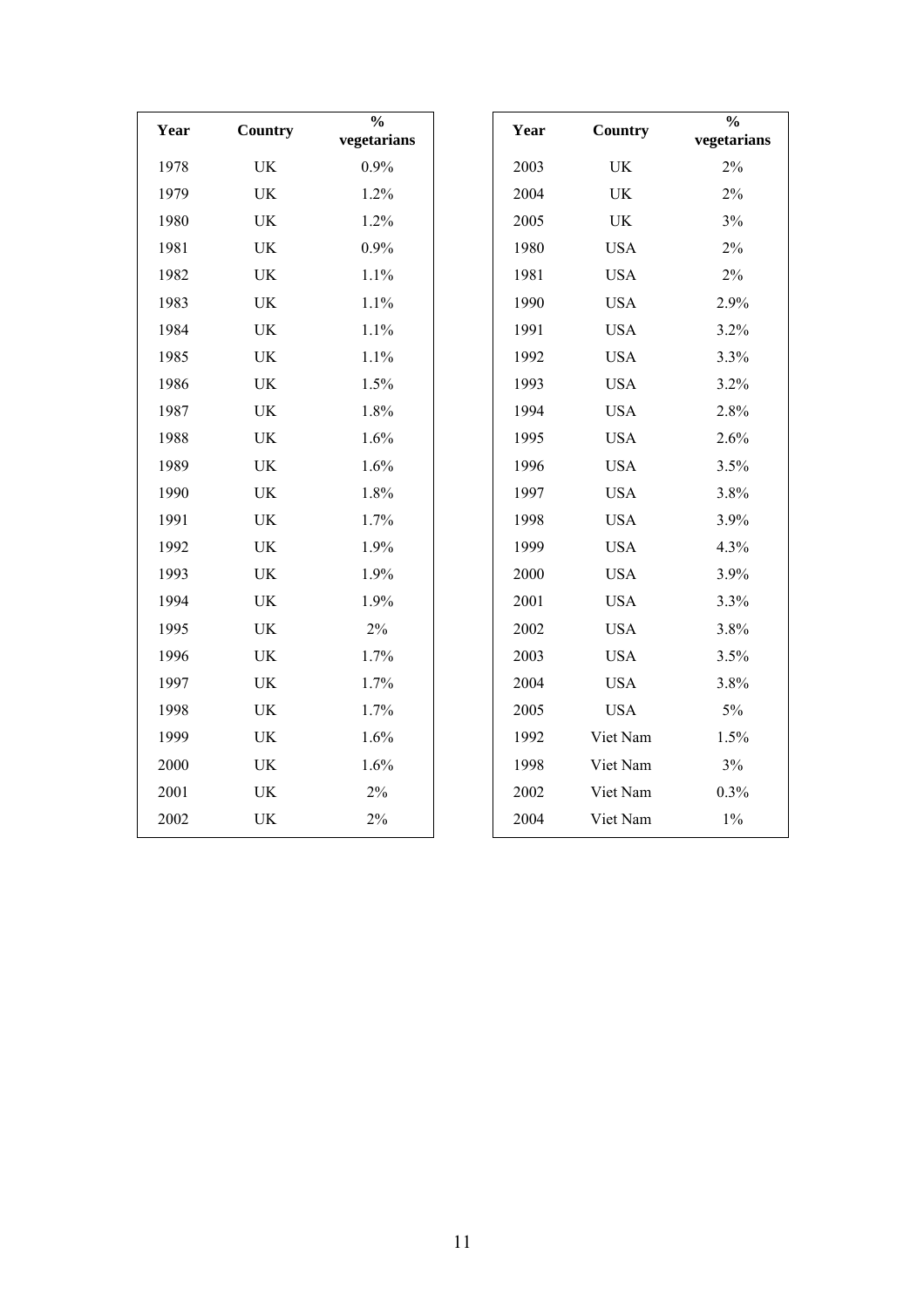| <b>Variable</b>      | <b>Description</b>                          | <b>Mean</b> | Std. Dev. | Min              | <b>Max</b> |
|----------------------|---------------------------------------------|-------------|-----------|------------------|------------|
| V                    | % of vegetarians                            | 0.06        | 0.11      | $\boldsymbol{0}$ | 0.5        |
| loggdp               | Log of PPP GDP per capita                   | 9.13        | 1.05      | 6.19             | 10.54      |
| loggdp_sq            | Square of the log of PPP GDP per<br>capita  | 84.43       | 18.43     | 38.32            | 111.06     |
| edlevel <sub>2</sub> | GER 2nd level education                     | 82.82       | 24.38     | 5.3              | 134        |
| tertiary             | GER Tertiary education                      | 34.77       | 25.45     | $\boldsymbol{0}$ | 82         |
| logXpercap           | Log of meat exports per capita in \$        | 1.51        | 2.22      | $-6.07$          | 6.17       |
| logmeatprod          | Log of meat production per capita<br>in kgs | 3.86        | 0.81      | 1.54             | 5.69       |
| pricemeat            | The price of meat to non meat<br>items      | 1.88        | 0.36      | 0.94             | 2.58       |
| gini                 | The Gini coefficient                        | 37.8        | 5.11      | 19               | 58         |
| hindu                | The % of Hindus                             | 2.58        | 13.02     | $\boldsymbol{0}$ | 85         |
| pdi                  | Power distance                              | 42.29       | 12.16     | 28               | 95         |
| idv                  | Individualism                               | 73.23       | 23.79     | 6                | 91         |
| mas                  | Masculinity                                 | 62.78       | 7.92      | 37               | 68         |
| uai                  | Uncertainty avoidance                       | 38.75       | 19.9      | 13               | 101        |
| <b>lto</b>           | Long term orientation                       | 27.43       | 6.86      | 25               | 65         |
| protecteny           | Concern for the environment                 | 0.58        | 0.05      | 0.28             | 0.66       |

### **Table 2. Descriptive Statistics**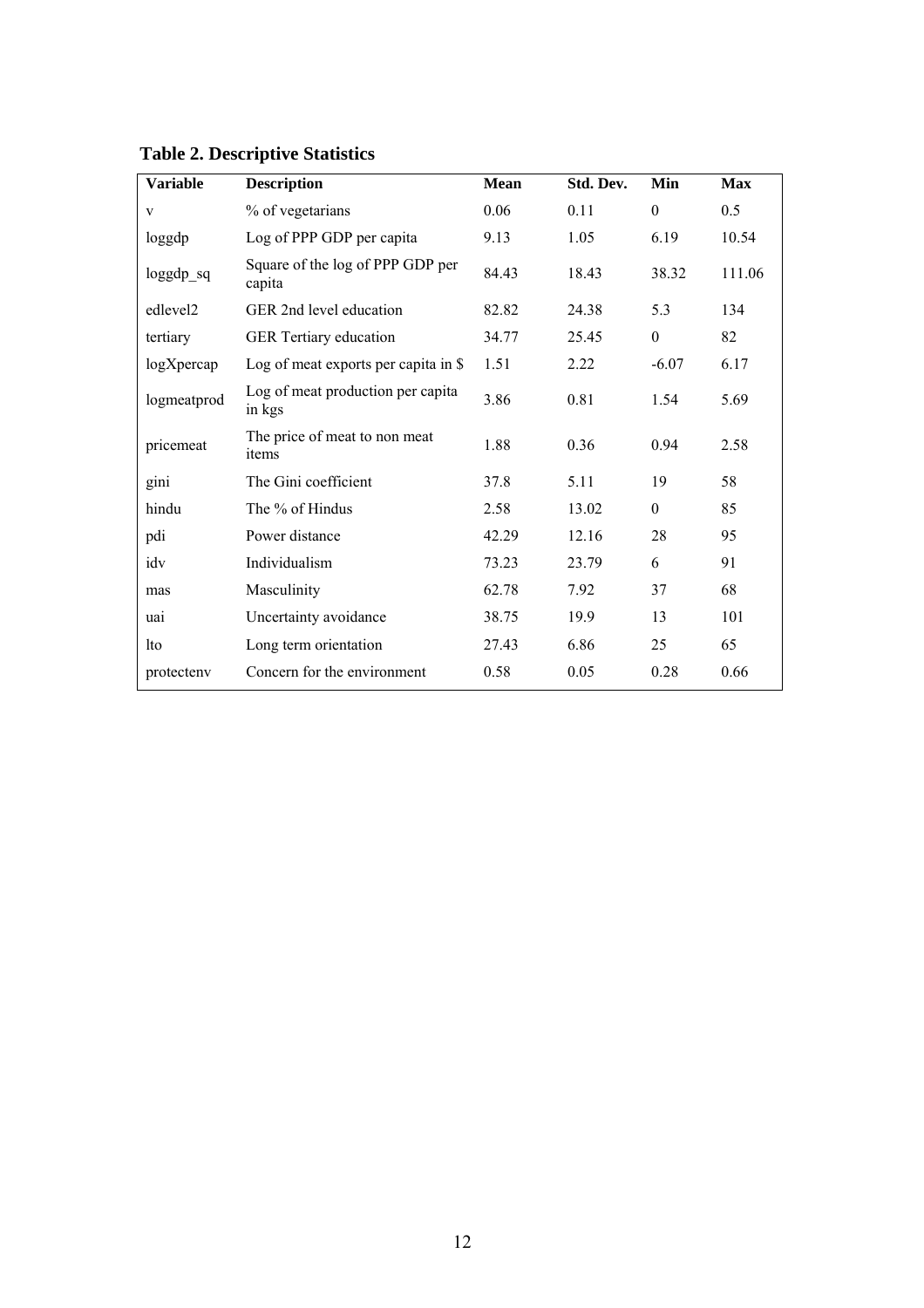|                        | Coef.    | Robust Std. Err. |         | P> t |
|------------------------|----------|------------------|---------|------|
| d_loggdp               | $-1.56$  | $0.403***$       | $-3.86$ | 0    |
| $d$ loggdp sq          | 0.09     | $0.024***$       | 3.77    | 0    |
| d edlevel <sub>2</sub> | 0.01     | $0.002***$       | 3.67    | 0    |
| d logmeatprod          | $-0.08$  | 0.055            | $-1.42$ | 0.16 |
| Constant               | $-0.01$  | 0.007            | $-1.68$ | 0.10 |
| <b>Observations</b>    | 97       |                  |         |      |
| F(4, 92)               | 7.67     |                  |         |      |
| Prob>F                 | $\theta$ |                  |         |      |
| R-squared              | 0.62     |                  |         |      |
| Root MSE               | 0.07     |                  |         |      |

**Table 3. Differenced OLS regression results: main model**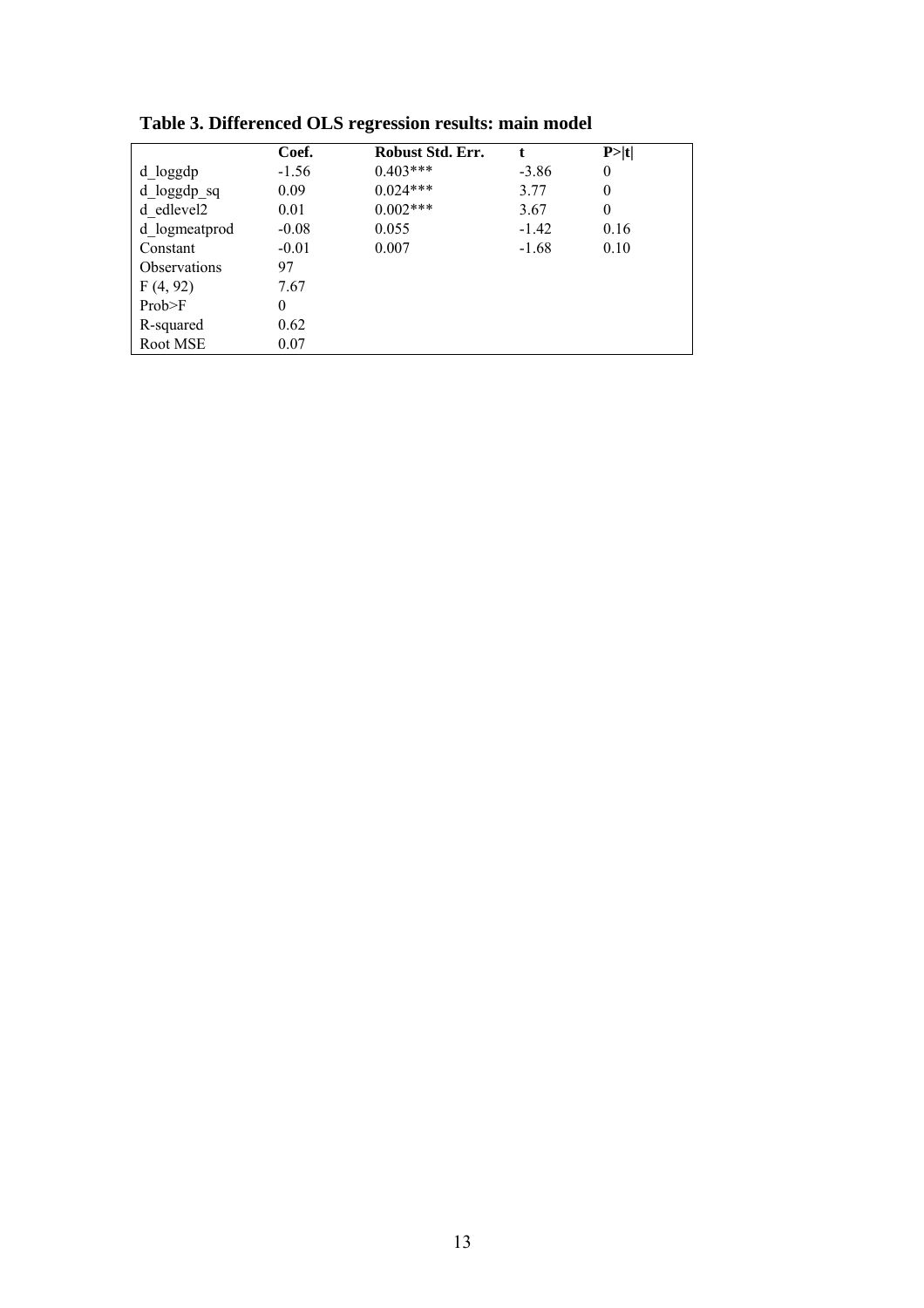|                     | Coef.    | Robust Std. Err. | t       | P >  t |
|---------------------|----------|------------------|---------|--------|
| d loggdp            | 0.30     | $0.074***$       | 4       | 0.000  |
| d loggdp sq         | $-0.01$  | $0.004***$       | $-3.59$ | 0.001  |
| d edlevel2          | 0        | $0**$            | 2.12    | 0.037  |
| d logXpercap        | $-0.02$  | $0.003***$       | $-7.2$  | 0.000  |
| Constant            | 0        | 0.001            | 2.74    | 0.008  |
| <b>Observations</b> | 81       |                  |         |        |
| F(4, 76)            | 15.58    |                  |         |        |
| Prob>F              | $\theta$ |                  |         |        |
| R-squared           | 0.77     |                  |         |        |
| Root MSE            | 0.01     |                  |         |        |

**Table 4. Differenced OLS regression using exports per capita**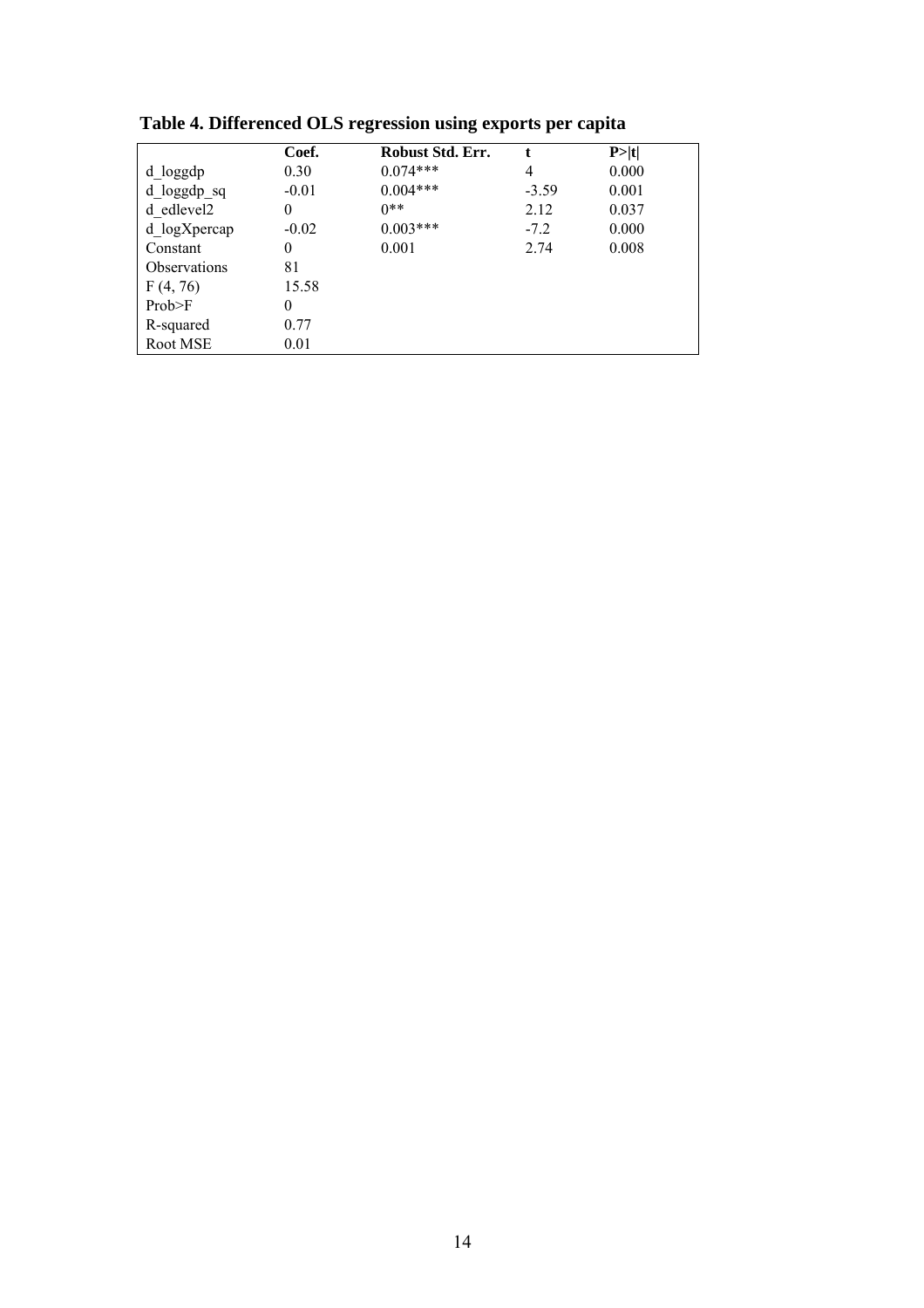| <b>Below Median GDP</b> |                  |                  |         |                  |
|-------------------------|------------------|------------------|---------|------------------|
|                         | Coef.            | Robust Std. Err. | t       | P> t             |
| d_loggdp                | $-1.86$          | $0.354***$       | $-5.25$ | $\theta$         |
| d_loggdp_sq             | 0.11             | $0.021***$       | 5.04    | $\theta$         |
| d edlevel2              | 0.01             | $0.002***$       | 4.99    | $\boldsymbol{0}$ |
| d logmeatp~d            | $-0.09$          | $0.047*$         | $-1.85$ | 0.07             |
| Constant                | $-0.01$          | 0.012            | $-1.11$ | 0.27             |
| Observations            | 41               |                  |         |                  |
| F(4, 36)                | 15.23            |                  |         |                  |
| Prob>F                  | $\boldsymbol{0}$ |                  |         |                  |
| R-squared               | 0.77             |                  |         |                  |
| Root MSE                | 0.08             |                  |         |                  |
|                         |                  |                  |         |                  |
| <b>Above Median GDP</b> |                  |                  |         |                  |
|                         | Coef.            | Robust Std. Err. | t       | P> t             |
| d_loggdp                | 0.02             | 0.105            | 0.23    | 0.82             |
| d_loggdp_sq             | $\boldsymbol{0}$ | 0.005            | $-0.22$ | 0.82             |
| d edlevel2              | $\boldsymbol{0}$ | $\boldsymbol{0}$ | $-0.09$ | 0.93             |
| d logmeatp~d            | $-0.01$          | 0.006            | $-0.87$ | 0.39             |
| Constant                | $\boldsymbol{0}$ | 0.001            | 2.47    | 0.02             |
| Observations            | 56               |                  |         |                  |
| F(4, 49)                | 0.26             |                  |         |                  |
| Prob>F                  | 0.90             |                  |         |                  |
| R-squared               | 0.01             |                  |         |                  |
| Root MSE                | $\boldsymbol{0}$ |                  |         |                  |

### **Table 5. Differenced OLS regression results for split samples**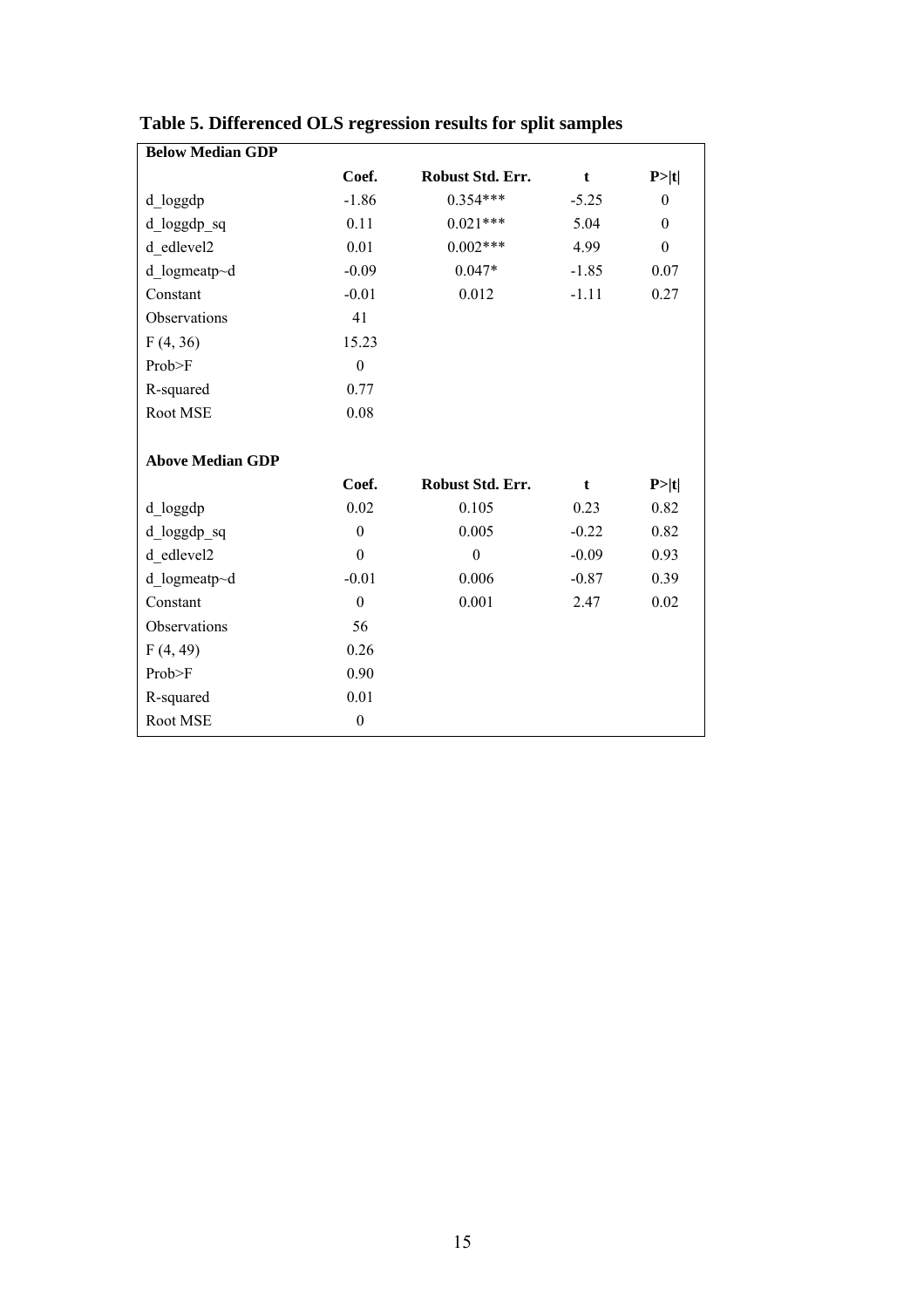### **References**

Burton, M., Tomlinson, M., Young, T., 1994. Consumers' Decisions whether or not to Purchase Meat: A Double Hurdle Analysis of Single Adult Households. Journal of Agricultural Economics, 45, 202-212.

Carolina Population Centre, 2009. Russia Longitudinal Monitoring Survey. http://www.cpc.unc.edu/rlms/

Central Bureau of Statistics, 2009. Nepal Living Standards Survey. http://www.cbs.gov.np/Surveys/NLSSII/NLSS%20II%20Report%20Vol%201.pdf

Central Statistics Office Ireland, 2009. Household Budget Survey. [http://www.eirestat.cso.ie/surveysandmethodologies/surveys/housing\\_households/sur](http://www.eirestat.cso.ie/surveysandmethodologies/surveys/housing_households/survey_hbs.htm) [vey\\_hbs.htm](http://www.eirestat.cso.ie/surveysandmethodologies/surveys/housing_households/survey_hbs.htm) 

Chern, W.S., Ishibashi, K., Taniguchi, K., Tokoyama, Y., 2002. Analysis of the Food Consumption of Japanese Households. Food and Agricultural Organization, Rome.

DeAngelo, B.J., de la Chesnaye, F.C., Beach, R.H., Sommer, A., Murray, B.C., 2006. Methane and Nitrous Oxide Mitigation in Agriculture. Energy Journal, 27, 89-108.

Drewnowski, A., Specter, S.E., 2004. Poverty and obesity: The role of energy density and energy costs. American Journal of Clinical Nutrition, 79, 6-16.

FAO, 2006. Livestock's Long Shadow: Environmental issues and options. Food and Agriculture Organization, Rome.

Galobardes, B., Morabia, A., Bernstein, M.S., 2001. Diet and socioeconomic position: does the use of different indicators matter? Int. J. Epidemiol., 30, 334-340.

General Statistics Office of Vietnam, 2009. Vietnam Household Living Standards Survey. [http://www.gso.gov.vn/default\\_en.aspx?tabid=515&idmid=5&ItemID=8183](http://www.gso.gov.vn/default_en.aspx?tabid=515&idmid=5&ItemID=8183)

Giovannucci, E., Rimm, E.B., Stampfer, M.J., Colditz, G.A., Ascherio, A., Willett, W.C., 1994. Intake of fat, meat, and fiber in relation to risk of colon cancer in men. Cancer Research, 54, 2390-2397.

Gould, B.W., Lee, Y., Dong, D., Villareal, H.J., 2002. Household Size and Composition Impacts on Meat Demand in Mexico: A Censored Demand System Approach. Annual Meeting of the American Agricultural Economics Association. July 2002, Long Beach, California.

Hofstede, G., 2001. Culture's consequences: Comparing values, behaviors, institutions, and organizations across nations, second ed. Sage, Thousand Oaks, California.

Hofstede, G., 2009. Geert Hofstede Cultural Dimensions. http://www.geerthofstede.com/hofstede\_dimensions.php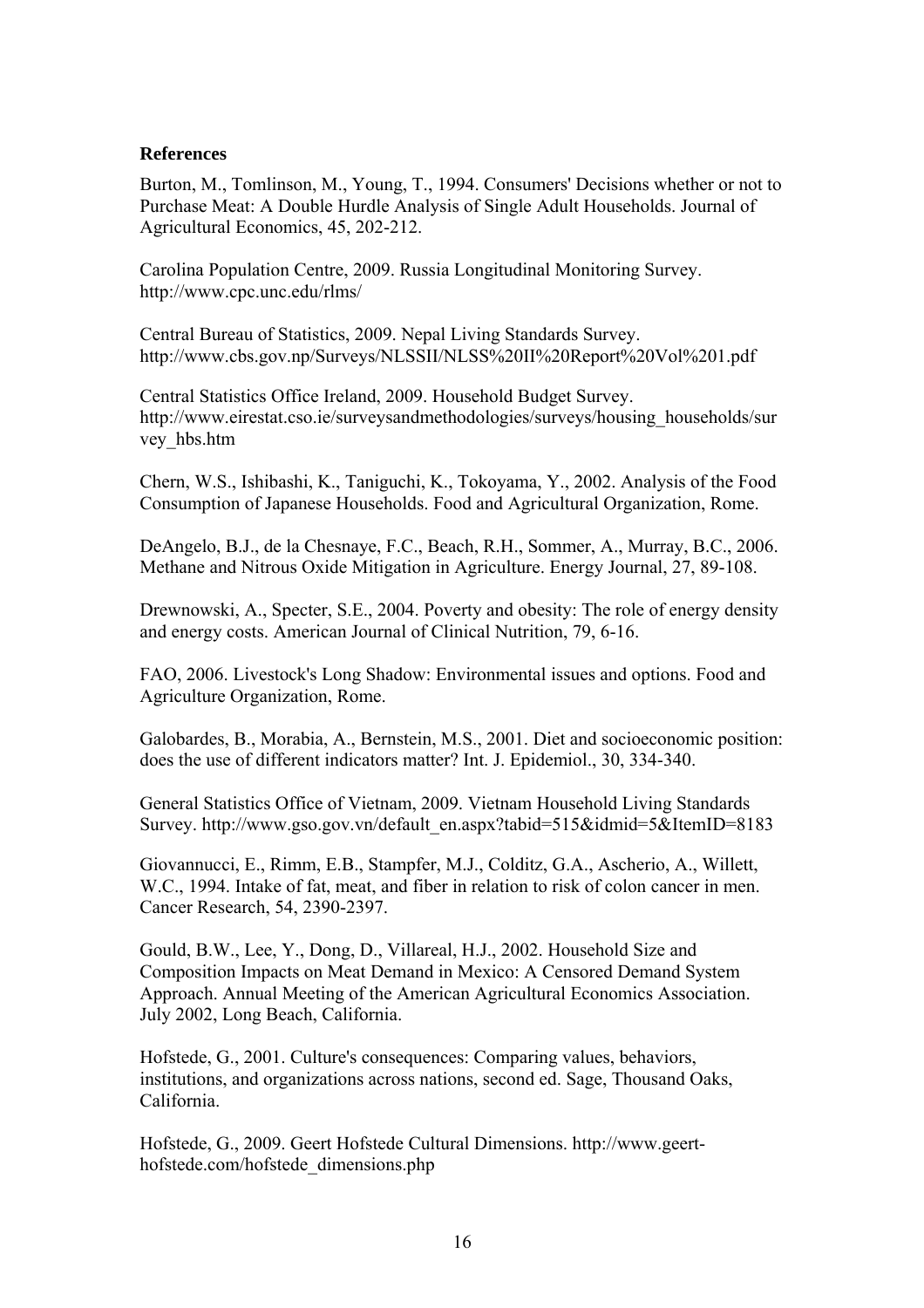Hu, F.B., Rimm, E.B., Stampfer, M.J., Ascherio, A., Spiegelman, D., Willett, C.W., 2000. Prospective study of major dietary patterns and risk of coronary heart disease in men. American Journal of Clinical Nutrition, 72, 912-921.

Institut National de la Statistique et des Études Économiques, 2009. Enquête budget de famille. http://www.insee.fr/fr/publications-et-services/irweb.asp?id=BDF06

James, W.P.T., Nelson, M., Ralph, A., Leather, S., 1997. Socioeconomic determinants of health: The contribution of nutrition to inequalities in health. British Medical Journal, 314, 1545-1549.

Mueller, O., Krawinkel, M., 2005. Malnutrition and health in developing countries. Canadian Medical Association Journal, 173, 279-286.

Nayga, R.M.Jr., 1995. Microdata Expenditure Analysis of Disaggregate Meat Products. Review of Agricultural Economics, 17, 275-285.

Newman, C., Henchion, M., Matthews, A., 2001. Infrequency of purchase and double-hurdle models of Irish households' meat expenditure. Eur Rev Agric Econ, 28, 393-419.

Office for National Statistics, 2009a. Expenditure and Food Survey. [http://www.statistics.gov.uk/ssd/surveys/expenditure\\_food\\_survey.asp](http://www.statistics.gov.uk/ssd/surveys/expenditure_food_survey.asp) 

Office for National Statistics, 2009b. Family Expenditure Survey - UK. http://www.statistics.gov.uk/StatBase/Source.asp?vlnk=1385&More=Y

Popkin, B.M., 2001. Nutrition in transition: The changing global nutrition challenge. Asia Pacific Journal of Clinical Nutrition, 10, 13-18.

Reimer, J., Hertel, T.W., 2004. Estimation of International Demand Behaviour for Use with Input-Output Data. Economic Systems Research, 16, 347-366.

Rose, D.P., Boyar, A.P., Wynder, E.,L., 1986. International comparisons of mortality rates for cancer of the breast, ovary, prostate, and colon, and per capita food consumption. Cancer, 58, 2363-2371.

Statistical Institute of Jamaica, 2009. Jamaica Survey of Living Conditions. <http://www.statinja.com/surveys.htm>

Turrell, G., Kavanagh, A.M., 2006. Socio-economic pathways to diet: modelling the association between socio-economic position and food purchasing behaviour. Public Health Nutrition, 9, 375-383.

U.S. Department of Labor, 2009. Bureau of Labor Statistics, Consumer Expenditure Survey, Diary Survey.<http://www.bls.gov/cex/>

Unesco, 2009. Public Reports. http://stats.uis.unesco.org/unesco/ReportFolders/ReportFolders.aspx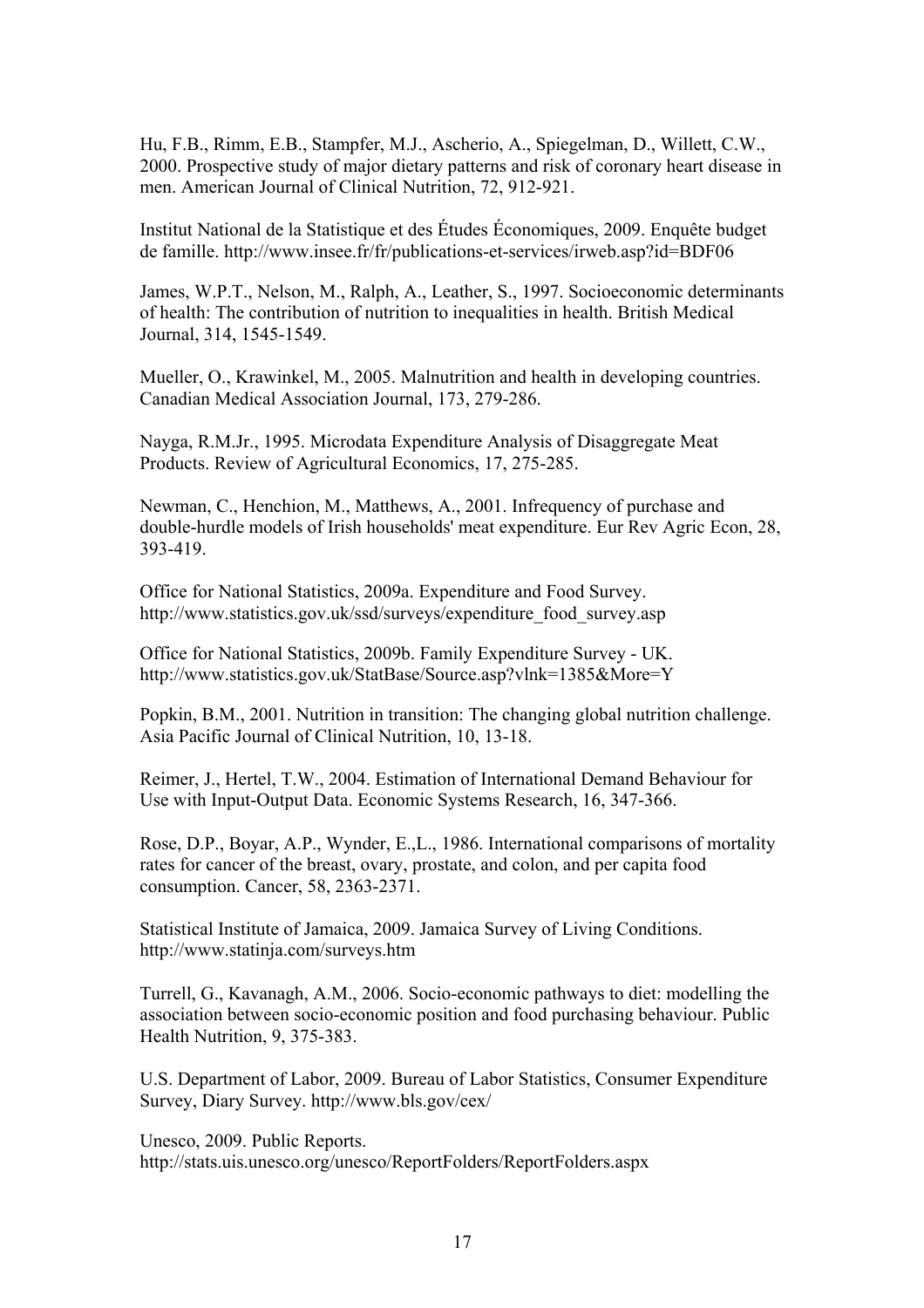USDA, 1994. Food Consumption and Dietary Levels of Households in the United States, 1987-88.

http://www.ars.usda.gov/SP2UserFiles/Place/12355000/pdf/8788/nfcs8788\_rep\_87-h-1.pdf

World Bank, 2001. Word Bank Development Indicators CD-ROM, World Bank, Washington, D.C.

World Bank, 2006. Word Bank Development Indicators CD-ROM, World Bank, Washington, D.C.

World Bank, 2009a. EdStats.

http://web.worldbank.org/WBSITE/EXTERNAL/TOPICS/EXTEDUCATION/EXTD ATASTATISTICS/EXTEDSTATS/0,,menuPK:3232818~pagePK:64168427~piPK:6 4168435~theSitePK:3232764,00.html

World Bank, 2009b. International Comparison Program 2005. http://web.worldbank.org/WBSITE/EXTERNAL/DATASTATISTICS/ICPEXT/0,,pa gePK:62002243~theSitePK:270065,00.html

World Bank, 2009c. Living Standards Measurement Study 1985-2007. http://go.worldbank.org/PDHZFQZ6L0

World Values Survey, 2009. WVS 2005 Online Data Analysis. http://www.worldvaluessurvey.org/

WRI, 2009. EarthTrends. http://earthtrends.wri.org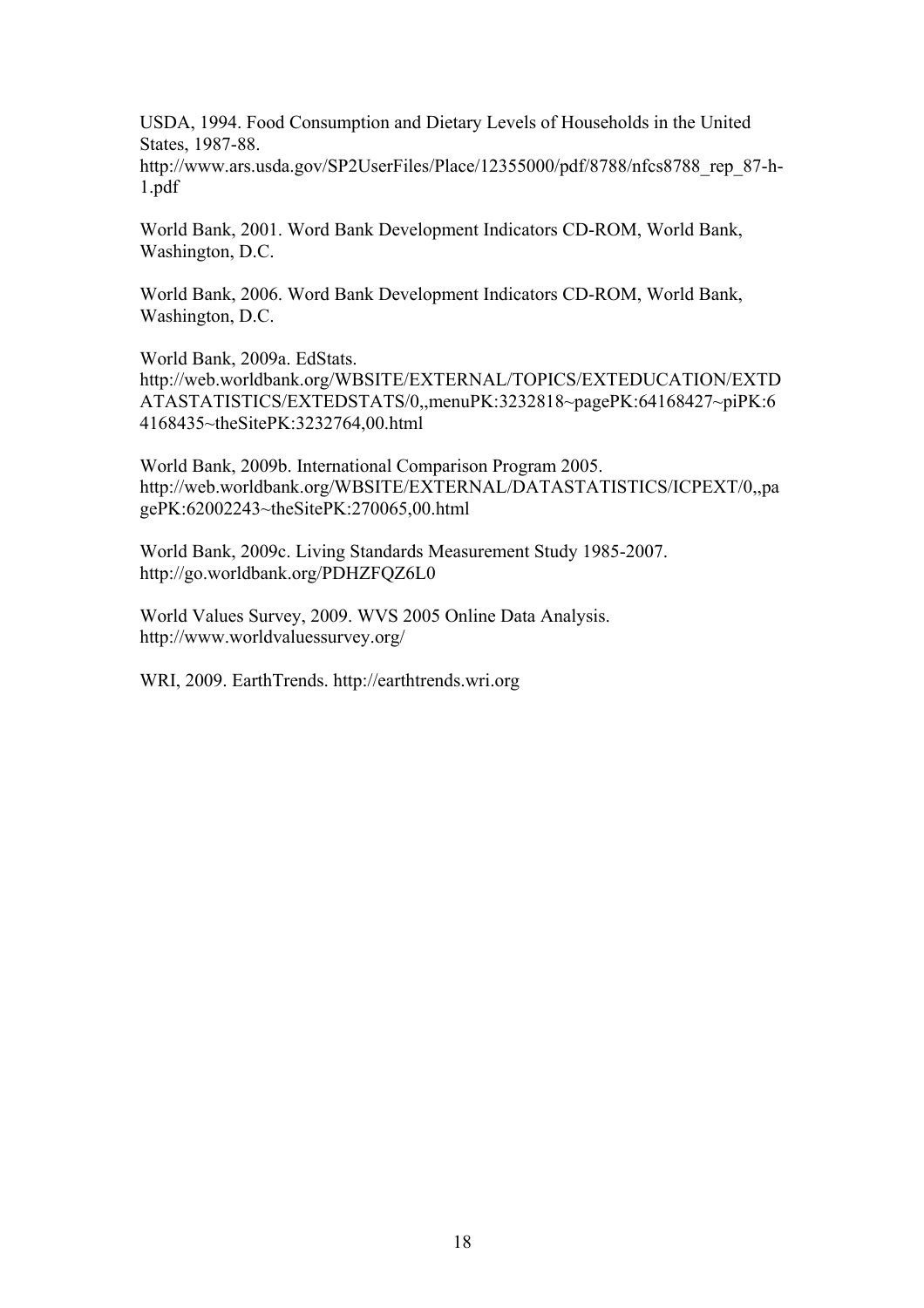### **Appendix**

#### *Data*

Household expenditure surveys provide a detailed account of all of the expenditures incurred by a large sample of individual households over a specified time period. Household expenditure surveys have a similar structure across countries. Often, these datasets also provide information on household income and other socio-economic variables. Most of the datasets used in this paper are from the Living Standard Measurement Studies (LSMS), which are available from the World Bank website (World Bank, 2009c). We used these data to estimate levels of vegetarianism in Albania, Azerbaijan, Brazil, Bulgaria, East Timor, Guatemala, India, Ivory Coast, Kyrgyzstan, Peru, South Africa, Tajikistan and Tanzania. The remaining data were obtained from statistical offices in individual countries. Data for the U.S.A (U.S. Department of Labor, 2009), Russia (Carolina Population Centre, 2009), Nepal (Central Bureau of Statistics, 2009), Ireland (Central Statistics Office Ireland, 2009), Vietnam (General Statistics Office of Vietnam, 2009), France (Institut National de la Statistique et des Études Économiques, 2009), the UK (Office for National Statistics, 2009a and 2009b) and Jamaica (Statistical Institute of Jamaica, 2009) were obtained in this manner.

Where available, we used data on all meat consumed in the household, be it from purchases, home production, gifts or in-kind payments. For other countries, only data on meat expenditures were available. Table A1 indicates which measure was used in each case. Where possible we used household disposable income. However, on some occasions net or gross income had to be used. Where available, the value of income received in kind was included in the income variable. For some countries, income was not available or was inconsistent with reported levels of expenditure. In such instances, total household expenditure was used as a proxy for income. Table A1 specifies which income measure was used. In almost all cases the total household food consumption variable was composed of all food bought for home consumption by the household. Food purchases which occurred while eating out, in cafes and restaurants for example, were excluded because we were not able to determine what proportion of this consumption related to meat products. Purchases of alcohol, cigarettes and tobacco were also excluded but non-alcoholic beverages were included.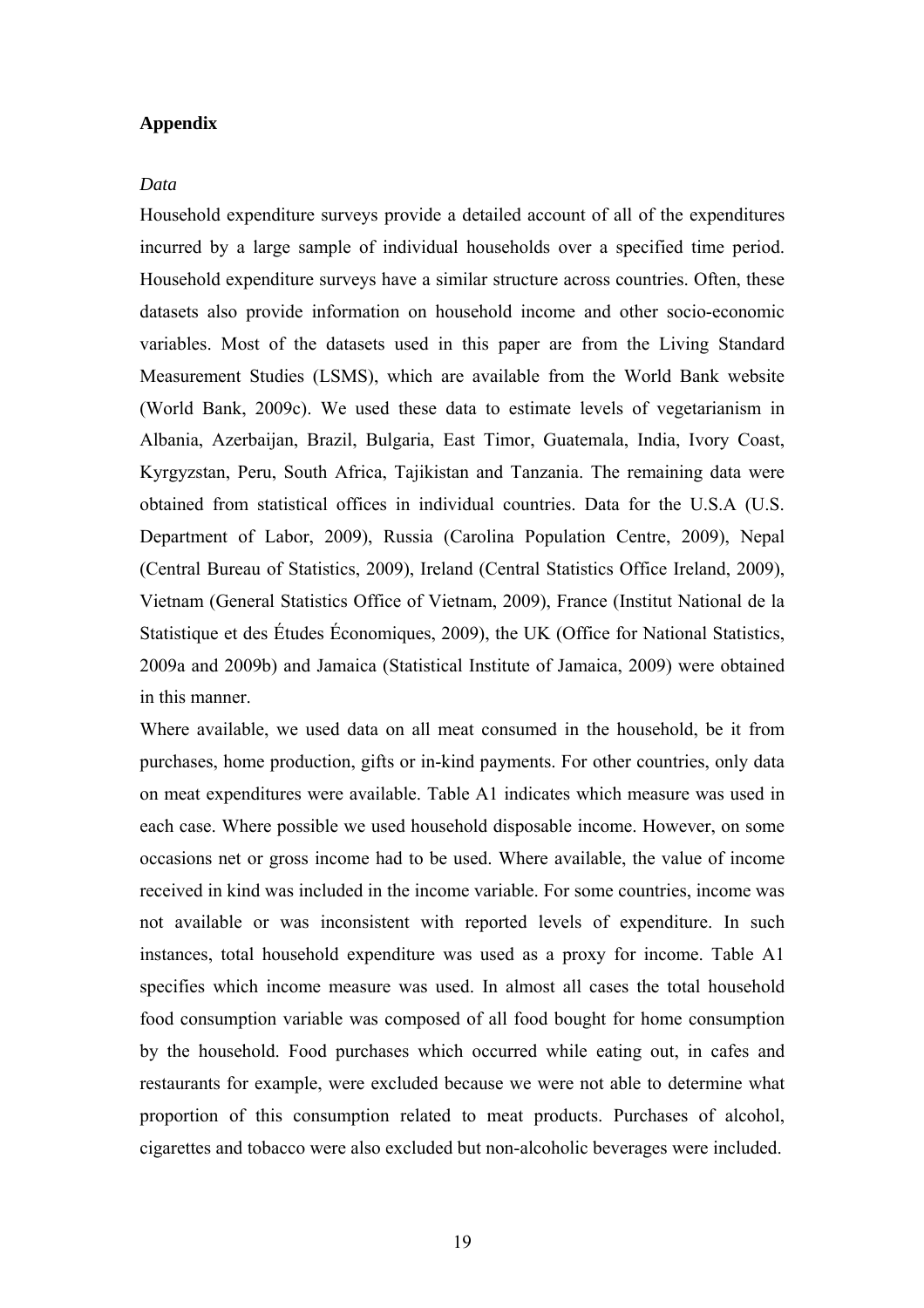#### *Infrequency of purchase*

Expenditures are normally recorded in a diary for a specified period. For surveys with a short diary period, individual households' responses may not always reflect their "normal" purchasing patterns with respect to individual goods or categories of goods. We filter the data to exclude observations where infrequency of purchase is likely to have led to an unrepresentative expenditure pattern in the period surveyed. That is, we exclude from the analysis all those households that appeared to have not purchased enough food, relative to income and household size in the defined period. We do this by estimating food share *F,* which is the share of food consumption (or expenditure) as a percentage of income (or total expenditure) for every household in the sample:

$$
(1) \tF_j = \frac{C_j}{Y_j^q}
$$

where *C* denotes total food consumption of household *j*; *N* number of people in household *j* (raised to the power *d*); and *Y* income of household *j* (raised to the power *q*). We thus control for the number of people in the household as well as for economies of scale in household consumption through the equivalization factor *d*. Income is also equivalized using the elasticity *q*. The income elasticity for food varies between 0.2 and 0.4 for the countries in the sample; small changes in *q* have little impact on results. So, we set  $q = 0.3$ . We then find the mean and the standard deviation of food share *F* for each income decile in each country. Any household whose food share is less than the average minus the standard deviation for the relevant income decile is omitted from the analysis.

There is another adjustment required for United States data. The Consumer Expenditure Survey (CES), which is the microdata we use for the USA, is carried out on an annual basis and asks respondents to list all food items purchased over a weekly period. The majority of households stay in the sample for two weeks. We found that the number of zero observations on food expenditures was much higher in the CES than was the case for other countries. We use 18 years of cross sectional data and this pattern appeared throughout. As a result, we applied another measure to identify those households that did not shop frequently enough for us to include them in the analysis. One of the CES data files had already amalgamated food products into different categories. We further reduced the number of categories to leave nine food groups in total. These are cereal and bakery products, meat products, fish products, eggs, milk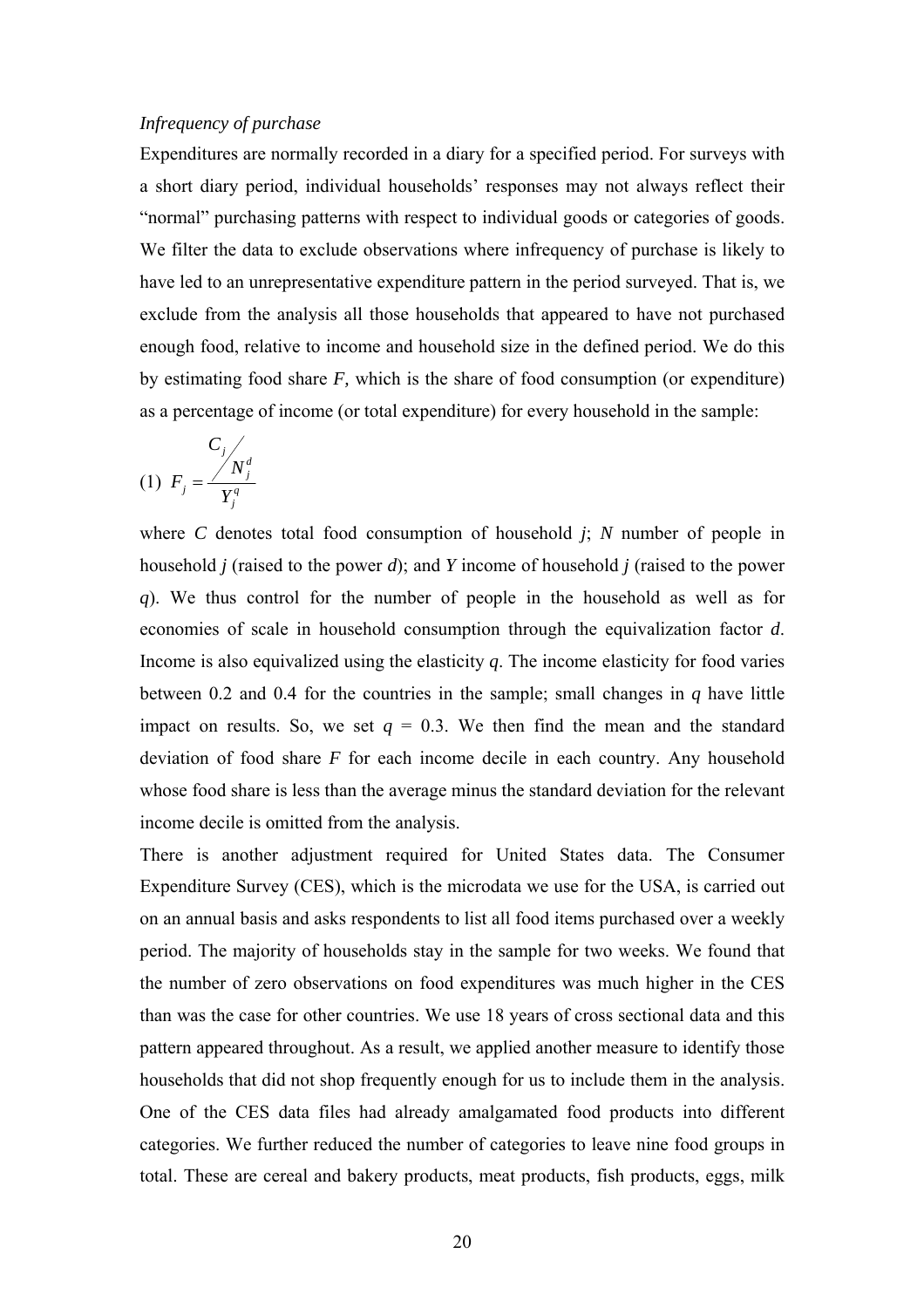and dairy products, processed fruit and vegetables, fresh fruit and vegetables, sweets, non-alcoholic beverages and miscellaneous food and oils. If households reported zero expenditures in six or more of these food groups we omitted them. We also omitted those households that reported expenditures for one week only. The remaining samples for the USA consisted of 5,122 households per annum on average.

#### *Mixed households*

Where there are two or more residents and the household reports some level of meat consumption, we estimate the probabilities that there are different numbers of vegetarians in that household. We refer to these as mixed households because they can contain both vegetarians and meat eaters. Since the expenditure data we are using is recorded on a household rather than on an individual basis, we derive expected meat and non-meat consumption based on equivalised income and number of members for all possible combinations of vegetarians and non-vegetarians in the household. The predicted share of meat in total food consumption, conditional on the household structure, is then compared to the observed meat share. We then sequentially test the hypotheses that there are 0, 1, 2, … vegetarians; and impute the lowest number that is not rejected.

Divide total food expenditure  $C_i$  for person *i* into three components: consumption of non-meat items if the person is a vegetarian  $C^{\nu\nu}$ , consumption of non-meat items if the person is a meat-eater  $C^{vm}$ , and consumption of meat items if the person eats meat *Cmm*:

$$
(2) \qquad C_i \equiv C_i^{vv} + C_i^{vm} + C_i^{mm}
$$

Segment the population into two types, vegetarian  $(v_i=1)$  and non-vegetarian  $(v_i=0)$ . Now assume that all persons of a given type (vegetarian or non-vegetarian) have homogeneous demand for each component of food. Food demand is a fixed sum per person scaled by the level of household income per capita, using an equivalisation factor that accounts for economies of scale in household consumption. This specifies the following:

$$
(3a) \t C_i^{vv} = W_i \left(\frac{Y_j}{N_j^d}\right)^q i \in j
$$

$$
(3b) \t C_i^{\nu m} = V_i \left(\frac{Y_j}{N_j^d}\right)^r i \in j
$$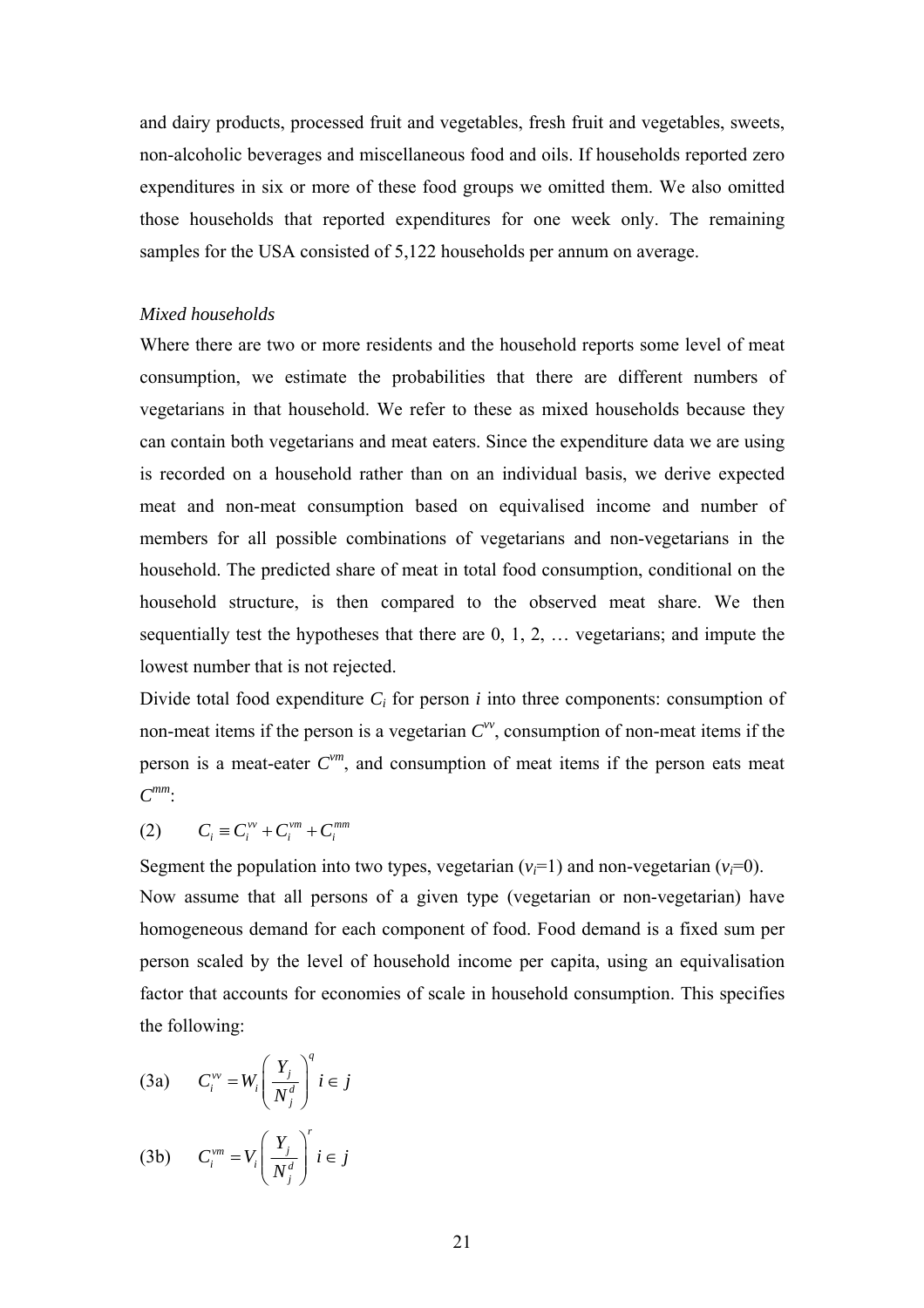$$
(3c) \t C_i^{mm} = M_i \left(\frac{Y_j}{N_j^d}\right)^s i \in j
$$

where *Y* is household disposable income of household *j* and *q*, *r* and *s* are the elasticities of demand with respect to equivalised income for the relevant food types. *N* is the number of persons in the household and  $0 \le d \le 1$  is the equivalisation factor. *W*, *V* and *M* are per capita expenditures on the relevant food types by those who consume them.

By restricting the sample of households examined, we can obtain regression equations that allow us to recover the values of the structural parameters *d*, *q*, *r*, *s*, *W*, *X* and *Y*.

First consider single-person vegetarian households, which would allow one to estimate *W* and *q*:

(4a) 
$$
C_i^T = W_i Y_j^q \quad \forall \ v_i = 1, \ N_j = 1
$$

Taking logs of both sides yields an equation that can be estimated with OLS regression:

(4b) 
$$
\ln C_i^T = \ln W_i + q \ln Y_j \quad \forall v_i = 1, N_j = 1
$$

One can get more general results of these parameters (plus an estimate of *d*) using data on vegetarian households of all sizes:

(5a) 
$$
C_i^T = N_j^d W_i \left(\frac{Y_j}{N_j^d}\right)^q \Leftrightarrow \ln C_i^T = \ln W_i + q \ln Y_j + d(1-q) \ln N_j \quad \forall \ v_i = 1, \ N_j \ge 1
$$

Equation (5a) is estimated as

(5b) 
$$
\ln C_i^T = a + q \ln Y_j + b \ln N_j \Rightarrow \ln W_i = \hat{a}; \hat{d} = \frac{\hat{b}}{1 - \hat{q}}
$$

The standard deviation of *d* is estimated by developing the first order Taylor approximation around the estimated parameter

(6) 
$$
d = \frac{b}{1-q} \approx \frac{\hat{b}}{1-\hat{q}} + \frac{1}{1-\hat{q}} \left(b-\hat{b}\right) + \frac{\hat{b}}{\left(1-\hat{q}\right)^2} \left(q-\hat{q}\right)
$$

and computing the variance of that

(7) 
$$
\sigma_d^2 \approx \iint_{b,q} \left[ \frac{\hat{b}}{1-\hat{q}} + \frac{1}{1-\hat{q}} \left( b - \hat{b} \right) + \frac{\hat{b}}{\left( 1-\hat{q} \right)^2} \left( q - \hat{q} \right) - \frac{\hat{b}}{1-\hat{q}} \right]^2 f(b,q) db dq
$$

$$
= \frac{1}{\left( 1-\hat{q} \right)^2} \sigma_b^2 + \frac{\hat{b}^2}{\left( 1-\hat{q} \right)^4} \sigma_q^2 + \frac{2\hat{b}}{\left( 1-\hat{q} \right)^3} \sigma_{bq}
$$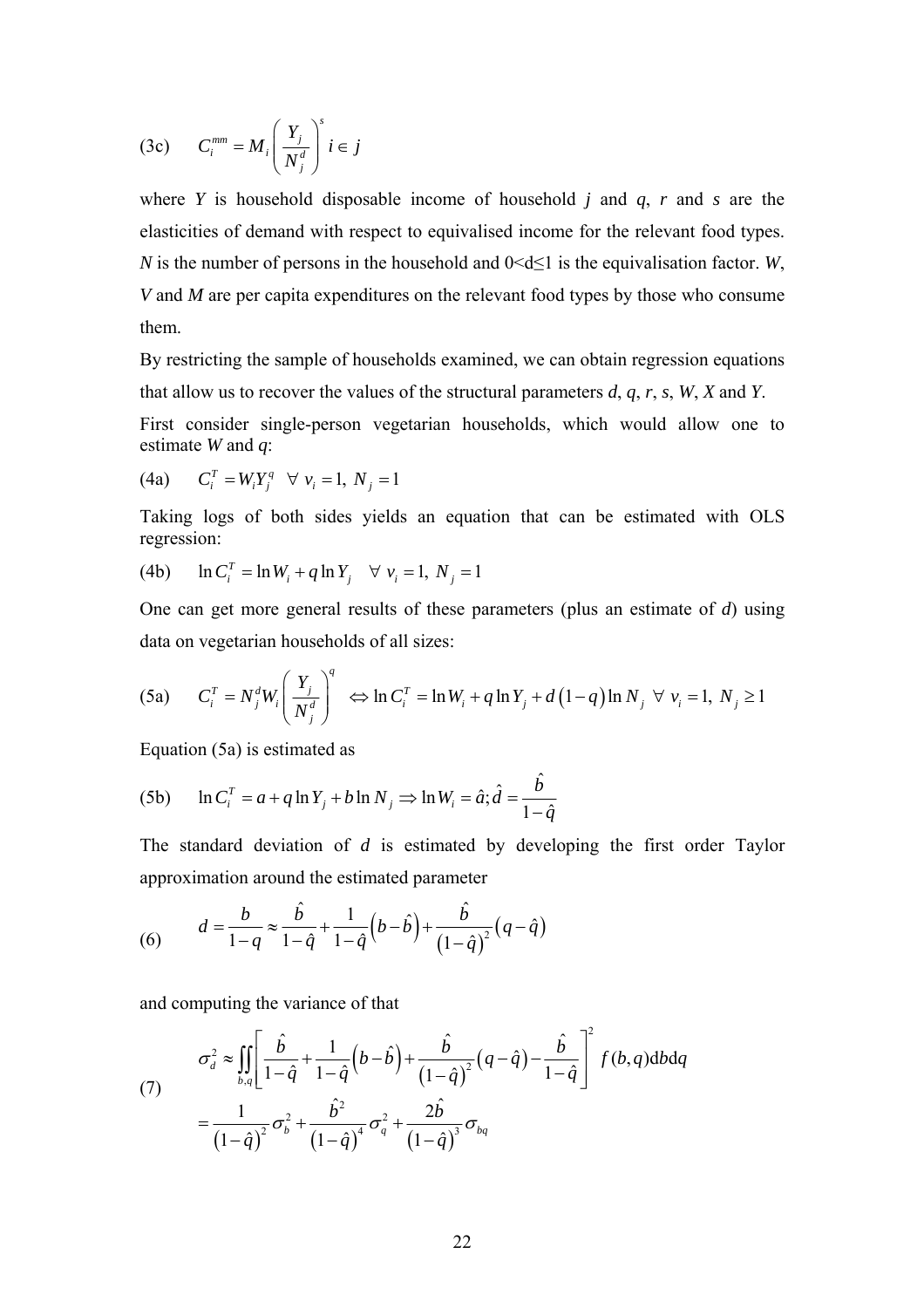The estimates of *r*, *s*, *V* and *M* are based on data on single person meat-eating households:

(8) 
$$
C_i^{vm} = V_i Y_j^r \Leftrightarrow \ln C_i^{vm} = \ln V_i + r \ln Y_j \quad \forall \ v_i = 0, \ N_j = 1
$$
  
(9) 
$$
C_i^{mm} = M_i Y_i^s \Leftrightarrow \ln C_i^{mm} = \ln M_i + s \ln Y_i \quad \forall \ v_i = 0, \ N_j = 1
$$

Our goal is to estimate the number of vegetarians in a given household. For households that do not buy meat, we declare all members to be vegetarian:  $v_i = 1$ . For single-person household, there is therefore no uncertainty. For multi-person households, we proceed as follows. We predict the expected share of meat in total food consumption *S*, conditional on the hypothesized number of vegetarians in the household:

(10a) 
$$
E\left[S_j \mid N_j^V\right] = \frac{N_j^M \hat{C}_i^{mm}}{N_j^M \left(\hat{C}_i^{mm} + \hat{C}_i^{vm}\right) + N_j^V \hat{C}_i^{vv}}
$$

with

(10b) 
$$
N_j^V := \sum_{i \in j} v_i; N_j^M := N_j - N_j^V
$$

Using the standard errors of the regressions (4), (8) and (9) and a second-order Taylor approximation of (10), we find that

(11)  
\n
$$
\operatorname{Var}\left[S_{j} | N_{j}^{V}\right] = \frac{N_{j}^{M} \hat{C}_{i}^{vm} + N_{j}^{V} \hat{C}_{i}^{vv} - N_{j}^{M} \hat{C}_{i}^{mm}}{\left(N_{j}^{M} \left(\hat{C}_{i}^{mm} + \hat{C}_{i}^{vm}\right) + N_{j}^{M} \hat{C}_{i}^{vv}\right)^{3}} N_{j}^{M^{2}} \sigma_{mm}^{2} +
$$
\n
$$
\frac{N_{j}^{M^{2}} \hat{C}_{i}^{mm}}{\left(N_{j}^{M} \left(\hat{C}_{i}^{mm} + \hat{C}_{i}^{vm}\right) + N_{j}^{V} \hat{C}_{i}^{vv}\right)^{4}} \left(N_{j}^{M^{2}} \left(\sigma_{mm}^{2} + \sigma_{vm}^{2}\right) + N_{j}^{V^{2}} \sigma_{vv}^{2}\right)
$$

Assuming a lognormal distribution, we compute the relative probabilities of the hypotheses  $N^{V}=0, 1, ..., N<sub>j</sub>$ -1. We then impute the number of vegetarians  $\tilde{N}$  as the smallest  $\tilde{N}$  for which  $p(\tilde{N}^{V} > N^{V}) \ge 0.95$ .

#### *Aggregation*

The number of households in the sample that report no meat consumption or purchase is readily estimated. Sample weights are used where available to estimate the fraction of all-vegetarian households. We estimate the total number of vegetarians in a country as the number of vegetarians in each household in our sample, again applying a weight for representativeness where appropriate. For households that report no meat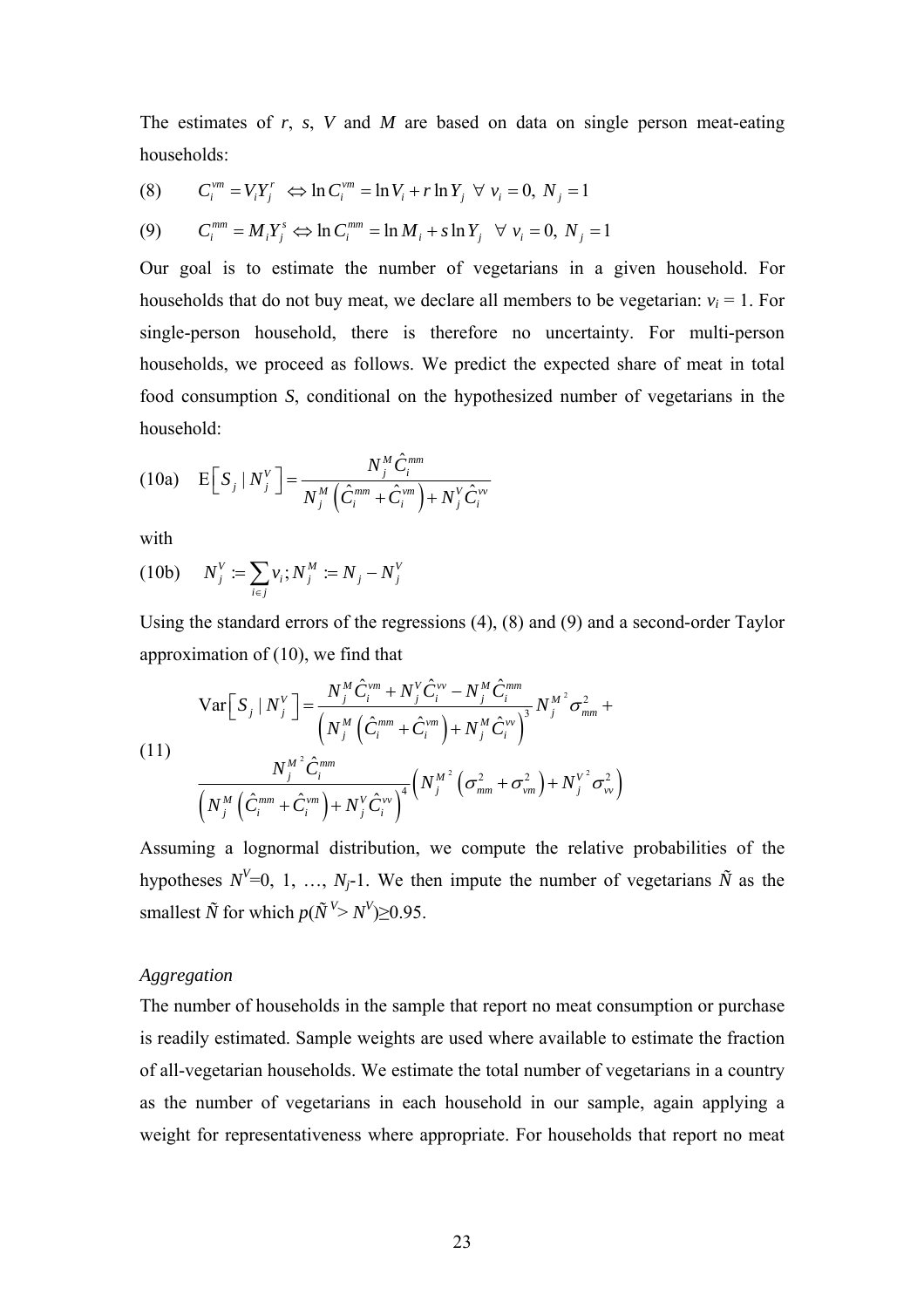consumption, the number of vegetarians is equal to the number of household members.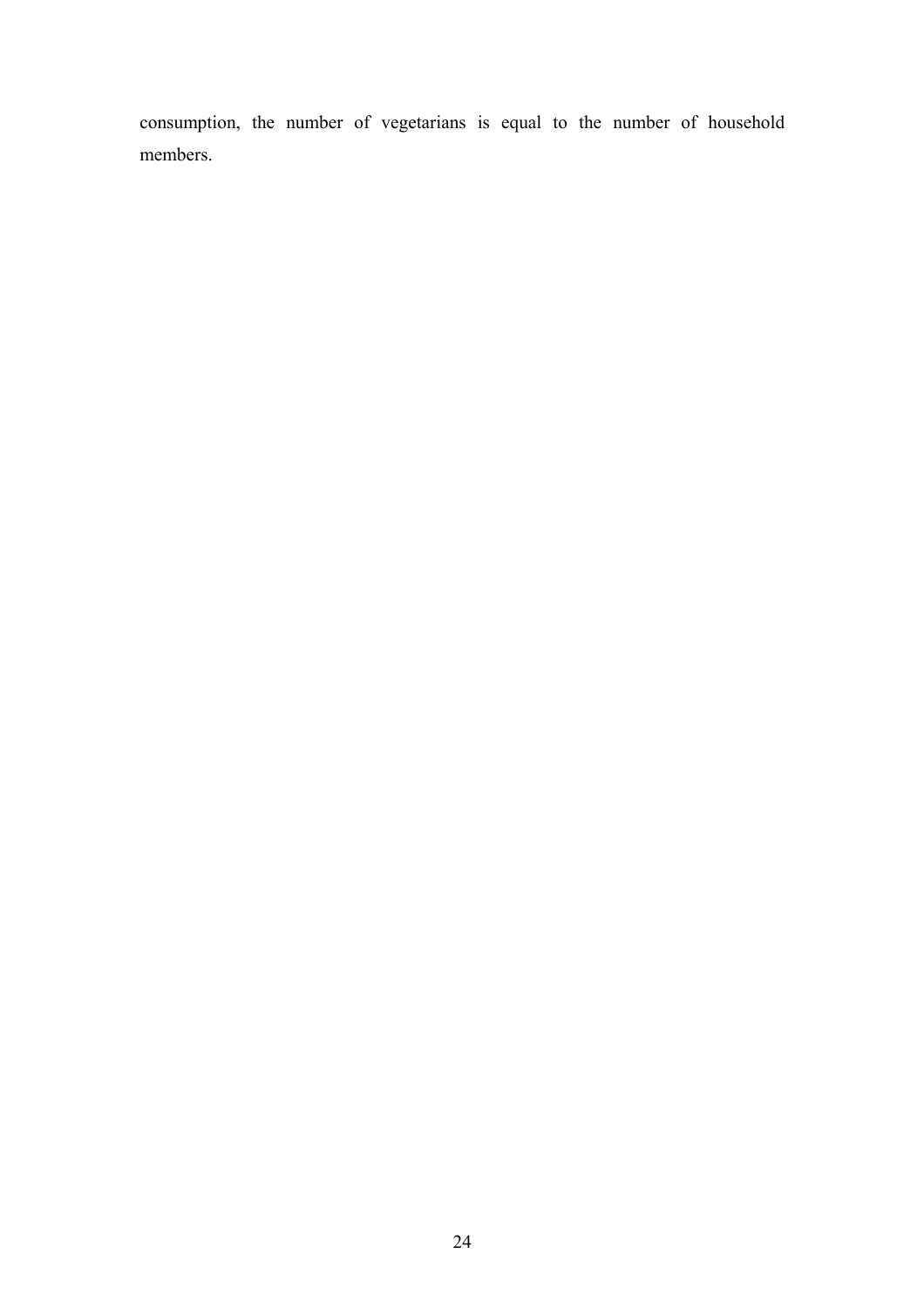| Year | Country            | <b>Households</b> | Number of people | <b>Household income</b><br>measure | Consumption<br>measure |
|------|--------------------|-------------------|------------------|------------------------------------|------------------------|
| 2005 | Albania            | 3275              | 13734            | Net income                         | expenditure            |
| 1995 | Azerbaijan         | 1864              | 9281             | Total declared income              | consumption            |
| 1997 | <b>Brazil</b>      | 2838              | 11917            | Net income                         | expenditure            |
| 2001 | Bulgaria           | 2359              | 6618             | Total expenditure                  | consumption            |
| 2003 | Bulgaria           | 3012              | 8152             | Total declared income              | consumption            |
| 2001 | East Timor         | 1596              | 7699             | Total expenditure                  | consumption            |
| 1979 | France             | 9406              | 28413            | Total expenditure                  | expenditure            |
| 1985 | France             | 9814              | 32251            | Gross income                       | expenditure            |
| 1995 | France             | 9099              | 23462            | Total expenditure                  | consumption            |
| 2001 | France             | 8956              | 22265            | Gross income                       | expenditure            |
| 2005 | France             | 8970              | 21891            | Net income                         | expenditure            |
| 2000 | Guatemala          | 6078              | 31155            | Gross income                       | expenditure            |
| 1998 | India              | 1527              | 9903             | Total declared income              | consumption            |
| 1987 | Ireland            | 6909              | 24161            | Disposable income                  | consumption            |
| 1994 | Ireland            | 6958              | 22311            | Disposable income                  | consumption            |
| 1999 | Ireland            | 6700              | 20918            | Disposable income                  | consumption            |
| 2004 | Ireland            | 5266              | 15934            | Disposable income                  | consumption            |
| 1985 | <b>Ivory Coast</b> | 1522              | 12124            | Total declared income              | consumption            |
| 1986 | <b>Ivory Coast</b> | 1546              | 11803            | Total declared income              | consumption            |
| 1987 | <b>Ivory Coast</b> | 1560              | 10666            | Total declared income              | consumption            |
| 1988 | <b>Ivory Coast</b> | 1523              | 9266             | Total declared income              | consumption            |
| 1988 | Jamaica            | 1648              | 6225             | Total expenditure                  | consumption            |
| 1989 | Jamaica            | 1256              | 5381             | Total expenditure                  | consumption            |
| 1990 | Jamaica            | 703               | 2468             | Total expenditure                  | consumption            |
| 1991 | Jamaica            | 1576              | 5813             | Total expenditure                  | consumption            |
| 1992 | Jamaica            | 3843              | 13679            | Total expenditure                  | consumption            |
| 1993 | Jamaica            | 1710              | 6058             | Total expenditure                  | consumption            |
| 1994 | Jamaica            | 1708              | 5815             | Total expenditure                  | consumption            |
| 1995 | Jamaica            | 1715              | 6191             | Total expenditure                  | consumption            |
| 1996 | Jamaica            | 1608              | 5867             | Total expenditure                  | consumption            |
| 1997 | Jamaica            | 1743              | 6086             | Total expenditure                  | consumption            |
| 1998 | Jamaica            | 6461              | 22409            | Total expenditure                  | consumption            |
| 1999 | Jamaica            | 1633              | 5480             | Total expenditure                  | consumption            |
| 2000 | Jamaica            | 1570              | 5447             | Total expenditure                  | consumption            |
| 2001 | Jamaica            | 1436              | 4727             | Total expenditure                  | consumption            |
| 2002 | Jamaica            | 6165              | 20847            | Total expenditure                  | consumption            |
| 2003 | Jamaica            | 1781              | 5930             | Total expenditure                  | expenditure            |

# **Table A1. Data by year and country**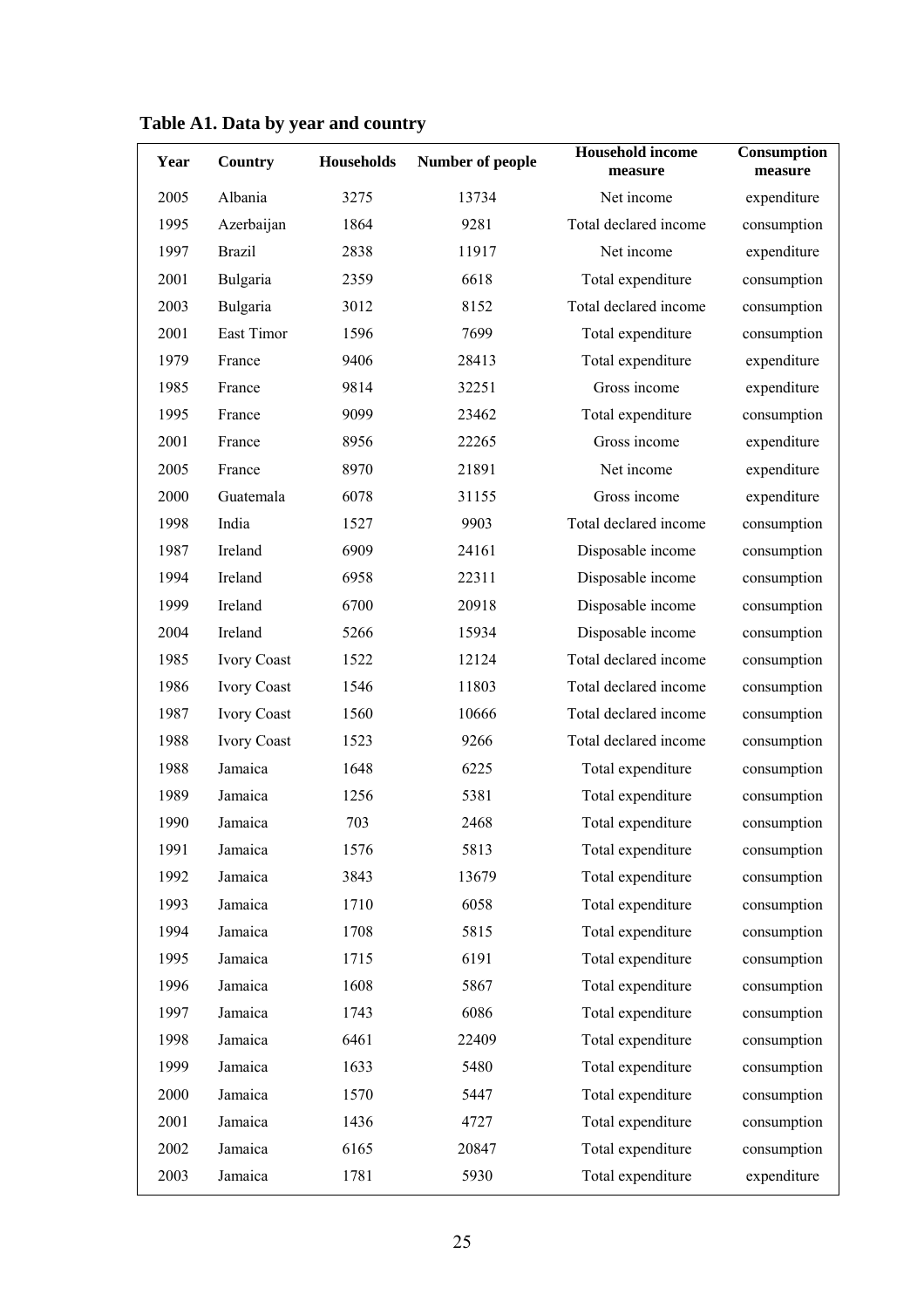| Year | Country                         | <b>Households</b> | Number of people | <b>Household</b> income<br>measure | Consumption<br>measure |
|------|---------------------------------|-------------------|------------------|------------------------------------|------------------------|
| 2004 | Jamaica                         | 1755              | 6020             | Total expenditure                  | expenditure            |
| 2005 | Jamaica                         | 1698              | 5679             | Total expenditure                  | expenditure            |
| 1993 | Kyrgyzstan                      | 1894              | 9338             | Total declared income              | consumption            |
| 1996 | Nepal                           | 3014              | 17095            | Total expenditure                  | consumption            |
| 2004 | Nepal                           | 3431              | 18174            | Total expenditure                  | expenditure            |
| 1985 | Peru                            | 4615              | 23470            | Total expenditure                  | consumption            |
| 1992 | Russia                          | 5946              | 15985            | Gross income                       | expenditure            |
| 1993 | Russia                          | 5388              | 14260            | Gross income                       | expenditure            |
| 1994 | Russia                          | 2843              | 9526             | Gross income                       | expenditure            |
| 2000 | Russia                          | 2950              | 10504            | Gross income                       | expenditure            |
| 2001 | Russia                          | 2962              | 10908            | Gross income                       | expenditure            |
| 2002 | Russia                          | 5224              | 13422            | Gross income                       | expenditure            |
| 1993 | South Africa                    | 4776              | 20517            | Net income                         | consumption            |
| 1999 | Tajikistan                      | 1818              | 12265            | Total declared income              | expenditure            |
| 2003 | Tajikistan                      | 3620              | 21915            | Total declared income              | consumption            |
| 1993 | Tanzania                        | 4844              | 26705            | Total declared income              | consumption            |
| 1961 | <b>UK</b>                       | 3057              | 9027             | Total expenditure                  | expenditure            |
| 1962 | UK                              | 3114              | 9040             | Total expenditure                  | expenditure            |
| 1963 | UK                              | 2972              | 8710             | Total expenditure                  | expenditure            |
| 1968 | UK                              | 6408              | 18746            | Net income                         | expenditure            |
| 1969 | UK                              | 5995              | 17019            | Net income                         | expenditure            |
| 1970 | UK                              | 5731              | 16642            | Net income                         | expenditure            |
| 1971 | UK                              | 6328              | 18109            | Net income                         | expenditure            |
| 1972 | UK                              | 6231              | 18034            | Net income                         | expenditure            |
| 1973 | UK                              | 6320              | 17806            | Net income                         | expenditure            |
| 1974 | UK                              | 5935              | 16827            | Net income                         | expenditure            |
| 1975 | UK                              | 6373              | 17936            | Net income                         | expenditure            |
| 1976 | $\ensuremath{\text{UK}}\xspace$ | 6205              | 16909            | Net income                         | expenditure            |
| 1977 | UK                              | 6428              | 17890            | Net income                         | expenditure            |
| 1978 | UK                              | 6182              | 16886            | Net income                         | expenditure            |
| 1979 | UK                              | 6068              | 16494            | Net income                         | expenditure            |
| 1980 | UK                              | 6141              | 16706            | Net income                         | expenditure            |
| 1981 | UK                              | 6680              | 18172            | Net income                         | expenditure            |
| 1982 | UK                              | 6491              | 17435            | Disposable income                  | expenditure            |
| 1983 | UK                              | 6171              | 16414            | Disposable income                  | expenditure            |
| 1984 | UK                              | 6294              | 16385            | Disposable income                  | expenditure            |
| 1985 | UK                              | 6155              | 15853            | Disposable income                  | expenditure            |
| 1986 | UK                              | 6399              | 16348            | Disposable income                  | expenditure            |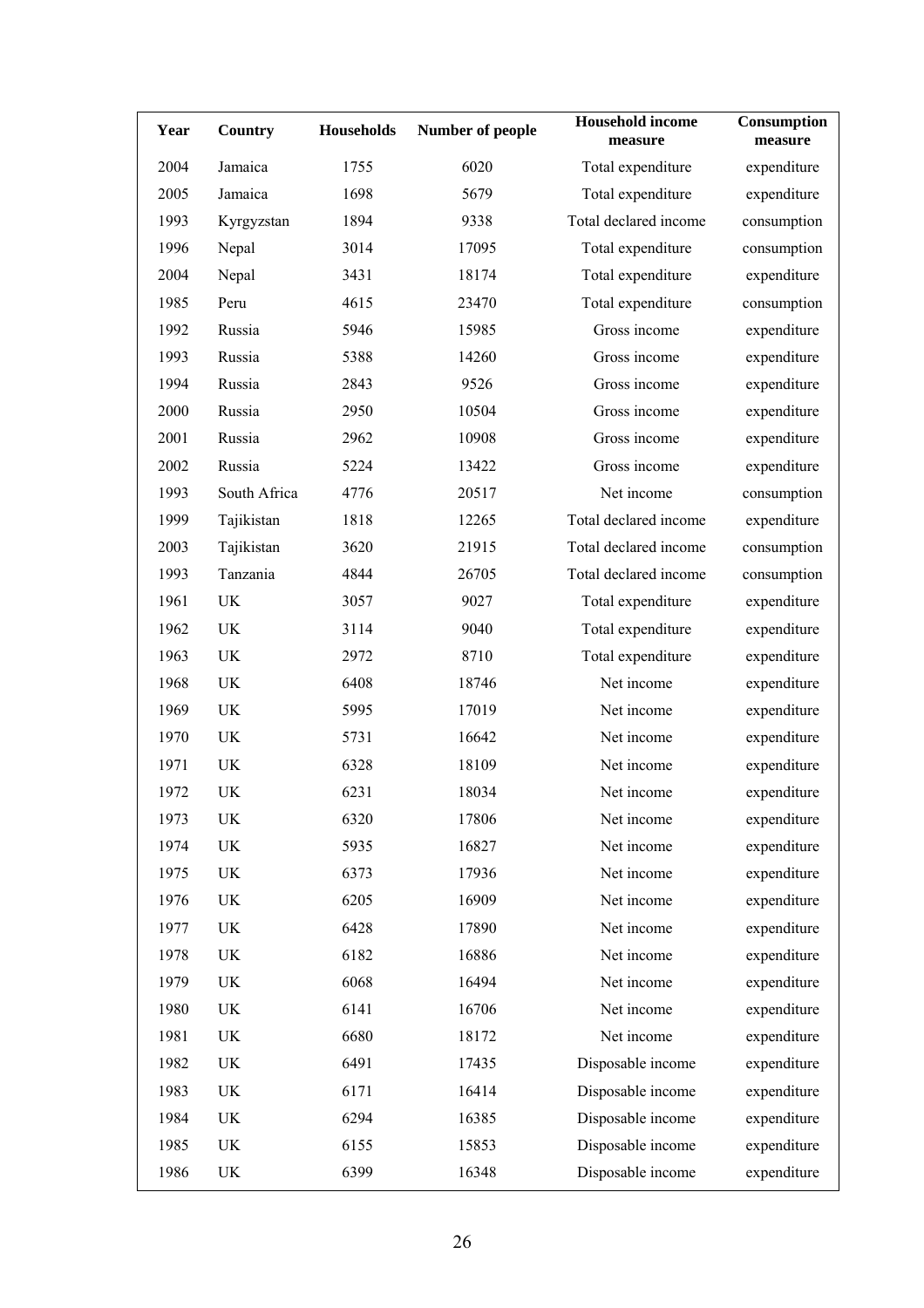| Year | <b>Country</b> | <b>Households</b> | Number of people | <b>Household income</b><br>measure | Consumption<br>measure |
|------|----------------|-------------------|------------------|------------------------------------|------------------------|
| 1987 | UK             | 6463              | 16420            | Disposable income                  | expenditure            |
| 1988 | UK             | 6331              | 15897            | Disposable income                  | expenditure            |
| 1989 | UK             | 6583              | 16399            | Disposable income                  | expenditure            |
| 1990 | UK             | 6167              | 15226            | Disposable income                  | expenditure            |
| 1991 | UK             | 6237              | 15041            | Disposable income                  | expenditure            |
| 1992 | UK             | 6569              | 15916            | Disposable income                  | expenditure            |
| 1993 | UK             | 6143              | 15180            | Disposable income                  | expenditure            |
| 1994 | UK             | 5811              | 13881            | Disposable income                  | expenditure            |
| 1995 | UK             | 6018              | 14529            | Disposable income                  | expenditure            |
| 1996 | UK             | 5973              | 14560            | Disposable income                  | expenditure            |
| 1997 | UK             | 5537              | 13515            | Disposable income                  | expenditure            |
| 1998 | UK             | 5315              | 12461            | Disposable income                  | expenditure            |
| 1999 | UK             | 5469              | 12888            | Disposable income                  | expenditure            |
| 2000 | UK             | 6225              | 14589            | Disposable income                  | expenditure            |
| 2001 | UK             | 5537              | 12868            | Disposable income                  | expenditure            |
| 2002 | UK             | 6037              | 14293            | Disposable income                  | expenditure            |
| 2003 | UK             | 6152              | 14628            | Disposable income                  | expenditure            |
| 2004 | UK             | 5759              | 13518            | Disposable income                  | expenditure            |
| 2005 | UK             | 5889              | 13859            | Disposable income                  | expenditure            |
| 1980 | <b>USA</b>     | 4002              | 12428            | Gross income                       | expenditure            |
| 1981 | <b>USA</b>     | 3794              | 11687            | Gross income                       | expenditure            |
| 1990 | <b>USA</b>     | 4830              | 14159            | Net income                         | expenditure            |
| 1991 | <b>USA</b>     | 5112              | 14969            | Net income                         | expenditure            |
| 1992 | <b>USA</b>     | 4745              | 13814            | Net income                         | expenditure            |
| 1993 | <b>USA</b>     | 4764              | 13738            | Net income                         | expenditure            |
| 1994 | <b>USA</b>     | 4251              | 12374            | Net income                         | expenditure            |
| 1995 | <b>USA</b>     | 3875              | 11260            | Net income                         | expenditure            |
| 1996 | <b>USA</b>     | 4061              | 11764            | Net income                         | expenditure            |
| 1997 | <b>USA</b>     | 4100              | 11952            | Net income                         | expenditure            |
| 1998 | <b>USA</b>     | 4155              | 11994            | Net income                         | expenditure            |
| 1999 | <b>USA</b>     | 5260              | 15193            | Net income                         | expenditure            |
| 2000 | <b>USA</b>     | 5357              | 15608            | Net income                         | expenditure            |
| 2001 | <b>USA</b>     | 5496              | 15942            | Net income                         | expenditure            |
| 2002 | <b>USA</b>     | 5424              | 15678            | Net income                         | expenditure            |
| 2003 | <b>USA</b>     | 4152              | 11762            | Net income                         | expenditure            |
| 2004 | <b>USA</b>     | 5941              | 17043            | Net income                         | expenditure            |
| 2005 | <b>USA</b>     | 6151              | 17758            | Net income                         | expenditure            |
| 1992 | Vietnam        | 4331              | 20503            | Total expenditure                  | consumption            |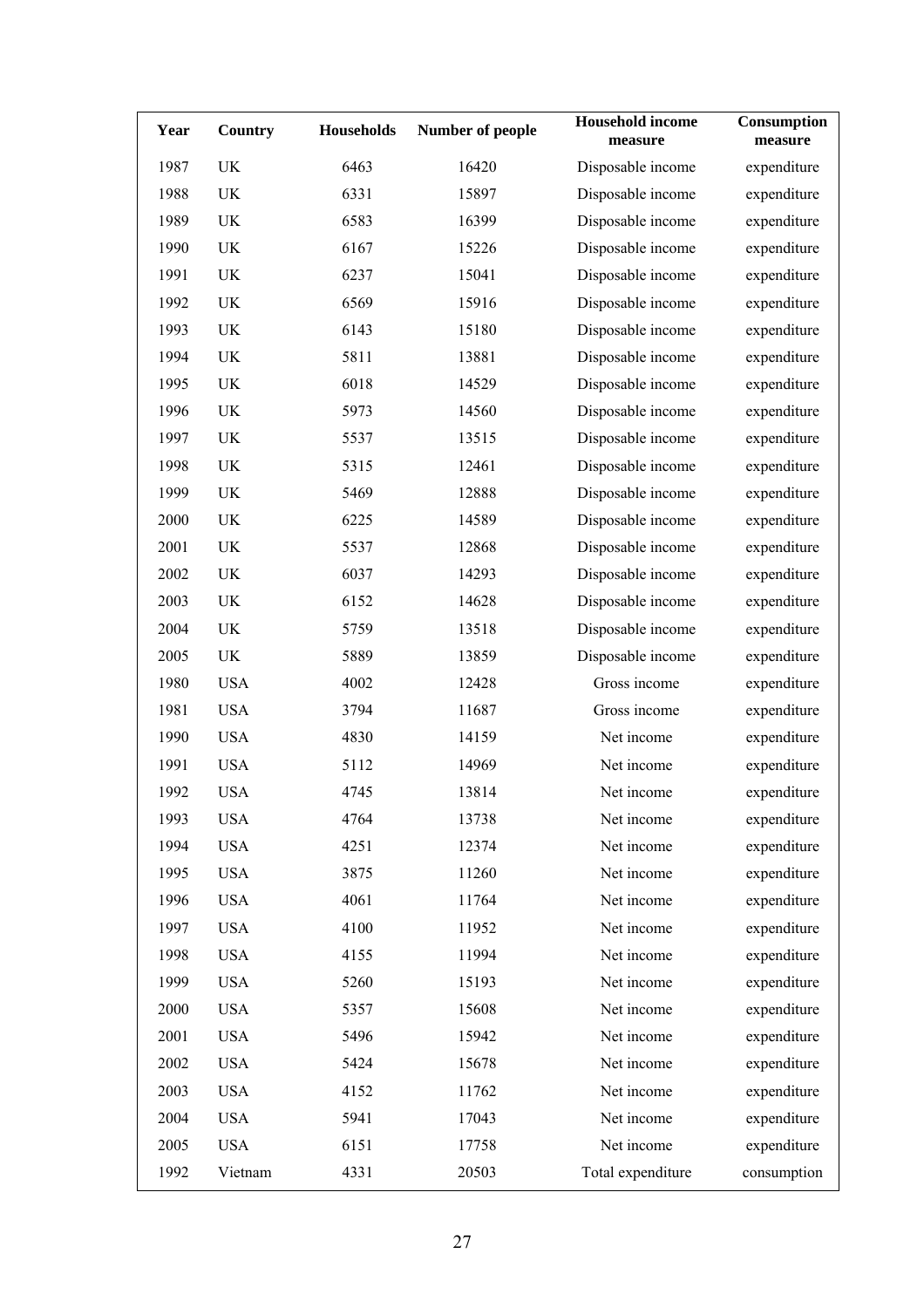| Year | Country | <b>Households</b> | Number of people | <b>Household income</b><br>measure | <b>Consumption</b><br>measure |
|------|---------|-------------------|------------------|------------------------------------|-------------------------------|
| 998  | Vietnam | 4989              | 24192            | Total expenditure                  | consumption                   |
| 2002 | Vietnam | 26589             | 113557           | Total expenditure                  | consumption                   |
| 2004 | Vietnam | 8268              | 32180            | Total expenditure                  | consumption                   |

**Figure A1. Relative price of meat to non meat items and vegetarianism** 



Relative price of meat to non meat items **-**8 of vegetarians

**Figure A2. Hinduism and vegetarianism** 

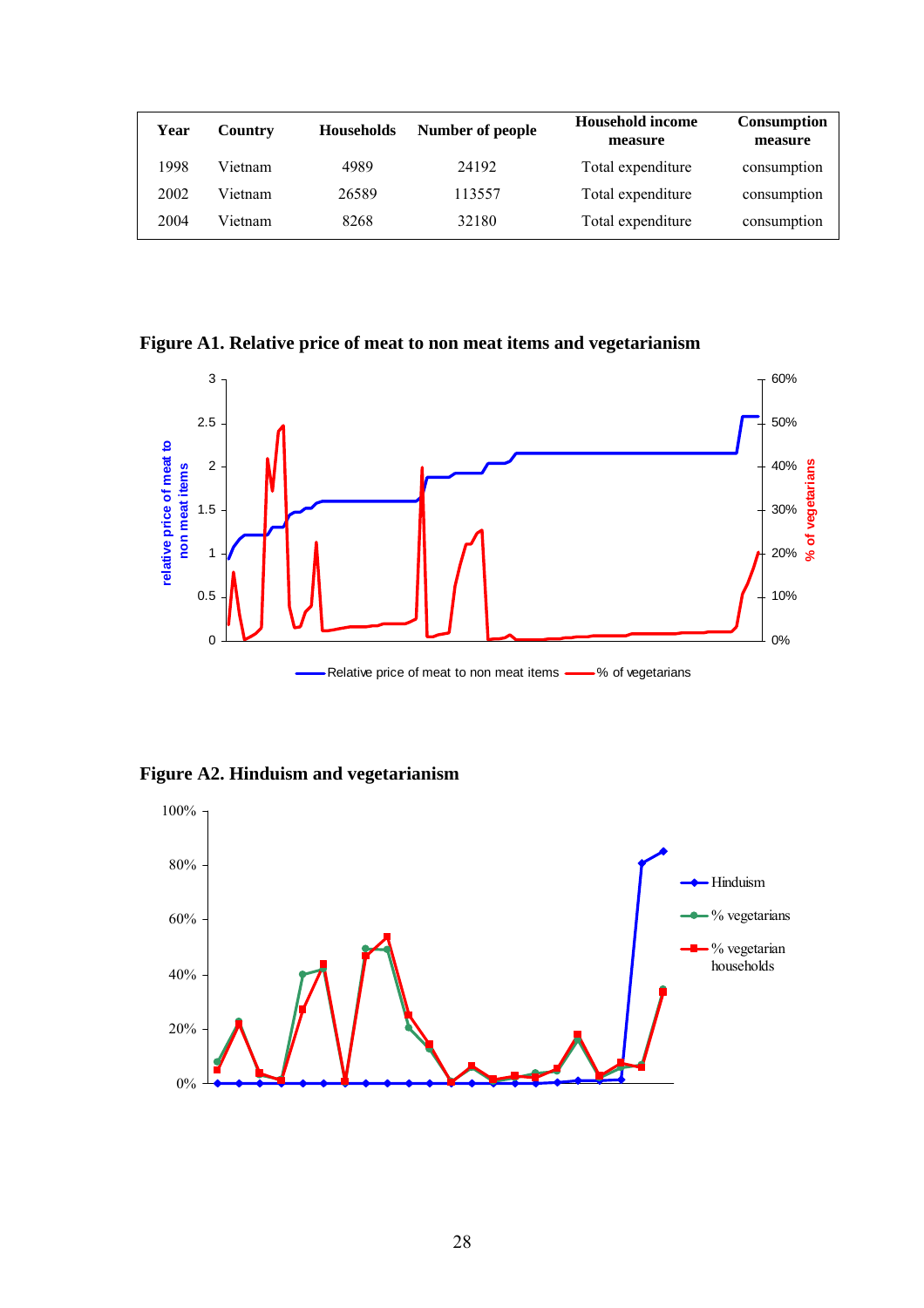



**Figure A4. Concern for the environment and vegetarianism** 

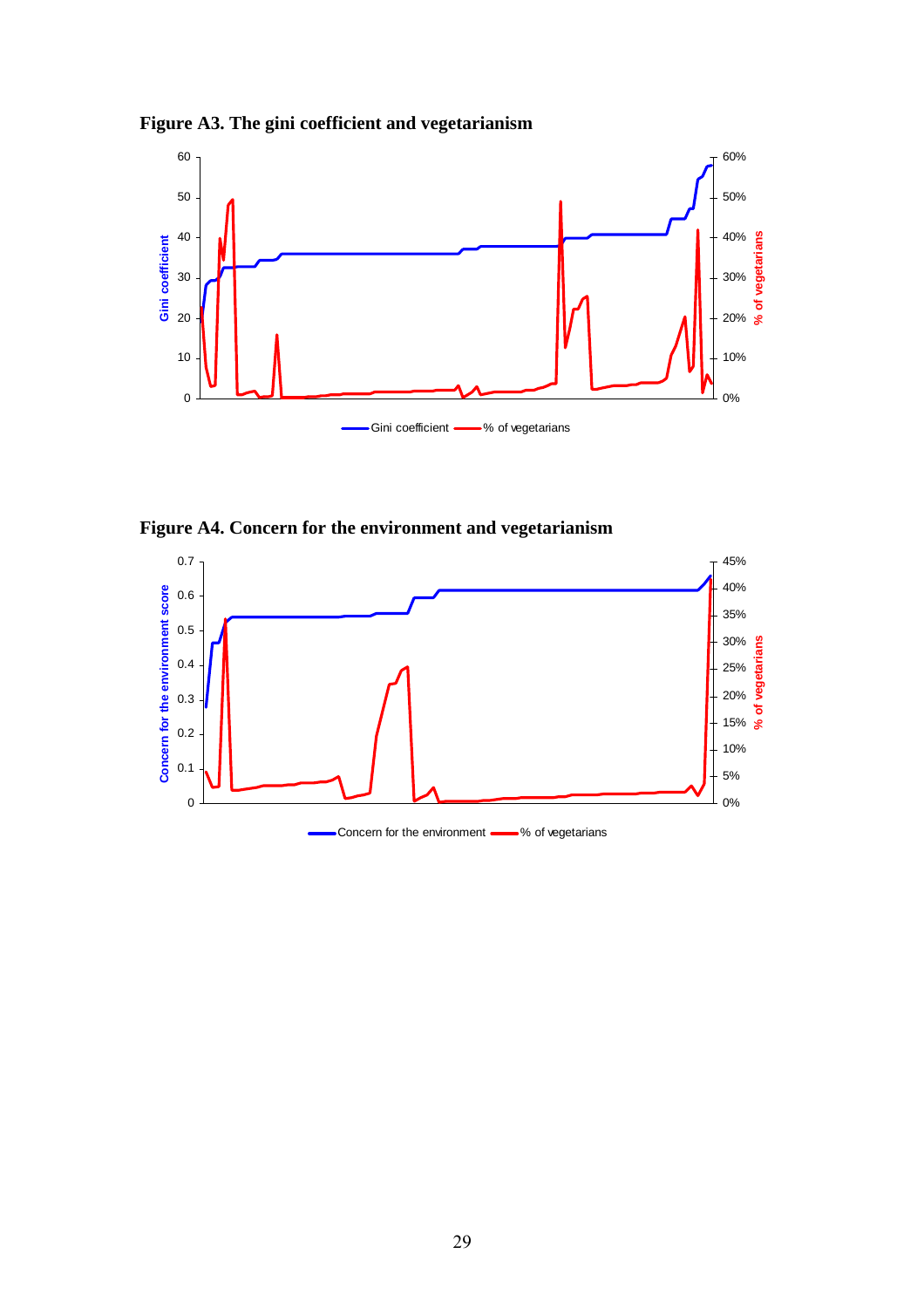|      |               | Title/Author(s)                                                                                                                                                                   |
|------|---------------|-----------------------------------------------------------------------------------------------------------------------------------------------------------------------------------|
| Year | <b>Number</b> | <b>ESRI Authors/Co-authors Italicised</b>                                                                                                                                         |
| 2010 |               |                                                                                                                                                                                   |
|      | 340           | An Estimate of the Number of Vegetarians in the<br>World<br>Eimear Leahy, Seán Lyons and Richard S.J. Tol                                                                         |
|      | 339           | International Migration in Ireland, 2009<br>Philip J O'Connell and Corona Joyce                                                                                                   |
|      | 338           | The Euro Through the Looking-Glass:<br>Perceived Inflation Following the 2002 Currency<br>Changeover<br>Pete Lunn and David Duffy                                                 |
|      | 337           | Returning to the Question of a Wage Premium for<br><b>Returning Migrants</b><br>Alan Barrett and Jean Goggin                                                                      |
| 2009 | 336           | What Determines the Location Choice of<br>Multinational Firms in the ICT Sector?<br>Iulia Siedschlag, Xiaoheng Zhang, Donal Smith                                                 |
|      | 335           | Cost-benefit analysis of the introduction of weight-<br>based charges for domestic waste - West Cork's<br>experience<br>Sue Scott and Dorothy Watson                              |
|      | 334           | The Likely Economic Impact of Increasing<br>Investment in Wind on the Island of Ireland<br>Conor Devitt, Seán Diffney, John Fitz Gerald, Seán<br>Lyons and Laura Malaguzzi Valeri |
|      | 333           | <b>Estimating Historical Landfill Quantities to Predict</b><br><b>Methane Emissions</b><br>Seán Lyons, Liam Murphy and Richard S.J. Tol                                           |
|      | 332           | International Climate Policy and Regional Welfare<br>Weights<br>Daiju Narita, Richard S. J. Tol, and David Anthoff                                                                |
|      | 331           | A Hedonic Analysis of the Value of Parks and<br>Green Spaces in the Dublin Area<br>Karen Mayor, Seán Lyons, David Duffy and Richard<br>S.J. Tol                                   |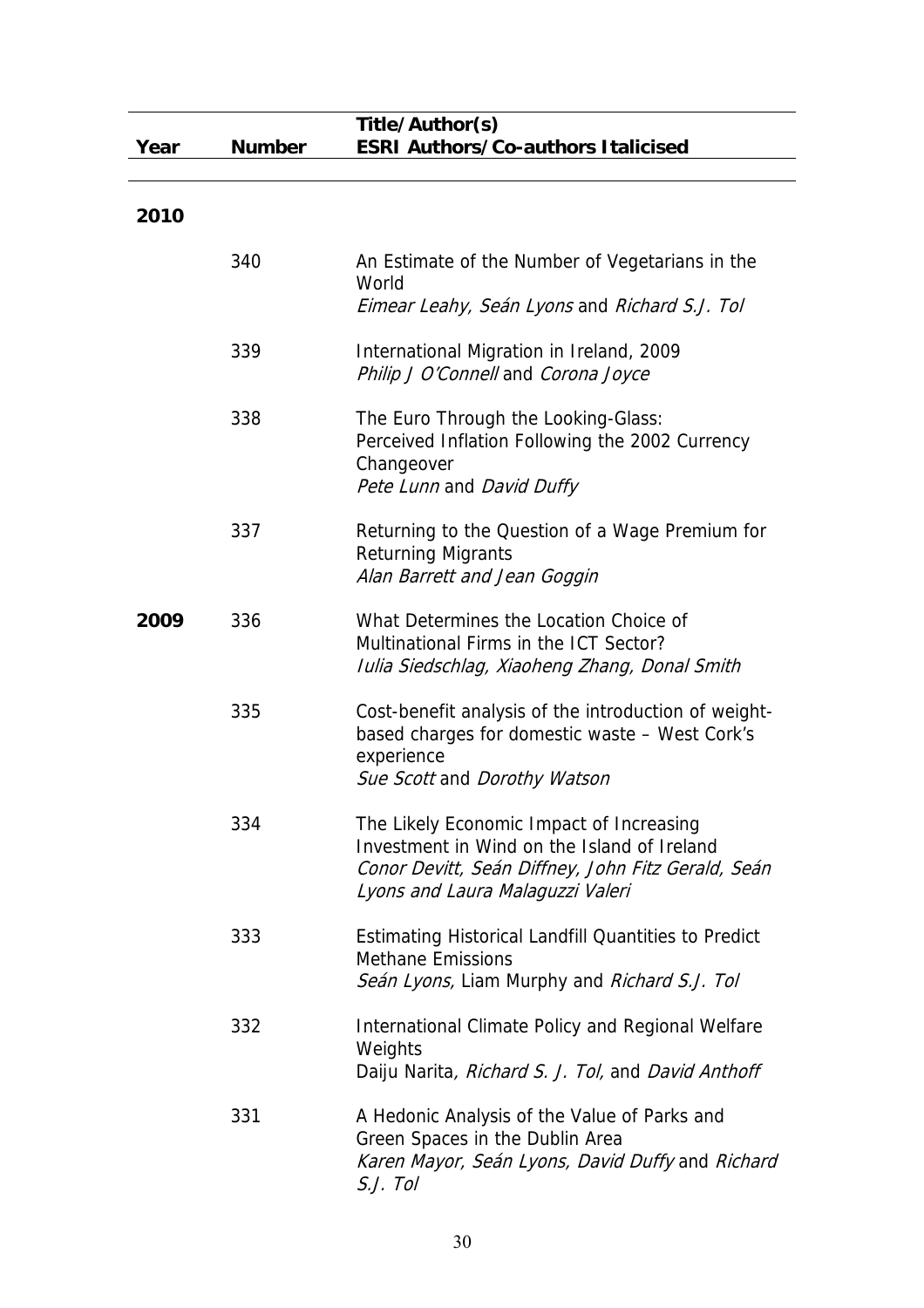| 330 | Measuring International Technology Spillovers and<br>Progress Towards the European Research Area<br>Iulia Siedschlag                                |
|-----|-----------------------------------------------------------------------------------------------------------------------------------------------------|
| 329 | Climate Policy and Corporate Behaviour<br>Nicola Commins, Seán Lyons, Marc Schiffbauer, and<br>Richard S.J. Tol                                     |
| 328 | The Association Between Income Inequality and<br>Mental Health: Social Cohesion or Social<br>Infrastructure<br>Richard Layte and Bertrand Maître    |
| 327 | A Computational Theory of Exchange:<br>Willingness to pay, willingness to accept and the<br>endowment effect<br>Pete Lunn and Mary Lunn             |
| 326 | <b>Fiscal Policy for Recovery</b><br>John Fitz Gerald                                                                                               |
| 325 | The EU 20/20/2020 Targets: An Overview of the<br><b>EMF22 Assessment</b><br>Christoph Böhringer, Thomas F. Rutherford, and<br>Richard S.J. Tol      |
| 324 | Counting Only the Hits? The Risk of<br>Underestimating the Costs of Stringent Climate<br>Policy<br>Massimo Tavoni, Richard S.J. Tol                 |
| 323 | International Cooperation on Climate Change<br>Adaptation from an Economic Perspective<br>Kelly C. de Bruin, Rob B. Dellink and Richard S.J.<br>Tol |
| 322 | What Role for Property Taxes in Ireland?<br>T. Callan, C. Keane and J.R. Walsh                                                                      |
| 321 | The Public-Private Sector Pay Gap in Ireland: What<br>Lies Beneath?<br>Elish Kelly, Seamus McGuinness, Philip O'Connell                             |
| 320 | A Code of Practice for Grocery Goods Undertakings<br>and An Ombudsman: How to Do a Lot of Harm by<br>Trying to Do a Little Good<br>Paul K Gorecki   |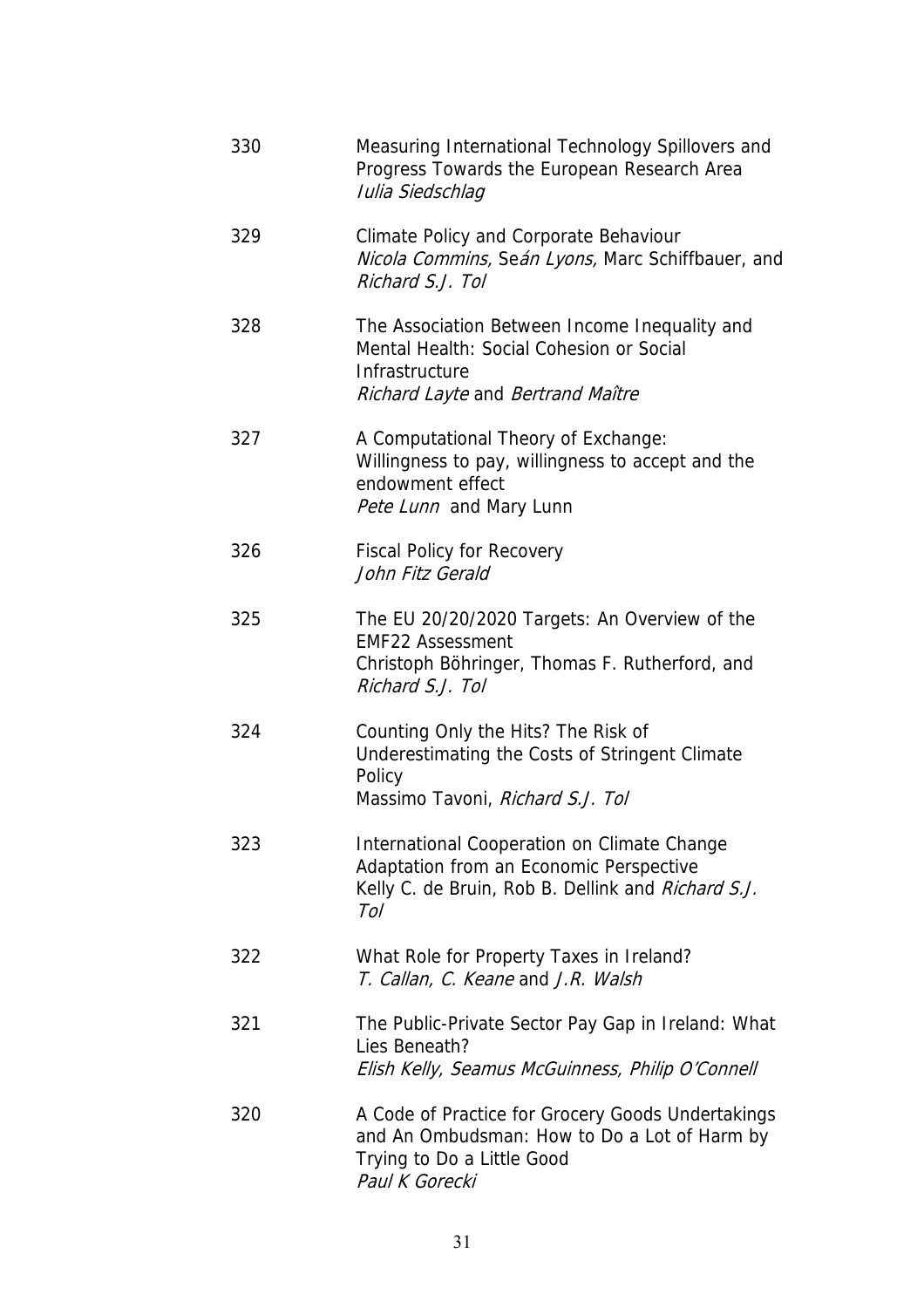| 319 | Negative Equity in the Irish Housing Market<br>David Duffy                                                                                                                                                         |
|-----|--------------------------------------------------------------------------------------------------------------------------------------------------------------------------------------------------------------------|
| 318 | Estimating the Impact of Immigration on Wages in<br>Ireland<br>Alan Barrett, Adele Bergin and Elish Kelly                                                                                                          |
| 317 | Assessing the Impact of Wage Bargaining and<br>Worker Preferences on the Gender Pay Gap in<br>Ireland Using the National Employment Survey 2003<br>Seamus McGuinness, Elish Kelly, Philip O'Connell,<br>Tim Callan |
| 316 | Mismatch in the Graduate Labour Market Among<br>Immigrants and Second-Generation Ethnic Minority<br>Groups<br>Delma Byrne and Seamus McGuinness                                                                    |
| 315 | Managing Housing Bubbles in Regional Economies<br>under<br><b>EMU: Ireland and Spain</b><br>Thomas Conefrey and John Fitz Gerald                                                                                   |
| 314 | Job Mismatches and Labour Market Outcomes<br>Kostas Mavromaras, Seamus McGuinness, Nigel<br>O'Leary, Peter Sloane and Yin King Fok                                                                                 |
| 313 | Immigrants and Employer-provided Training<br>Alan Barrett, Séamus McGuinness, Martin O'Brien<br>and Philip O'Connell                                                                                               |
| 312 | Did the Celtic Tiger Decrease Socio-Economic<br>Differentials in Perinatal Mortality in Ireland?<br>Richard Layte and Barbara Clyne                                                                                |
| 311 | Exploring International Differences in Rates of<br>Return to Education: Evidence from EU SILC<br>Maria A. Davia, Seamus McGuinness and Philip, J.<br>O'Connell                                                     |
| 310 | Car Ownership and Mode of Transport to Work in<br>Ireland<br>Nicola Commins and Anne Nolan                                                                                                                         |
| 309 | Recent Trends in the Caesarean Section Rate in<br>Ireland 1999-2006<br>Aoife Brick and Richard Layte                                                                                                               |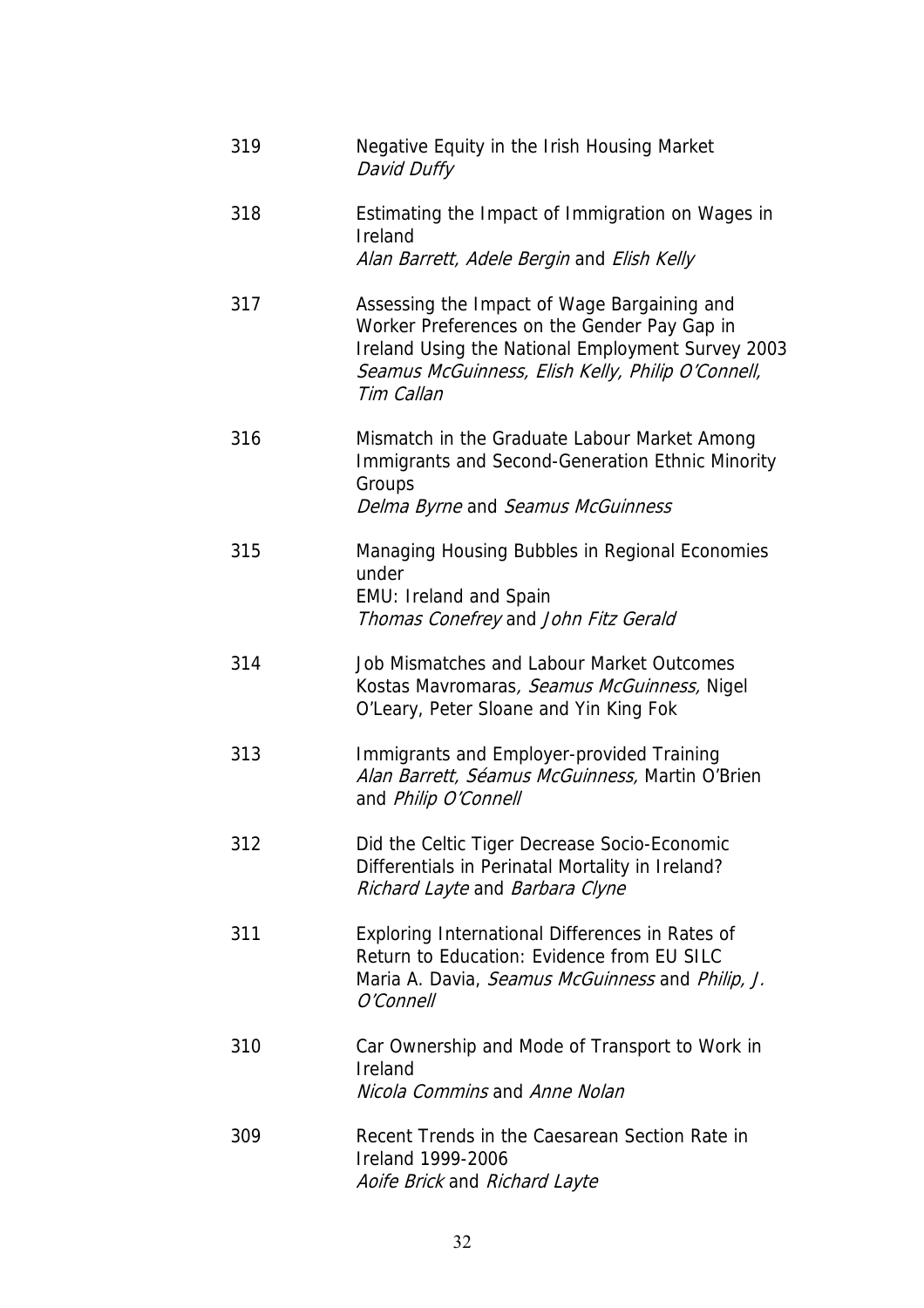| 308 | Price Inflation and Income Distribution<br>Anne Jennings, Seán Lyons and Richard S.J. Tol                                                                                                                                                |
|-----|------------------------------------------------------------------------------------------------------------------------------------------------------------------------------------------------------------------------------------------|
| 307 | <b>Overskilling Dynamics and Education Pathways</b><br>Kostas Mavromaras, Seamus McGuinness, Yin King<br>Fok                                                                                                                             |
| 306 | What Determines the Attractiveness of the<br>European Union to the Location of R&D<br><b>Multinational Firms?</b><br>Iulia Siedschlag, Donal Smith, Camelia Turcu,<br>Xiaoheng Zhang                                                     |
| 305 | Do Foreign Mergers and Acquisitions Boost Firm<br>Productivity?<br>Marc Schiffbauer, Iulia Siedschlag, Frances Ruane                                                                                                                     |
| 304 | Inclusion or Diversion in Higher Education in the<br>Republic of Ireland?<br>Delma Byrne                                                                                                                                                 |
| 303 | Welfare Regime and Social Class Variation in<br>Poverty and Economic Vulnerability in Europe: An<br>Analysis of EU-SILC<br>Christopher T. Whelan and Bertrand Maître                                                                     |
| 302 | Understanding the Socio-Economic Distribution and<br>Consequences of Patterns of Multiple Deprivation:<br>An Application of Self-Organising Maps<br>Christopher T. Whelan, Mario Lucchini, Maurizio<br>Pisati and <i>Bertrand Maître</i> |
| 301 | Estimating the Impact of Metro North<br>Edgar Morgenroth                                                                                                                                                                                 |
| 300 | Explaining Structural Change in Cardiovascular<br>Mortality in Ireland 1995-2005: A Time Series<br>Analysis<br>Richard Layte, Sinead O'Hara and Kathleen Bennett                                                                         |
| 299 | EU Climate Change Policy 2013-2020: Using the<br>Clean Development Mechanism More Effectively<br>Paul K Gorecki, Seán Lyons and Richard S.J. Tol                                                                                         |
| 298 | Irish Public Capital Spending in a Recession<br>Edgar Morgenroth                                                                                                                                                                         |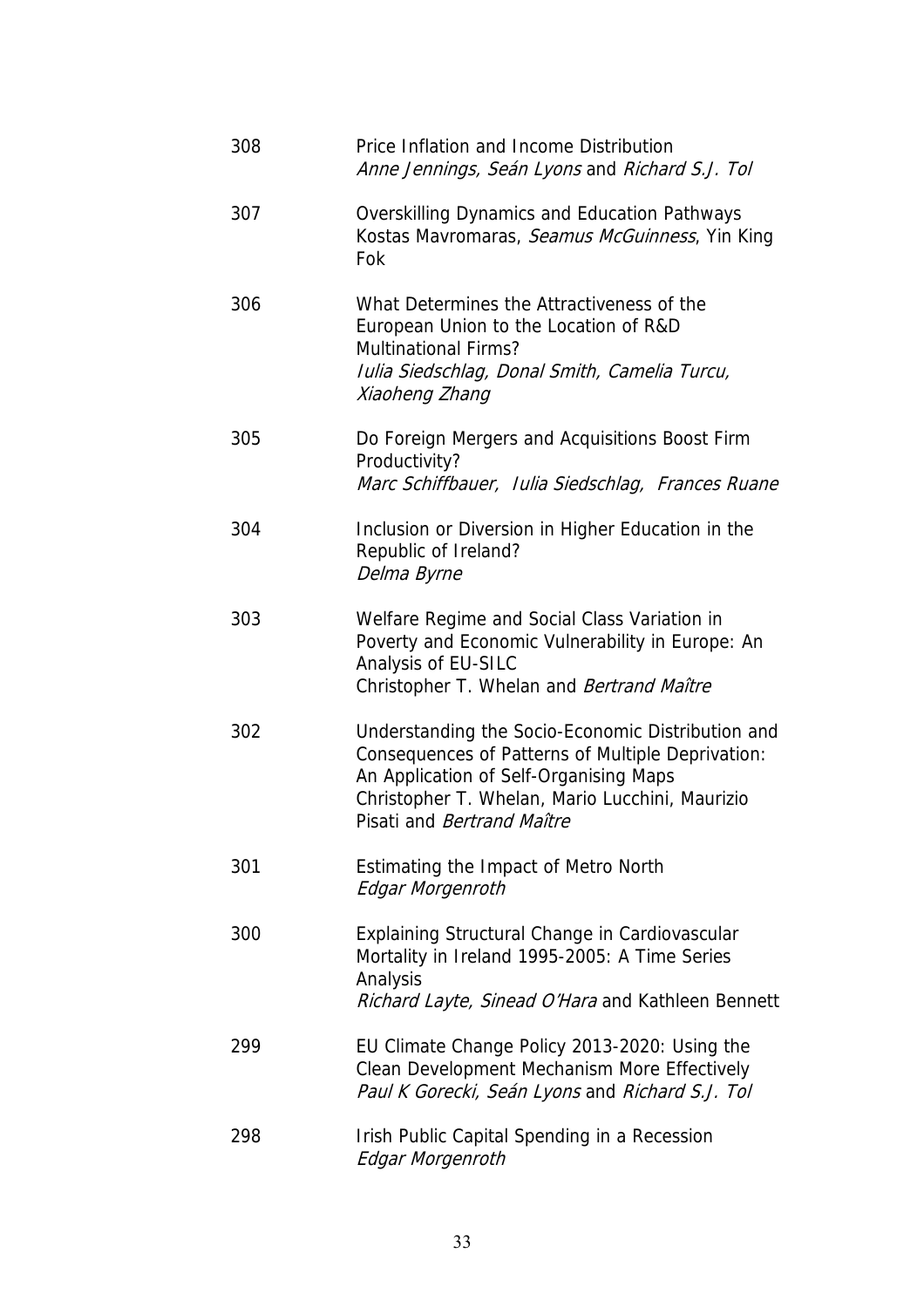| 297 | Exporting and Ownership Contributions to Irish<br>Manufacturing Productivity Growth<br>Anne Marie Gleeson, Frances Ruane                                     |
|-----|--------------------------------------------------------------------------------------------------------------------------------------------------------------|
| 296 | Eligibility for Free Primary Care and Avoidable<br>Hospitalisations in Ireland<br>Anne Nolan                                                                 |
| 295 | Managing Household Waste in Ireland:<br>Behavioural Parameters and Policy Options<br>John Curtis, Seán Lyons and Abigail O'Callaghan-<br>Platt               |
| 294 | Labour Market Mismatch Among UK Graduates;<br>An Analysis Using REFLEX Data<br>Seamus McGuinness and Peter J. Sloane                                         |
| 293 | Towards Regional Environmental Accounts for<br>Ireland<br>Richard S.J. Tol, Nicola Commins, Niamh Crilly,<br>Sean Lyons and Edgar Morgenroth                 |
| 292 | EU Climate Change Policy 2013-2020: Thoughts on<br><b>Property Rights and Market Choices</b><br>Paul K. Gorecki, Sean Lyons and Richard S.J. Tol             |
| 291 | <b>Measuring House Price Change</b><br>David Duffy                                                                                                           |
| 290 | Intra-and Extra-Union Flexibility in Meeting the<br>European Union's Emission Reduction Targets<br>Richard S.J. Tol                                          |
| 289 | The Determinants and Effects of Training at Work:<br>Bringing the Workplace Back In<br>Philip J. O'Connell and Delma Byrne                                   |
| 288 | Climate Feedbacks on the Terrestrial Biosphere and<br>the Economics of Climate Policy: An Application of<br><b>FUND</b><br>Richard S.J. Tol                  |
| 287 | The Behaviour of the Irish Economy: Insights from<br>the HERMES macro-economic model<br>Adele Bergin, Thomas Conefrey, John FitzGerald<br>and<br>Ide Kearney |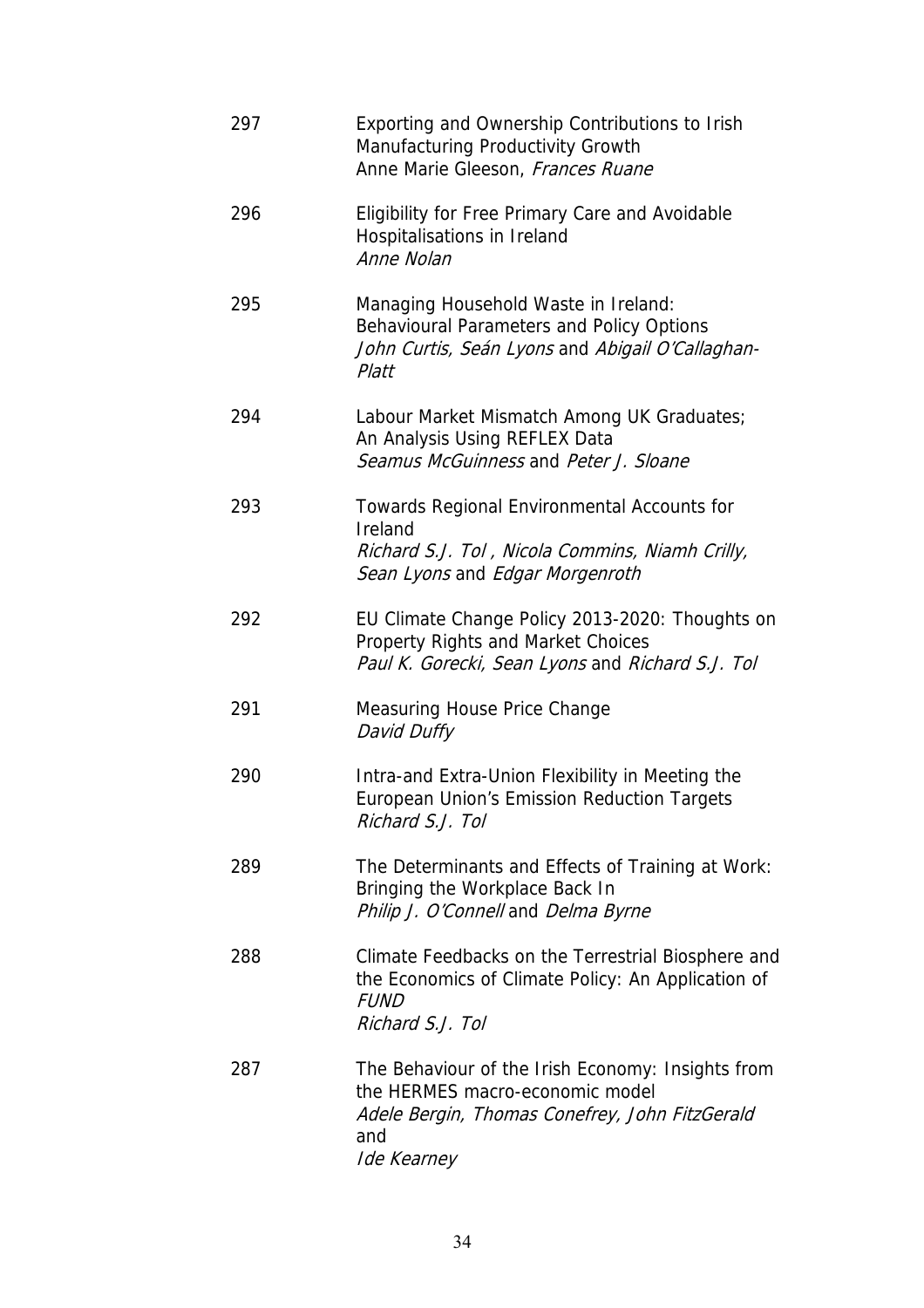| 286 | Mapping Patterns of Multiple Deprivation Using<br>Self-Organising Maps: An Application to EU-SILC<br>Data for Ireland<br>Maurizio Pisati, Christopher T. Whelan, Mario<br>Lucchini and Bertrand Maître  |
|-----|---------------------------------------------------------------------------------------------------------------------------------------------------------------------------------------------------------|
| 285 | The Feasibility of Low Concentration Targets:<br>An Application of FUND<br>Richard S.J. Tol                                                                                                             |
| 284 | Policy Options to Reduce Ireland's GHG Emissions<br>Instrument choice: the pros and cons of alternative<br>policy instruments<br>Thomas Legge and Sue Scott                                             |
| 283 | Accounting for Taste: An Examination of<br>Socioeconomic Gradients in Attendance at Arts<br>Events<br>Pete Lunn and Elish Kelly                                                                         |
| 282 | The Economic Impact of Ocean Acidification on<br><b>Coral Reefs</b><br>Luke M. Brander, Katrin Rehdanz, Richard S.J. Tol,<br>and Pieter J.H. van Beukering                                              |
| 281 | Assessing the impact of biodiversity on tourism<br>flows:<br>A model for tourist behaviour and its policy<br>implications<br>Giulia Macagno, Maria Loureiro, Paulo A.L.D. Nunes<br>and Richard S.J. Tol |
| 280 | Advertising to boost energy efficiency: the Power of<br>One campaign and natural gas consumption<br>Seán Diffney, Seán Lyons and Laura Malaguzzi<br>Valeri                                              |
| 279 | <b>International Transmission of Business Cycles</b><br>Between Ireland and its Trading Partners<br>Jean Goggin and Iulia Siedschlag                                                                    |
| 278 | <b>Optimal Global Dynamic Carbon Taxation</b><br>David Anthoff                                                                                                                                          |
| 277 | Energy Use and Appliance Ownership in Ireland<br>Eimear Leahy and Seán Lyons                                                                                                                            |
| 276 | Discounting for Climate Change                                                                                                                                                                          |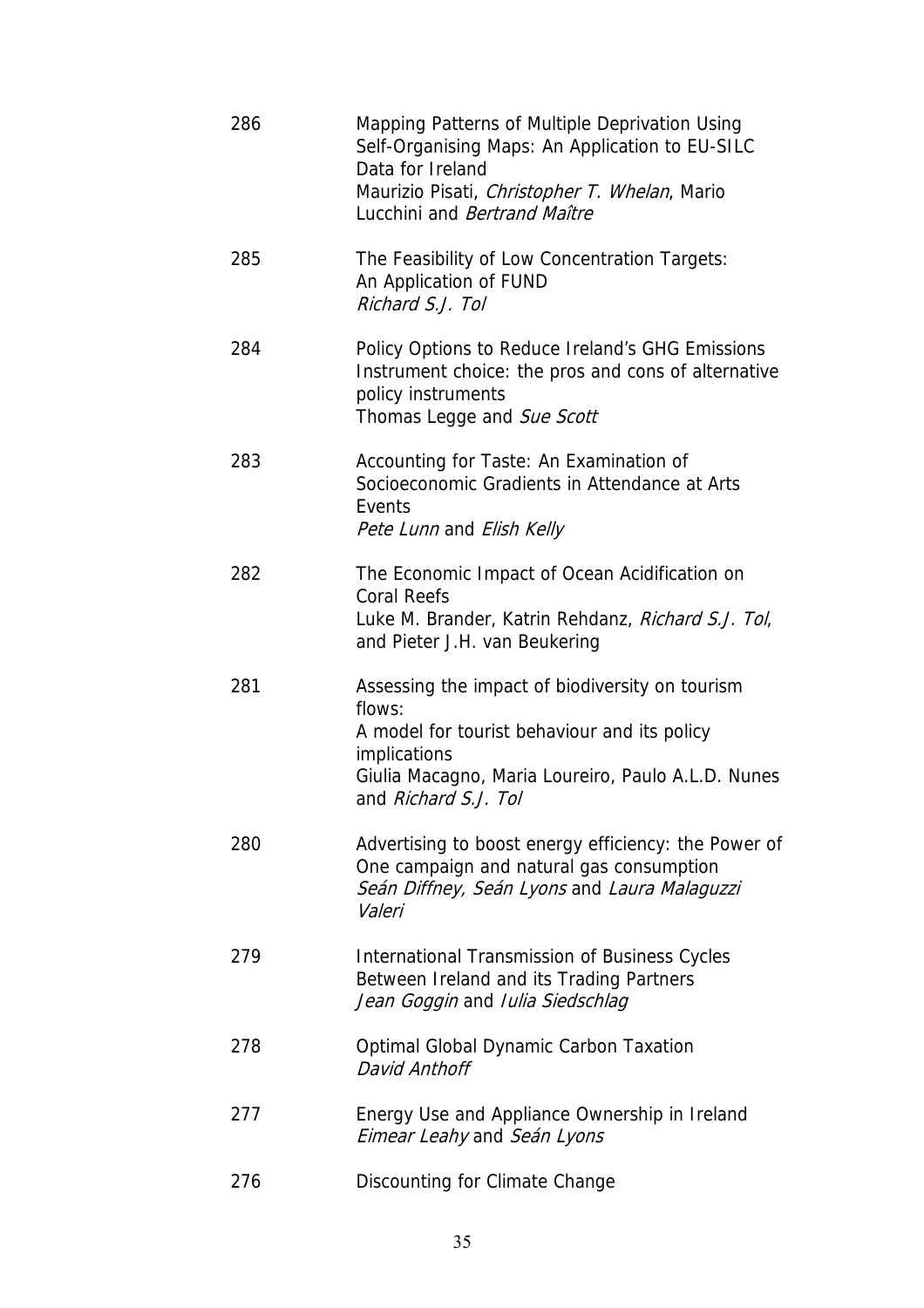|      |     | David Anthoff, Richard S.J. Tol and Gary W. Yohe                                                                                                                                                 |
|------|-----|--------------------------------------------------------------------------------------------------------------------------------------------------------------------------------------------------|
|      | 275 | Projecting the Future Numbers of Migrant Workers<br>in the Health and Social Care Sectors in Ireland<br>Alan Barrett and Anna Rust                                                               |
|      | 274 | Economic Costs of Extratropical Storms under<br>Climate Change: An application of FUND<br>Daiju Narita, Richard S.J. Tol, David Anthoff                                                          |
|      | 273 | The Macro-Economic Impact of Changing the Rate<br>of Corporation Tax<br>Thomas Conefrey and John D. Fitz Gerald                                                                                  |
|      | 272 | The Games We Used to Play<br>An Application of Survival Analysis to the Sporting<br>Life-course<br>Pete Lunn                                                                                     |
| 2008 |     |                                                                                                                                                                                                  |
|      | 271 | Exploring the Economic Geography of Ireland<br><b>Edgar Morgenroth</b>                                                                                                                           |
|      | 270 | Benchmarking, Social Partnership and Higher<br>Remuneration: Wage Settling Institutions and the<br>Public-Private Sector Wage Gap in Ireland<br>Elish Kelly, Seamus McGuinness, Philip O'Connell |
|      | 269 | A Dynamic Analysis of Household Car Ownership in<br>Ireland<br>Anne Nolan                                                                                                                        |
|      | 268 | The Determinants of Mode of Transport to Work in<br>the Greater Dublin Area<br>Nicola Commins and Anne Nolan                                                                                     |
|      | 267 | Resonances from <i>Economic Development</i> for<br><b>Current Economic Policymaking</b><br><b>Frances Ruane</b>                                                                                  |
|      | 266 | The Impact of Wage Bargaining Regime on Firm-<br>Level Competitiveness and Wage Inequality: The<br>Case of Ireland<br>Seamus McGuinness, Elish Kelly and Philip O'Connell                        |
|      | 265 | Poverty in Ireland in Comparative European<br>Perspective<br>Christopher T. Whelan and Bertrand Maître                                                                                           |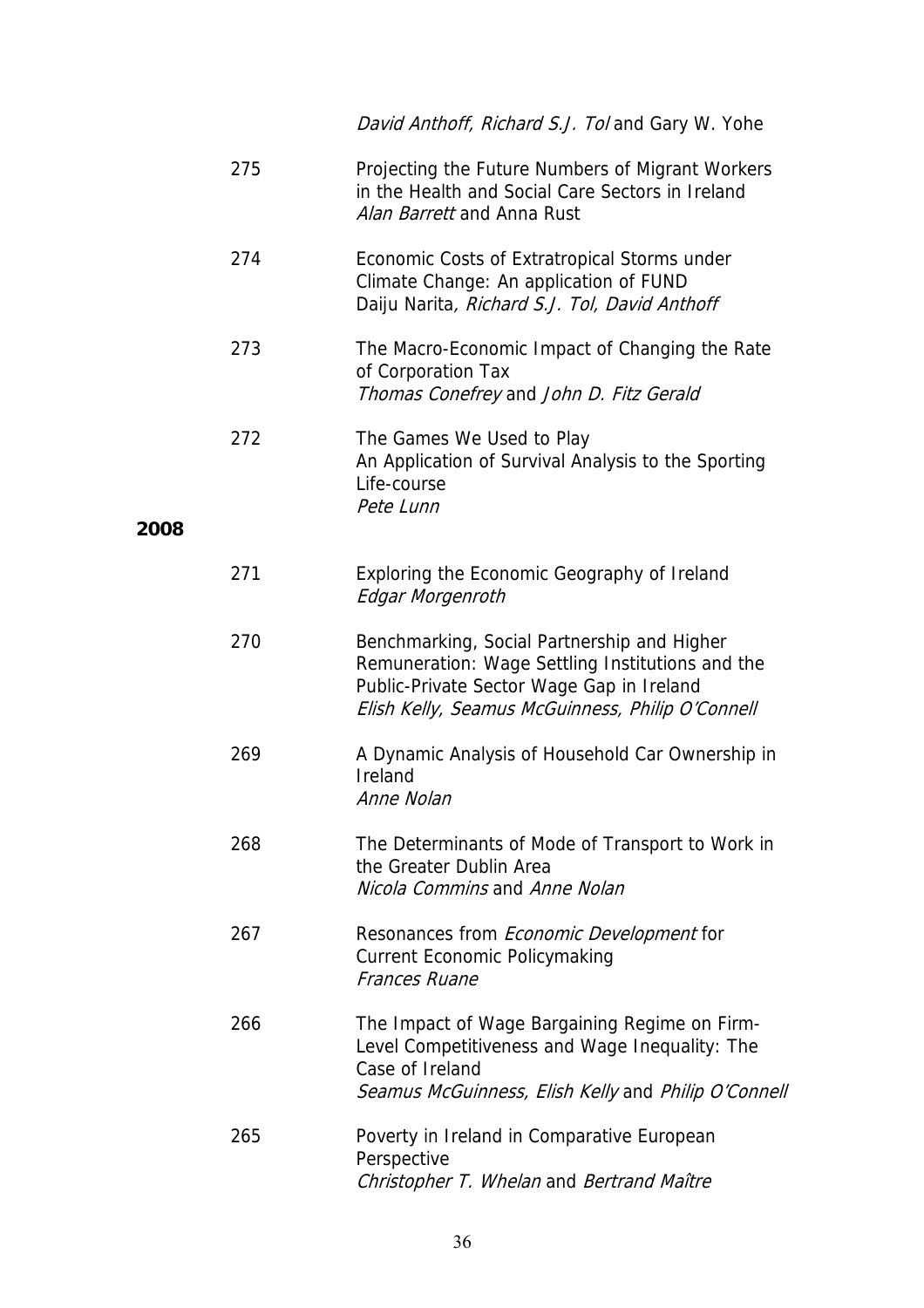| 264 | A Hedonic Analysis of the Value of Rail Transport in<br>the Greater Dublin Area<br>Karen Mayor, Seán Lyons, David Duffy and Richard<br>S.J. Tol                                                                                |
|-----|--------------------------------------------------------------------------------------------------------------------------------------------------------------------------------------------------------------------------------|
| 263 | Comparing Poverty Indicators in an Enlarged EU<br>Christopher T. Whelan and Bertrand Maître                                                                                                                                    |
| 262 | Fuel Poverty in Ireland: Extent,<br>Affected Groups and Policy Issues<br>Sue Scott, Seán Lyons, Claire Keane, Donal<br>McCarthy and Richard S.J. Tol                                                                           |
| 261 | The Misperception of Inflation by Irish Consumers<br>David Duffy and Pete Lunn                                                                                                                                                 |
| 260 | The Direct Impact of Climate Change on Regional<br>Labour Productivity<br>Tord Kjellstrom, R Sari Kovats, Simon J. Lloyd, Tom<br>Holt, Richard S.J. Tol                                                                        |
| 259 | Damage Costs of Climate Change through<br>Intensification of Tropical Cyclone Activities:<br>An Application of FUND<br>Daiju Narita, Richard S. J. Tol and David Anthoff                                                       |
| 258 | Are Over-educated People Insiders or Outsiders?<br>A Case of Job Search Methods and Over-education<br>in UK<br>Aleksander Kucel, Delma Byrne                                                                                   |
| 257 | Metrics for Aggregating the Climate Effect of<br>Different Emissions: A Unifying Framework<br>Richard S.J. Tol, Terje K. Berntsen, Brian C. O'Neill,<br>Jan S. Fuglestvedt, Keith P. Shine, Yves Balkanski<br>and Laszlo Makra |
| 256 | Intra-Union Flexibility of Non-ETS Emission<br>Reduction Obligations in the European Union<br>Richard S.J. Tol                                                                                                                 |
| 255 | The Economic Impact of Climate Change<br>Richard S.J. Tol                                                                                                                                                                      |
| 254 | Measuring International Inequity Aversion<br>Richard S.J. Tol                                                                                                                                                                  |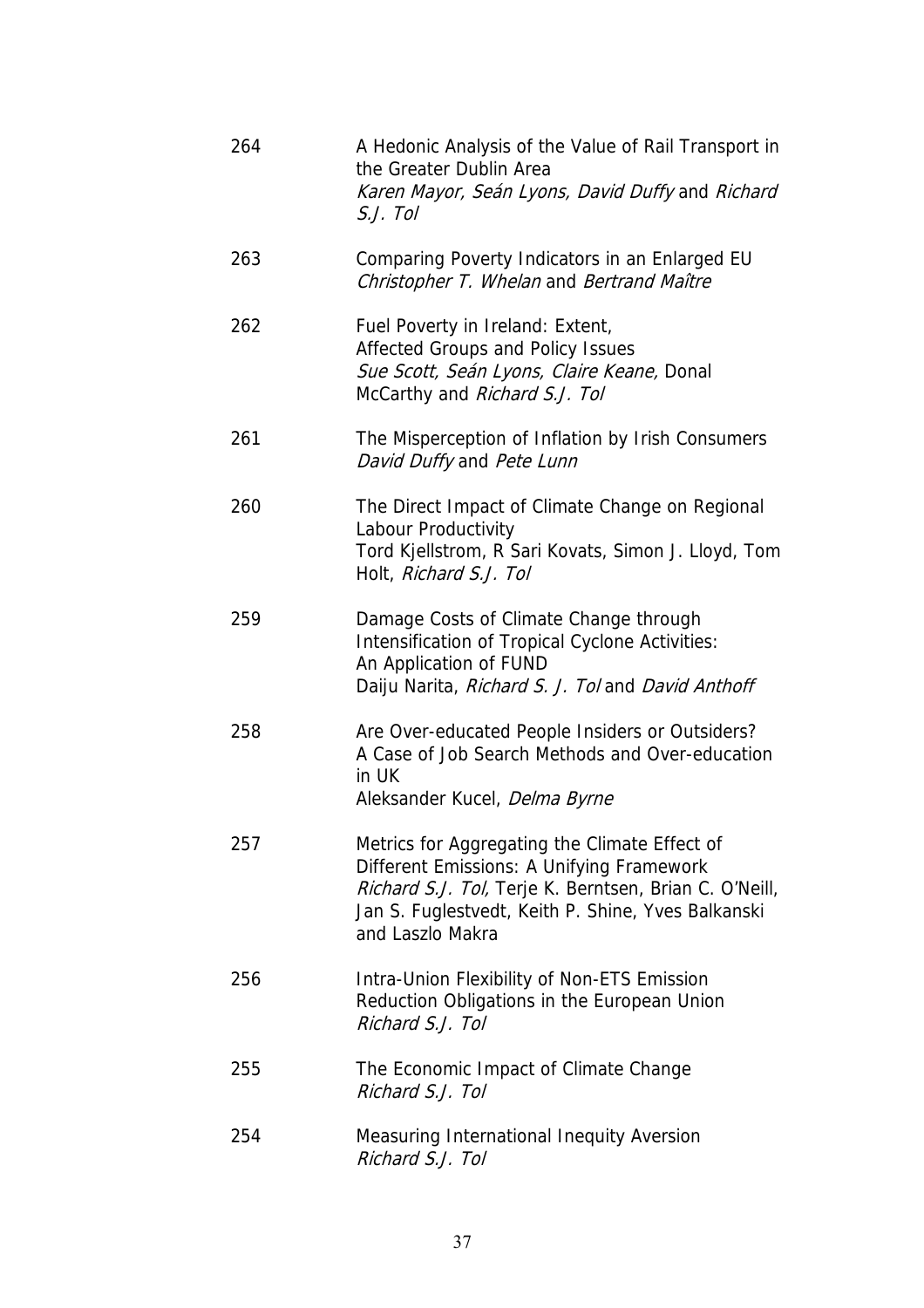| 253 | Using a Census to Assess the Reliability of a<br>National Household Survey for Migration Research:<br>The Case of Ireland<br>Alan Barrett and Elish Kelly                        |
|-----|----------------------------------------------------------------------------------------------------------------------------------------------------------------------------------|
| 252 | Risk Aversion, Time Preference, and the Social Cost<br>of Carbon<br>David Anthoff, Richard S.J. Tol and Gary W. Yohe                                                             |
| 251 | The Impact of a Carbon Tax on Economic Growth<br>and Carbon Dioxide Emissions in Ireland<br>Thomas Conefrey, John D. Fitz Gerald, Laura<br>Malaguzzi Valeri and Richard S.J. Tol |
| 250 | The Distributional Implications of a Carbon Tax in<br>Ireland<br>Tim Callan, Sean Lyons, Susan Scott, Richard S.J.<br>Tol and Stefano Verde                                      |
| 249 | Measuring Material Deprivation in the Enlarged EU<br>Christopher T. Whelan, Brian Nolan and Bertrand<br>Maître                                                                   |
| 248 | Marginal Abatement Costs on Carbon-Dioxide<br>Emissions: A Meta-Analysis<br>Onno Kuik, Luke Brander and Richard S.J. Tol                                                         |
| 247 | Incorporating GHG Emission Costs in the Economic<br>Appraisal of Projects Supported by State<br><b>Development Agencies</b><br>Richard S.J. Tol and Seán Lyons                   |
| 246 | A Carton Tax for Ireland<br>Richard S.J. Tol, Tim Callan, Thomas Conefrey, John<br>D. Fitz Gerald, Seán Lyons, Laura Malaguzzi Valeri<br>and Susan Scott                         |
| 245 | Non-cash Benefits and the Distribution of Economic<br>Welfare<br>Tim Callan and Claire Keane                                                                                     |
| 244 | Scenarios of Carbon Dioxide Emissions from<br>Aviation<br>Karen Mayor and Richard S.J. Tol                                                                                       |
| 243 | The Effect of the Euro on Export Patterns: Empirical<br>Evidence from Industry Data<br>Gavin Murphy and Iulia Siedschlag                                                         |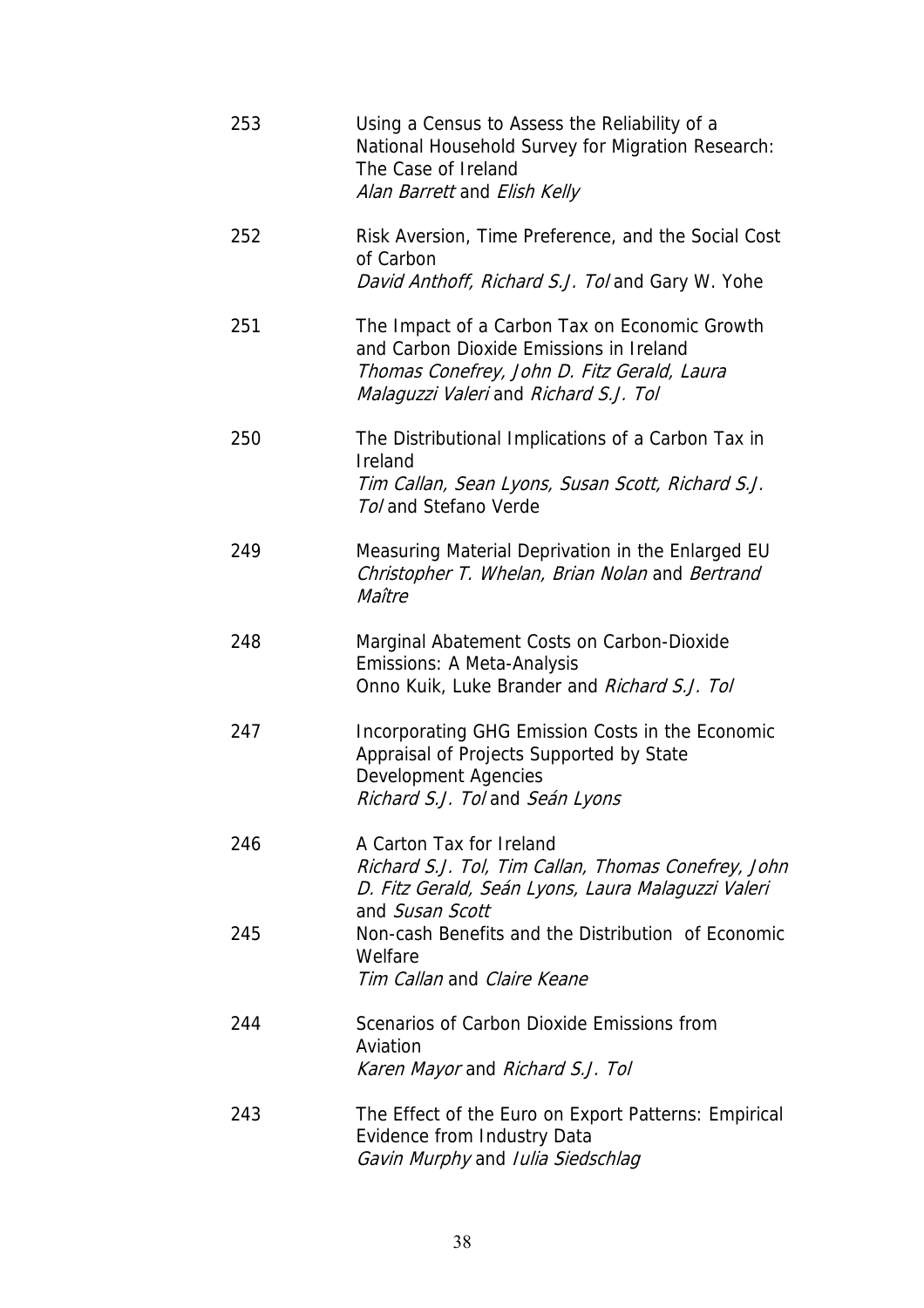| 242 | The Economic Returns to Field of Study and<br><b>Competencies Among Higher Education Graduates</b><br>in Ireland<br>Elish Kelly, Philip O'Connell and Emer Smyth                                                                          |
|-----|-------------------------------------------------------------------------------------------------------------------------------------------------------------------------------------------------------------------------------------------|
| 241 | European Climate Policy and Aviation Emissions<br>Karen Mayor and Richard S.J. Tol                                                                                                                                                        |
| 240 | Aviation and the Environment in the Context of the<br><b>EU-US Open Skies Agreement</b><br>Karen Mayor and Richard S.J. Tol                                                                                                               |
| 239 | Yuppie Kvetch? Work-life Conflict and Social Class in<br><b>Western Europe</b><br>Frances McGinnity and Emma Calvert                                                                                                                      |
| 238 | Immigrants and Welfare Programmes: Exploring the<br>Interactions between Immigrant Characteristics,<br>Immigrant Welfare Dependence and Welfare Policy<br>Alan Barrett and Yvonne McCarthy                                                |
| 237 | How Local is Hospital Treatment? An Exploratory<br>Analysis of Public/Private Variation in Location of<br>Treatment in Irish Acute Public Hospitals<br>Jacqueline O'Reilly and Miriam M. Wiley                                            |
| 236 | The Immigrant Earnings Disadvantage Across the<br>Earnings and Skills Distributions: The Case of<br>Immigrants from the EU's New Member States in<br>Ireland<br>Alan Barrett, Seamus McGuinness and Martin<br>O'Brien                     |
| 235 | Europeanisation of Inequality and European<br>Reference Groups<br>Christopher T. Whelan and Bertrand Maître                                                                                                                               |
| 234 | Managing Capital Flows: Experiences from Central<br>and Eastern Europe<br>Jürgen von Hagen and Iulia Siedschlag                                                                                                                           |
| 233 | ICT Diffusion, Innovation Systems, Globalisation<br>and Regional Economic Dynamics: Theory and<br><b>Empirical Evidence</b><br>Charlie Karlsson, Gunther Maier, Michaela Trippl,<br><b>Iulia Siedschlag, Robert Owen and Gavin Murphy</b> |
| 232 | Welfare and Competition Effects of Electricity                                                                                                                                                                                            |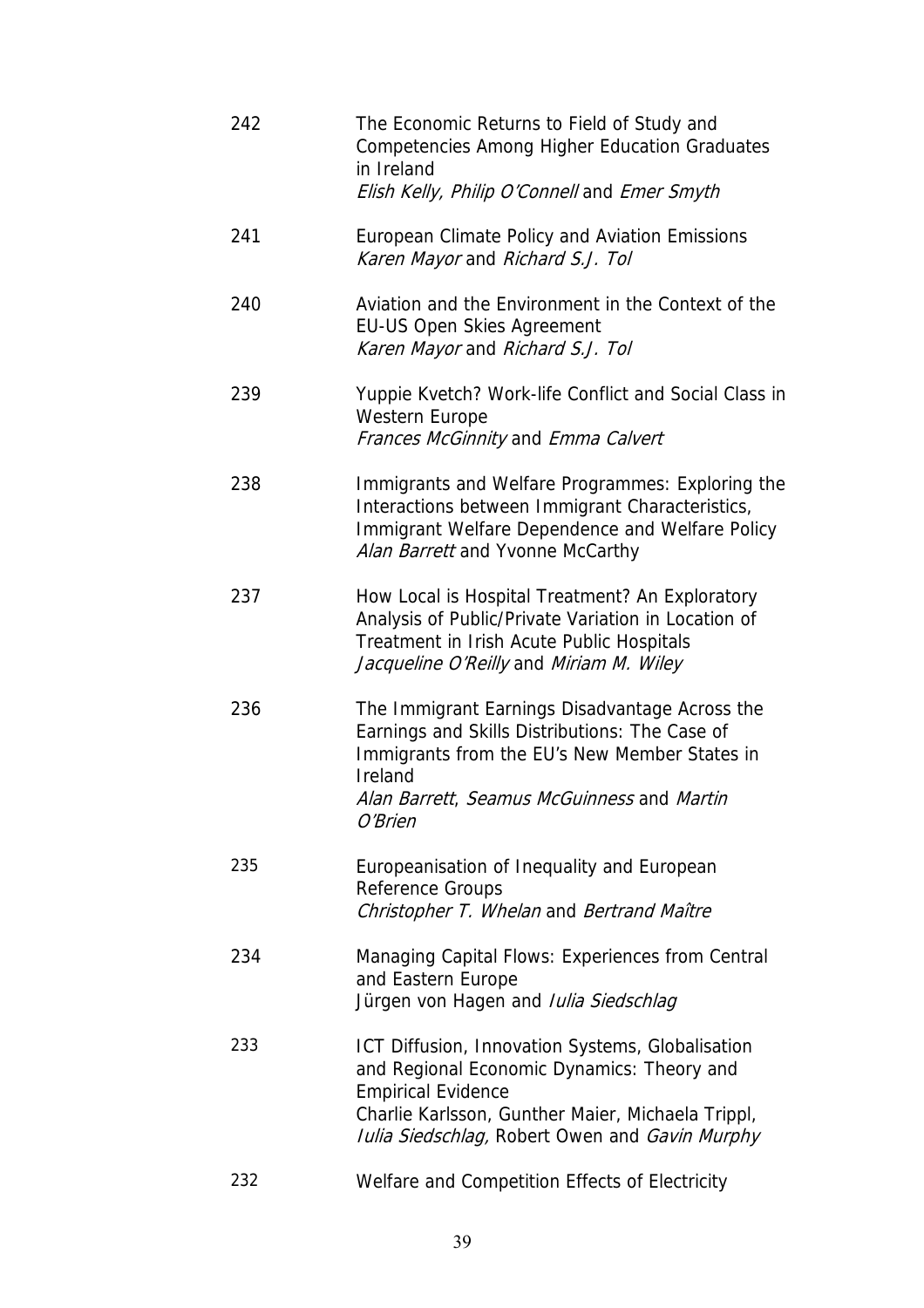Interconnection between Great Britain and Ireland Laura Malaguzzi Valeri

231 Is FDI into China Crowding Out the FDI into the European Union? Laura Resmini and *Iulia Siedschlag*  230 Estimating the Economic Cost of Disability in Ireland John Cullinan, Brenda Gannon and Seán Lyons 229 Controlling the Cost of Controlling the Climate: The Irish Government's Climate Change Strategy Colm McCarthy, Sue Scott 228 The Impact of Climate Change on the Balanced-Growth-Equivalent: An Application of FUND David Anthoff, Richard S.J. Tol 227 Changing Returns to Education During a Boom? The Case of Ireland Seamus McGuinness, Frances McGinnity, Philip O'Connell 226 'New' and 'Old' Social Risks: Life Cycle and Social Class Perspectives on Social Exclusion in Ireland Christopher T. Whelan and Bertrand Maître 225 The Climate Preferences of Irish Tourists by Purpose of Travel Seán Lyons, Karen Mayor and Richard S.J. Tol 224 A Hirsch Measure for the Quality of Research Supervision, and an Illustration with Trade **Economists**  Frances P. Ruane and Richard S.J. Tol 223 Environmental Accounts for the Republic of Ireland: 1990-2005 Seán Lyons, Karen Mayor and Richard S.J. Tol **2007** 222 Assessing Vulnerability of Selected Sectors under Environmental Tax Reform: The issue of pricing power J. Fitz Gerald, M. Keeney and S. Scott 221 Climate Policy Versus Development Aid Richard S.J. Tol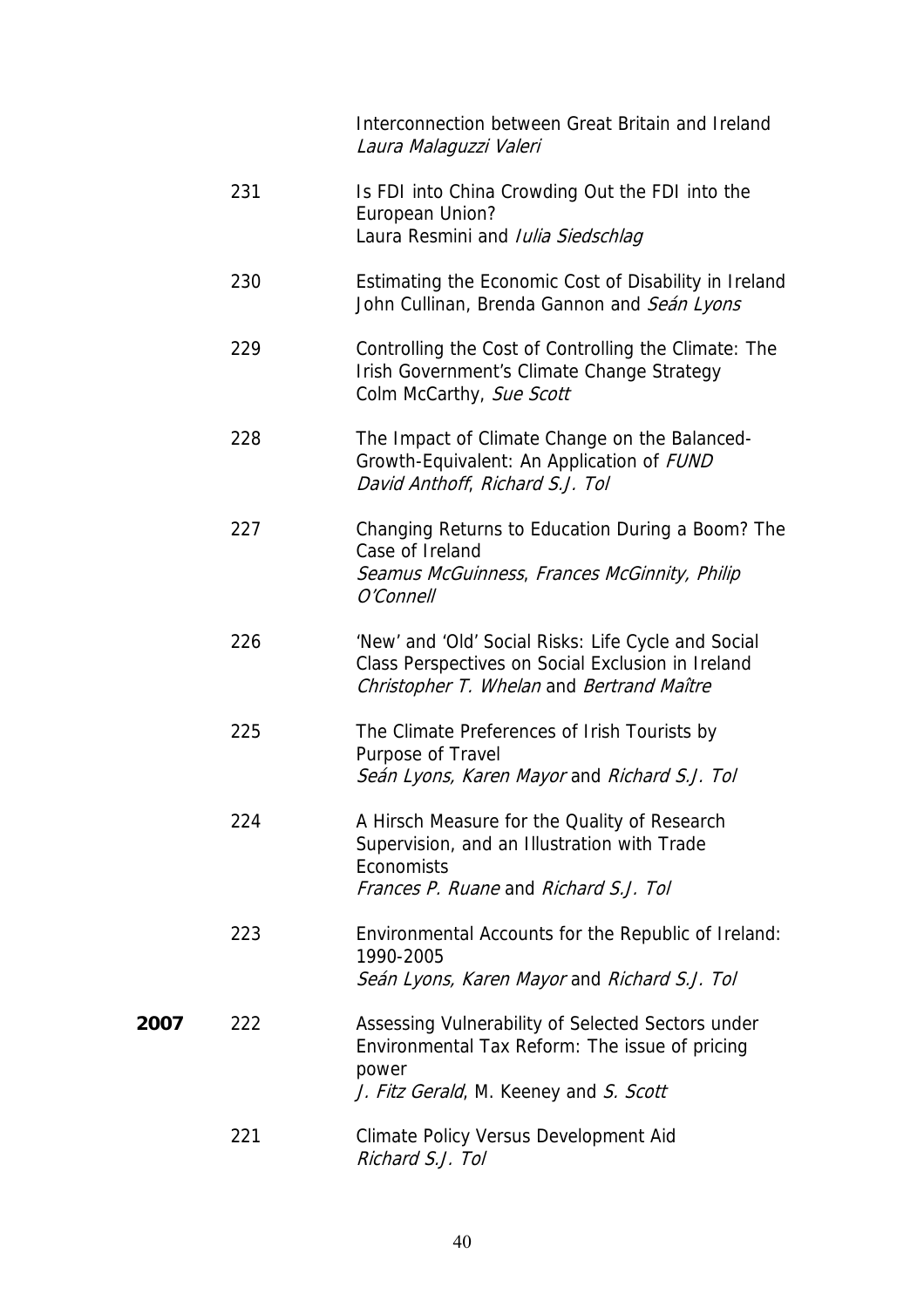| 220 | Exports and Productivity – Comparable Evidence for<br>14 Countries<br>The International Study Group on Exports and<br>Productivity                |
|-----|---------------------------------------------------------------------------------------------------------------------------------------------------|
| 219 | Energy-Using Appliances and Energy-Saving<br>Features: Determinants of Ownership in Ireland<br>Joe O'Doherty, Seán Lyons and Richard S.J. Tol     |
| 218 | The Public/Private Mix in Irish Acute Public<br>Hospitals: Trends and Implications<br>Jacqueline O'Reilly and Miriam M. Wiley                     |
| 217 | Regret About the Timing of First Sexual Intercourse:<br>The Role of Age and Context<br>Richard Layte, Hannah McGee                                |
| 216 | Determinants of Water Connection Type and<br>Ownership of Water-Using Appliances in Ireland<br>Joe O'Doherty, Seán Lyons and Richard S.J. Tol     |
| 215 | Unemployment - Stage or Stigma?<br>Being Unemployed During an Economic Boom<br><b>Emer Smyth</b>                                                  |
| 214 | The Value of Lost Load<br>Richard S.J. Tol                                                                                                        |
| 213 | Adolescents' Educational Attainment and School<br>Experiences in Contemporary Ireland<br>Merike Darmody, Selina McCoy, Emer Smyth                 |
| 212 | Acting Up or Opting Out? Truancy in Irish<br><b>Secondary Schools</b><br>Merike Darmody, Emer Smyth and Selina McCoy                              |
| 211 | Where do MNEs Expand Production: Location<br>Choices of the Pharmaceutical Industry in Europe<br>after 1992<br>Frances P. Ruane, Xiaoheng Zhang   |
| 210 | Holiday Destinations: Understanding the Travel<br><b>Choices of Irish Tourists</b><br>Seán Lyons, Karen Mayor and Richard S.J. Tol                |
| 209 | The Effectiveness of Competition Policy and the<br>Price-Cost Margin: Evidence from Panel Data<br>Patrick McCloughan, Seán Lyons and William Batt |